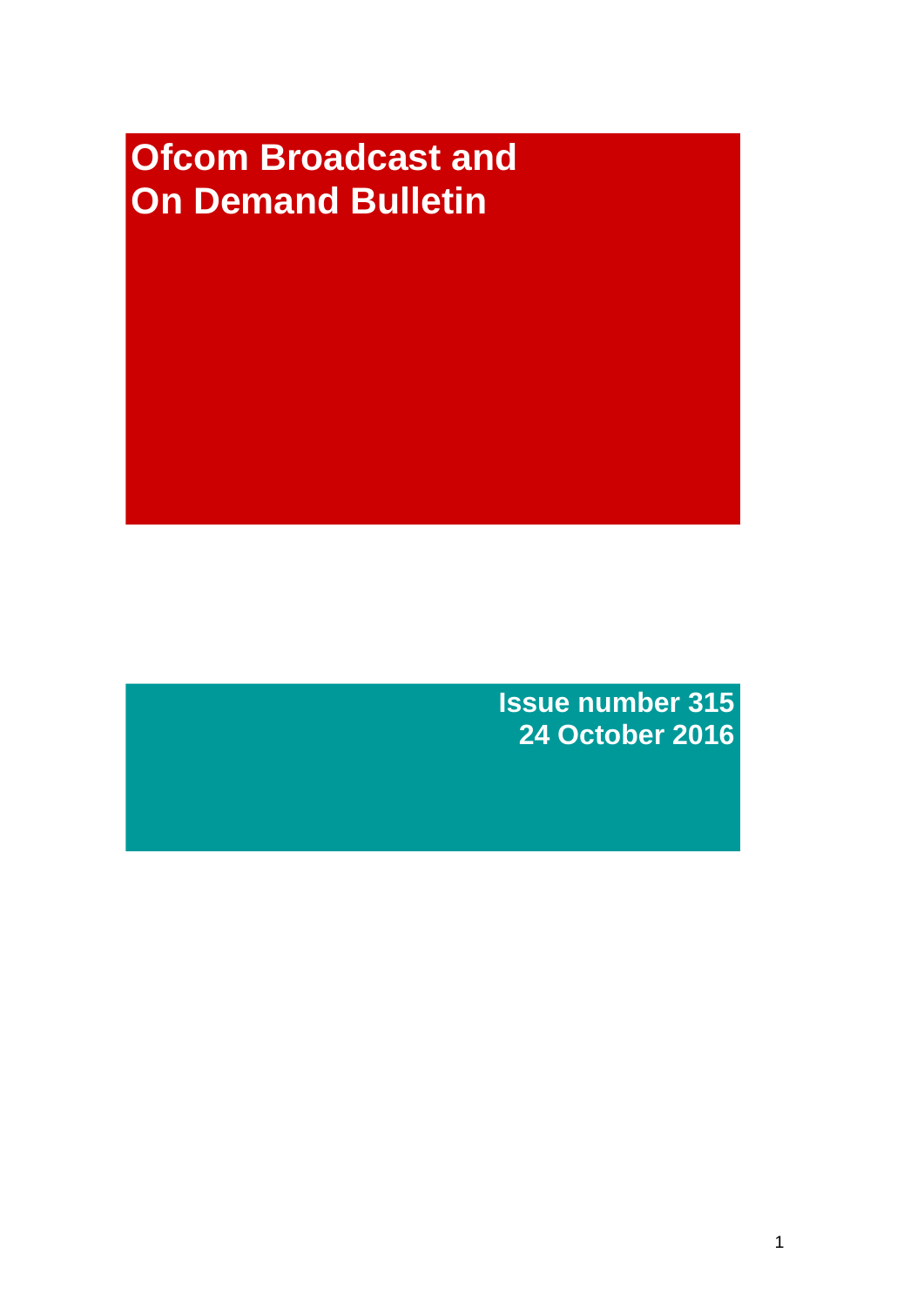# **Contents**

| Introduction                                                                                                                            | 3              |
|-----------------------------------------------------------------------------------------------------------------------------------------|----------------|
| Note of Decision in Sanctions case                                                                                                      |                |
| <b>Heart for the World</b><br>Daystar, 7 June 2015, 21:30                                                                               | 5              |
| <b>Broadcast Standards cases</b>                                                                                                        |                |
| <u>In Breach</u>                                                                                                                        |                |
| Sawal Yeh Hai<br>ARY News, 7 February 2016, 17:05                                                                                       | $\overline{7}$ |
| The Railway: Keeping Britain on Track<br>Quest, 28 August 2016, 12:00                                                                   | 22             |
| <b>Labour Party EU Referendum Debate</b><br>BEN TV, 10 June 2016, 18:00                                                                 |                |
| Item for the Islamic Human Rights Commission<br>Ahlulbayt TV, various dates and times                                                   | 24             |
| <b>Broadcast Licence Conditions cases</b>                                                                                               |                |
| In Breach                                                                                                                               |                |
| Broadcasting licensees' late payment of licence fees<br>Various licensees                                                               | 36             |
| <b>Broadcast Fairness and Privacy cases</b>                                                                                             |                |
| <u>Upheld</u>                                                                                                                           |                |
| <b>Complaint by of Mr Ziauddin Yousafzai</b><br>(made on his behalf by Ms Shahida Choudhry)<br>Sawal Yeh Hai, ARY News, 7 February 2016 | 38             |
| <b>Tables of cases</b>                                                                                                                  |                |
| <b>Investigations Not in Breach</b>                                                                                                     | 50             |
| <b>Complaints assessed, not investigated</b>                                                                                            | 51             |
| <b>Complaints outside of remit</b>                                                                                                      | 58             |
| <b>Investigations List</b>                                                                                                              | 60             |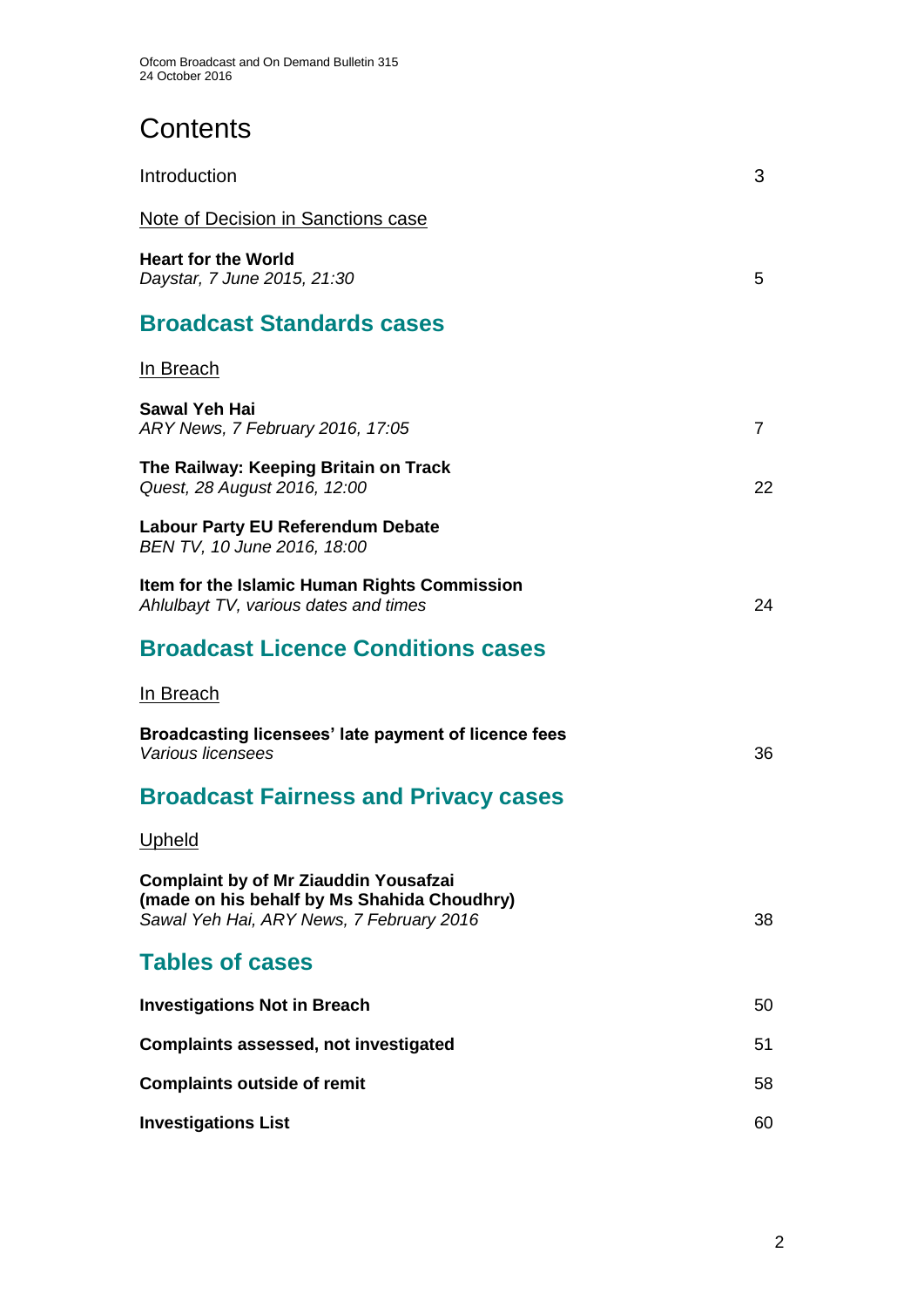# **Introduction**

Under the Communications Act 2003 ("the Act"), Ofcom has a duty to set standards for broadcast content as appear to it best calculated to secure the standards objectives<sup>1</sup>. Ofcom also has a duty to secure that every provider of a notifiable On Demand Programme Services ("ODPS") complies with certain standards requirements as set out in the Act<sup>2</sup>. Ofcom must include these standards in a code, codes or rules. These are listed below.

The Broadcast and On Demand Bulletin reports on the outcome of investigations into alleged breaches of those Ofcom codes and rules below, as well as licence conditions with which broadcasters regulated by Ofcom are required to comply. We also report on the outcome of ODPS sanctions referrals made by the ASA on the basis of their rules and guidance for advertising content on ODPS. These Codes, rules and guidance documents include:

- a) [Ofcom's Broadcasting Code](http://stakeholders.ofcom.org.uk/broadcasting/broadcast-codes/broadcast-code/) ("the Code") for content broadcast on television and radio services.
- b) the [Code on the Scheduling of Television Advertising](https://www.ofcom.org.uk/__data/assets/pdf_file/0014/32162/costa-april-2016.pdf) ("COSTA") which contains rules on how much advertising and teleshopping may be scheduled in television programmes, how many breaks are allowed and when they may be taken.
- c) certain sections of the [BCAP Code: the UK Code of Broadcast Advertising,](https://www.cap.org.uk/Advertising-Codes/Broadcast.aspx) which relate to those areas of the BCAP Code for which Ofcom retains regulatory responsibility for on television and radio services. These include:
	- the prohibition on 'political' advertising;
	- sponsorship and product placement on television (see Rules 9.13, 9.16 and 9.17 of the Code) and all commercial communications in radio programming (see Rules 10.6 to 10.8 of the Code);
	- 'participation TV' advertising. This includes long-form advertising predicated on premium rate telephone services – most notably chat (including 'adult' chat), 'psychic' readings and dedicated quiz TV (Call TV quiz services). Ofcom is also responsible for regulating gambling, dating and 'message board' material where these are broadcast as advertising<sup>3</sup>.
- d) other licence conditions which broadcasters must comply with, such as requirements to pay fees and submit information which enables Ofcom to carry out its statutory duties. Further information can be found on Ofcom's website for [television](http://licensing.ofcom.org.uk/tv-broadcast-licences/) and [radio](http://licensing.ofcom.org.uk/radio-broadcast-licensing/) licences.
- e) Ofcom's [Statutory Rules and Non-Binding Guidance for Providers of On-](http://stakeholders.ofcom.org.uk/binaries/broadcast/on-demand/rules-guidance/rules_and_guidance.pdf)[Demand Programme Services](http://stakeholders.ofcom.org.uk/binaries/broadcast/on-demand/rules-guidance/rules_and_guidance.pdf) for editorial content on ODPS. Ofcom considers sanctions in relation to advertising content on ODPS on referral by the Advertising Standards Authority ("ASA"), the co-regulator of ODPS for advertising or may do so as a concurrent regulator.

[Other codes and requirements](http://stakeholders.ofcom.org.uk/broadcasting/broadcast-codes/) may also apply to broadcasters, depending on their circumstances. These include the Code on Television Access Services (which sets out how much subtitling, signing and audio description relevant licensees must

<sup>1</sup> <sup>1</sup> The relevant legislation is set out in detail in Annex 1 of the Code.

<sup>&</sup>lt;sup>2</sup> The relevant legislation can be found at Part 4A of the Act.

<sup>3</sup> BCAP and ASA continue to regulate conventional teleshopping content and spot advertising for these types of services where it is permitted. Ofcom remains responsible for statutory sanctions in all advertising cases.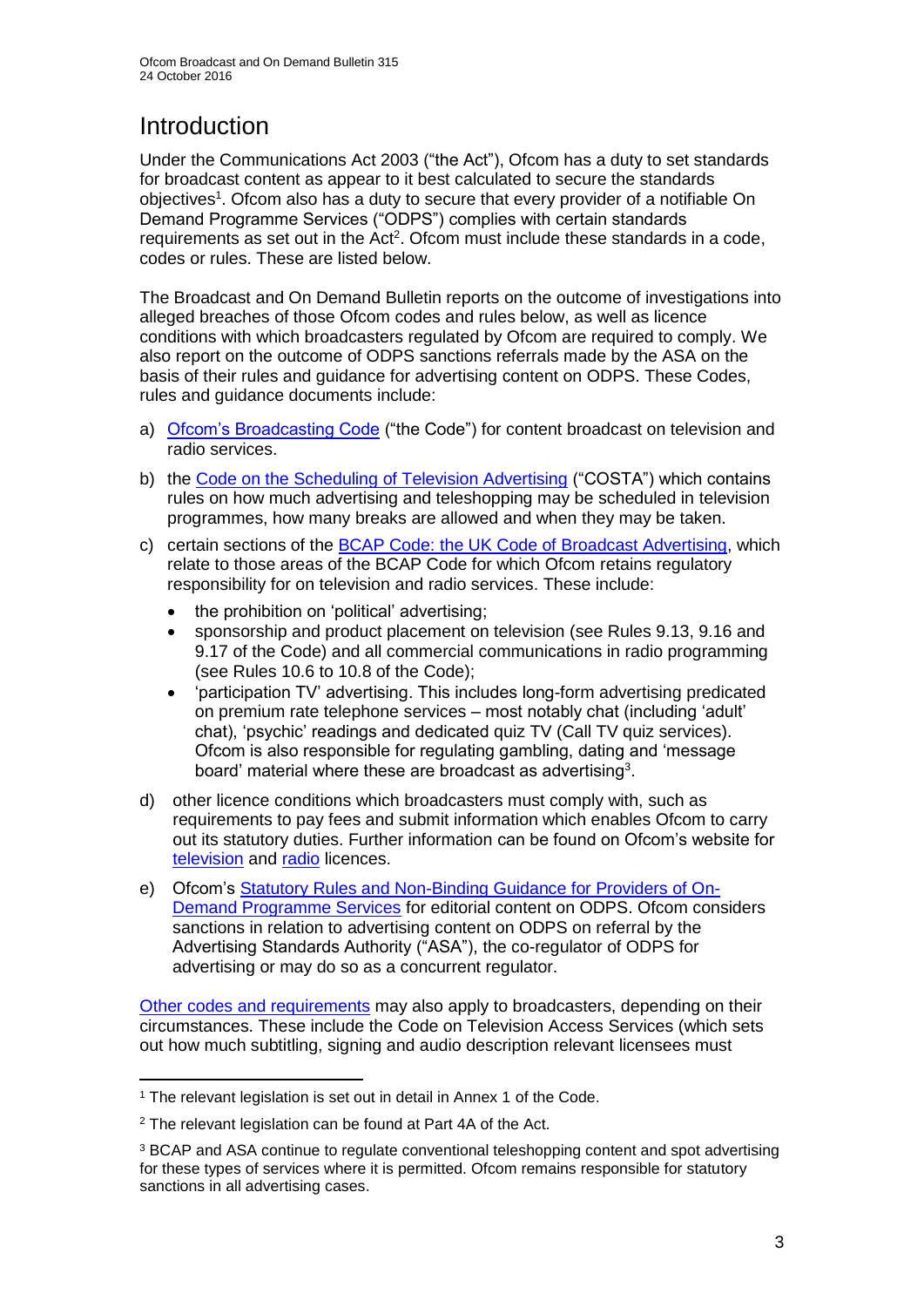provide), the Code on Electronic Programme Guides, the Code on Listed Events, and the Cross Promotion Code.

**It is Ofcom's policy to describe fully the content in television, radio and on demand content. Some of the language and descriptions used in Ofcom's Broadcast and On Demand Bulletin may therefore cause offence.**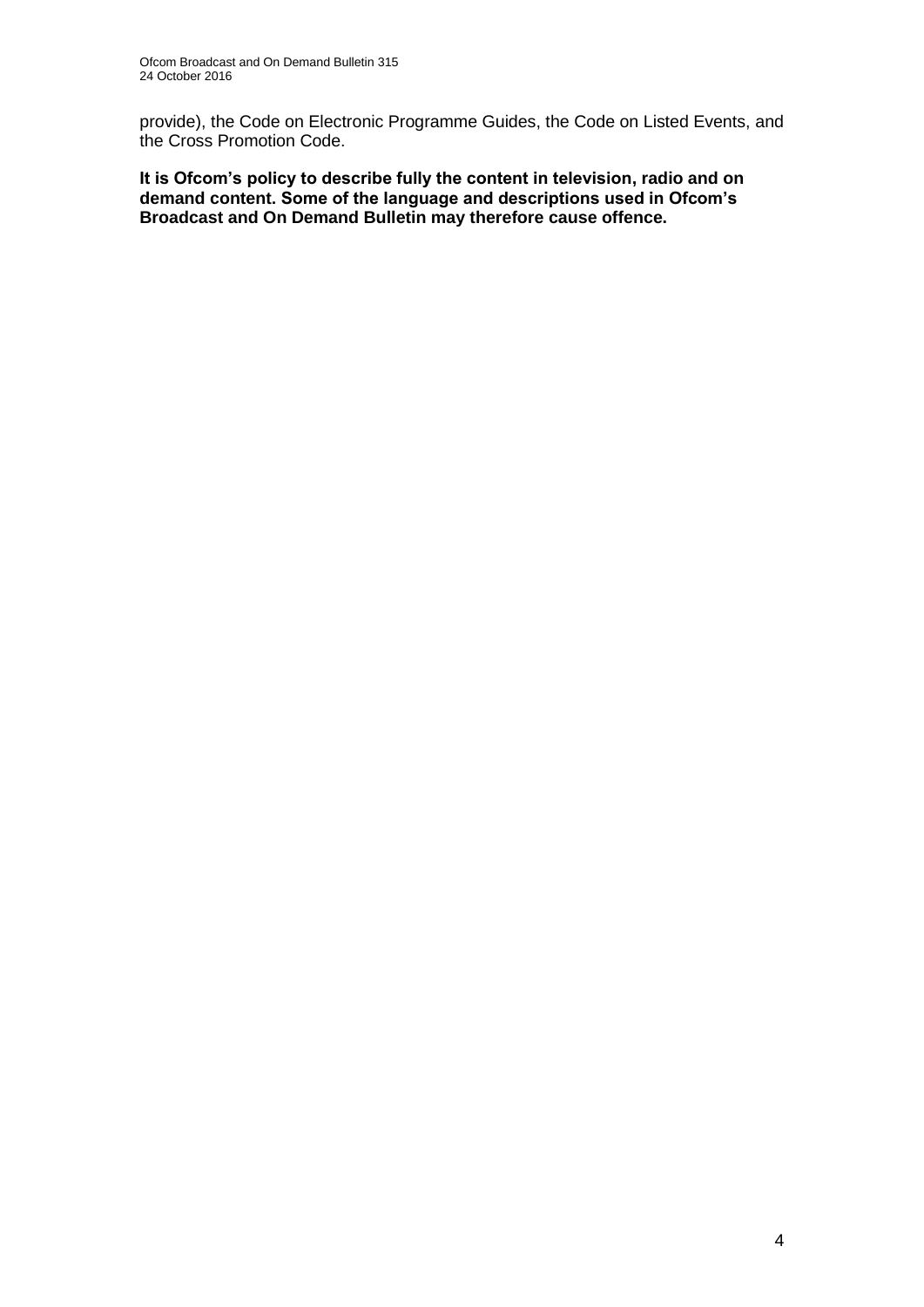# **Note of Decision in Sanctions Case**

# **Heart for the World**

*Daystar, 7 June 2015, 21:30*

# **Introduction**

Daystar was a television channel broadcasting evangelical Christian programming. It was broadcast on the UK digital terrestrial platform until the end of 2015. The Ofcom digital terrestrial licence for this service is held by Daystar Television Network Limited ("DTNL" or "the Licensee")<sup>1</sup> .

This note relates to Ofcom's breach decision<sup>2</sup> published on 23 May 2016, in issue 305 of the Broadcast and On Demand Bulletin in which the above programme was found in breach of Rules 2.1 and 4.6 of the Code. Ofcom also put the Licensee on notice that we considered the breaches to be serious, and would consider them for the imposition of a statutory sanction.

# **Summary of Decision**

1

Ofcom has now considered the case in accordance with Ofcom's Procedures for the consideration of statutory sanctions in breaches of broadcast licences<sup>3</sup>. We decided that, in the circumstances of this case, it would not be appropriate or proportionate to continue with the current sanctions process.

Ofcom was minded to reach a provisional view that a financial penalty should be imposed. However, in order to reach a Preliminary View on the appropriate and proportionate amount of the penalty, it was necessary for Ofcom to have regard to, among other things, the size and turnover of the Licensee<sup>4</sup>. We took into account that the service was no longer broadcasting on the digital terrestrial platform and therefore was not generating any revenue. Also according to Companies House records, DTNL was a dormant company and had submitted dormant accounts showing that, as at 30 November 2015, it had no assets.

In these circumstances Ofcom decided, exceptionally, that it was not appropriate or proportionate to proceed further with consideration of a financial penalty in this case, particularly as the central objective of imposing a penalty is deterrence and that any such penalty must be sufficient to ensure that it will act as an effective incentive to compliance.

Ofcom did not consider any of the other sanctions at its disposal were appropriate: the service is no longer broadcasting so it was not appropriate to direct the Licensee

<sup>1</sup> DTNL notified Ofcom in 2015 that it wished to cease broadcasting on Freeview on the UK digital terrestrial television ("DTT") platform under this Ofcom licence and planned to seek a new licence from another EU jurisdiction. This channel ceased broadcasting on this platform in this platform in the early winter of 2015.

<sup>2</sup>[https://www.ofcom.org.uk/\\_\\_data/assets/pdf\\_file/0017/50615/issue\\_305.pdf](https://www.ofcom.org.uk/__data/assets/pdf_file/0017/50615/issue_305.pdf)

<sup>3</sup>[http://stakeholders.ofcom.org.uk/binaries/broadcast/guidance/proceduresjuly2013/Procedure](http://stakeholders.ofcom.org.uk/binaries/broadcast/guidance/proceduresjuly2013/Procedures_for_consideration.pdf) s for consideration.pdf

<sup>4</sup> See Ofcom's Penalty Guidelines:<http://www.ofcom.org.uk/files/2010/06/penguid.pdf>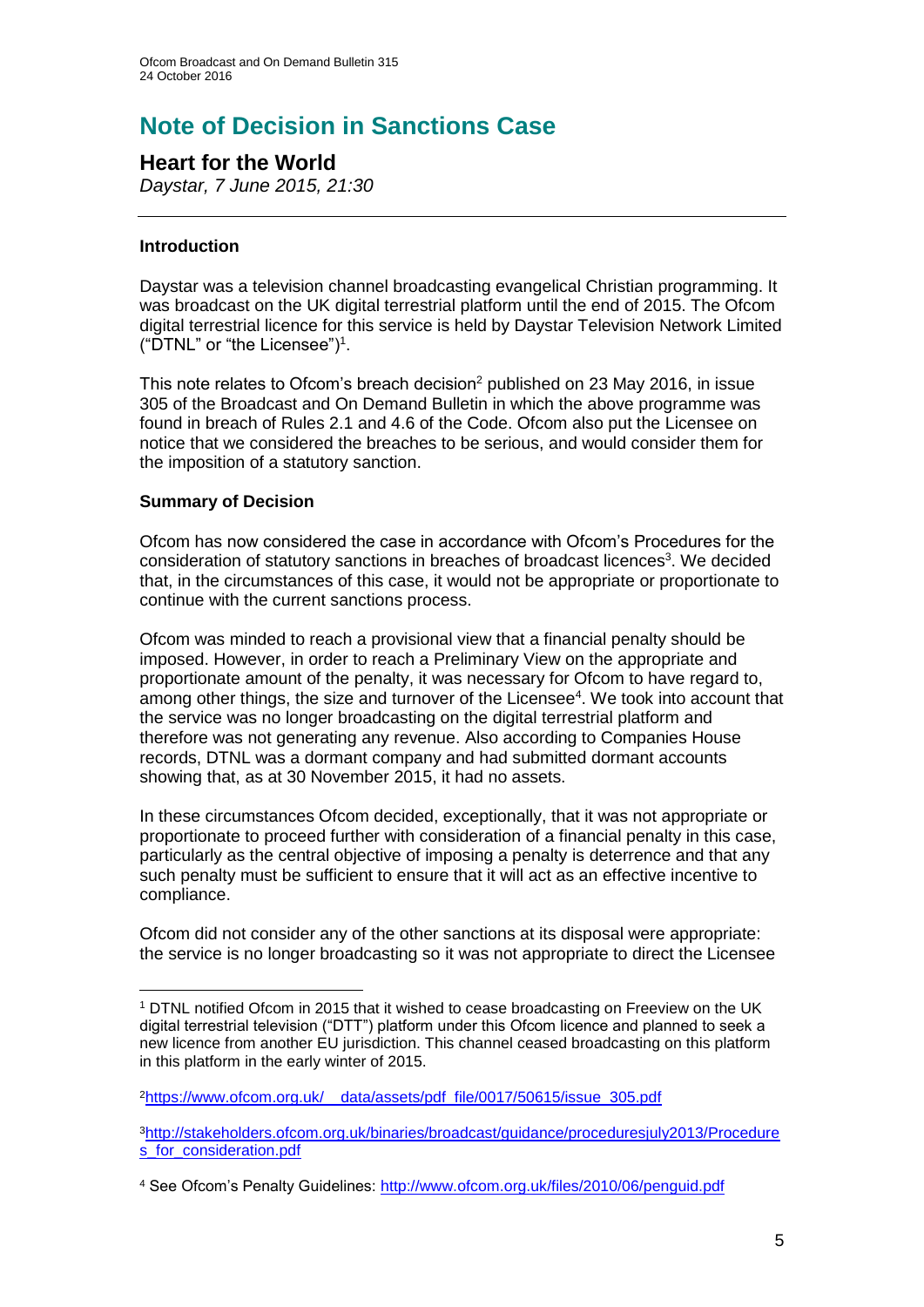to broadcast a summary of Ofcom's decision; and despite the seriousness of the breaches, it would have been disproportionate to revoke DTNL's licence.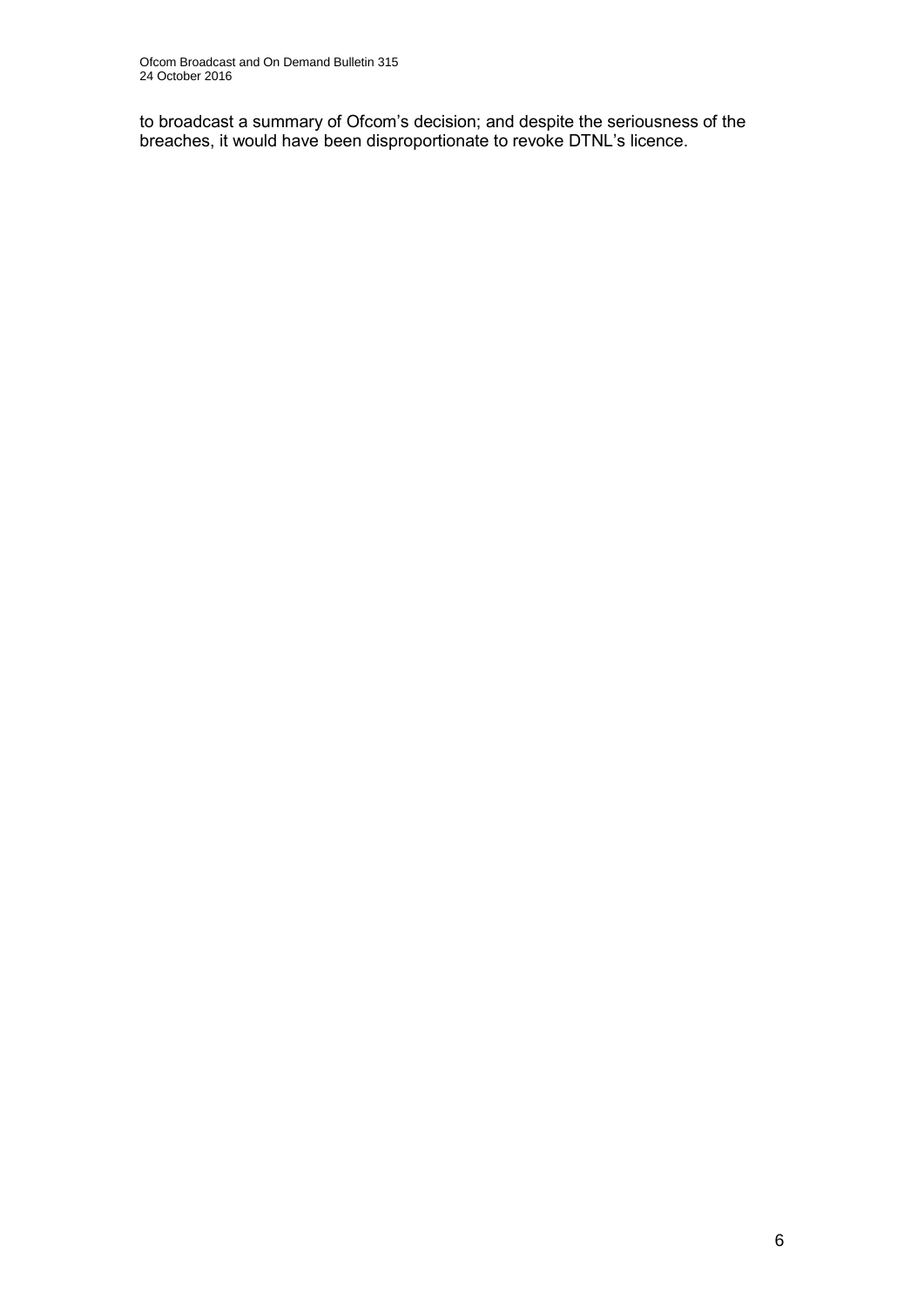# **Broadcast Standards cases**

# **In Breach**

# **Sawal Yeh Hai**

*ARY News, 7 February 2016, 17:05*

### **Introduction**

1

ARY News provides news and general entertainment programming, in Urdu and English, to the Pakistani community in the UK. The licence for ARY News is held by ARY Network Limited ("ARY" or "the Licensee").

Ofcom was alerted to this live programme<sup>1</sup> by 10 complainants who objected to various critical statements within the programme about Malala Yousafzai ("Malala")<sup>2</sup> and her father Ziauddin Yousafzai. In particular, complainants objected to the programme presenter and programme guests calling Malala: an *"enemy of Islam"*; a *"Jewish and Western agent"*; a *"traitor"* and *"anti-Pakistan"*. Complainants were also concerned about Malala being labelled a "blasphemer".

Ofcom translated<sup>3</sup> the programme from the original Urdu. We viewed the programme, which was broadcast live, in its entirety alongside the relevant translation. We noted that *Sawal Yeh Hai* was a 52 minute political discussion programme presented by Dr Danish, which focused on a discussion of Malala's book 'I am Malala…' and what was described by Dr Danish as a "*rebuttal of this book*" entitled 'I am not Malala'. Apart from the presenter, Dr Danish, there were three guest contributors featured: Mirza Kashif, the author of 'I am not Malala'; Fayyaz ul Hasan Chohan, a leader of the Pakistani political party, the Pakistan Tehreek-e-Insaf ("PTI"); and Ajmal Wazir, a politician from the Pakistan Muslim League ("PML(Q)"). Mr Kashif was in the studio with Dr Danish, while Mr Chohan and Mr Wazie were shown speaking via separate video links from two other studios.

During his introduction to the programme, Dr Danish stated:

<sup>1</sup> Ofcom also received a complaint from Ms Shahida Choudhry, made on behalf of Mr Ziauddin Yousafzai, of unjust or unfair treatment in the programme as broadcast. Ofcom's Adjudication on this complaint is on page 38 of this issue of the Broadcast and On Demand Bulletin.

<sup>2</sup> Malala is from the Swat valley district of northern Pakistan. Following increasing control of this region by the Taliban, girls were prohibited from attending school, which led to Malala campaigning against this prohibition. In 2012, when Malala was 15, one of the Taliban reportedly fired three shots at her, leaving her seriously wounded. She was flown to the UK to receive treatment. She subsequently published a book 'I am Malala: The Girl Who Stood Up for Education and Was Shot by the Taliban'. In 2014, Malala was a joint winner of the Nobel Peace prize. She and her father set up the Malala Fund which aims to "to enable girls to complete 12 years of safe, quality education so that they can achieve their potential and be positive change-makers in their families and communities".

<sup>&</sup>lt;sup>3</sup> As part of our investigation, Ofcom gave ARY an opportunity to comment on the accuracy of the translations in this case and the Licensee did not raise any concerns with these. We therefore relied on these translations for the purposes of this investigation.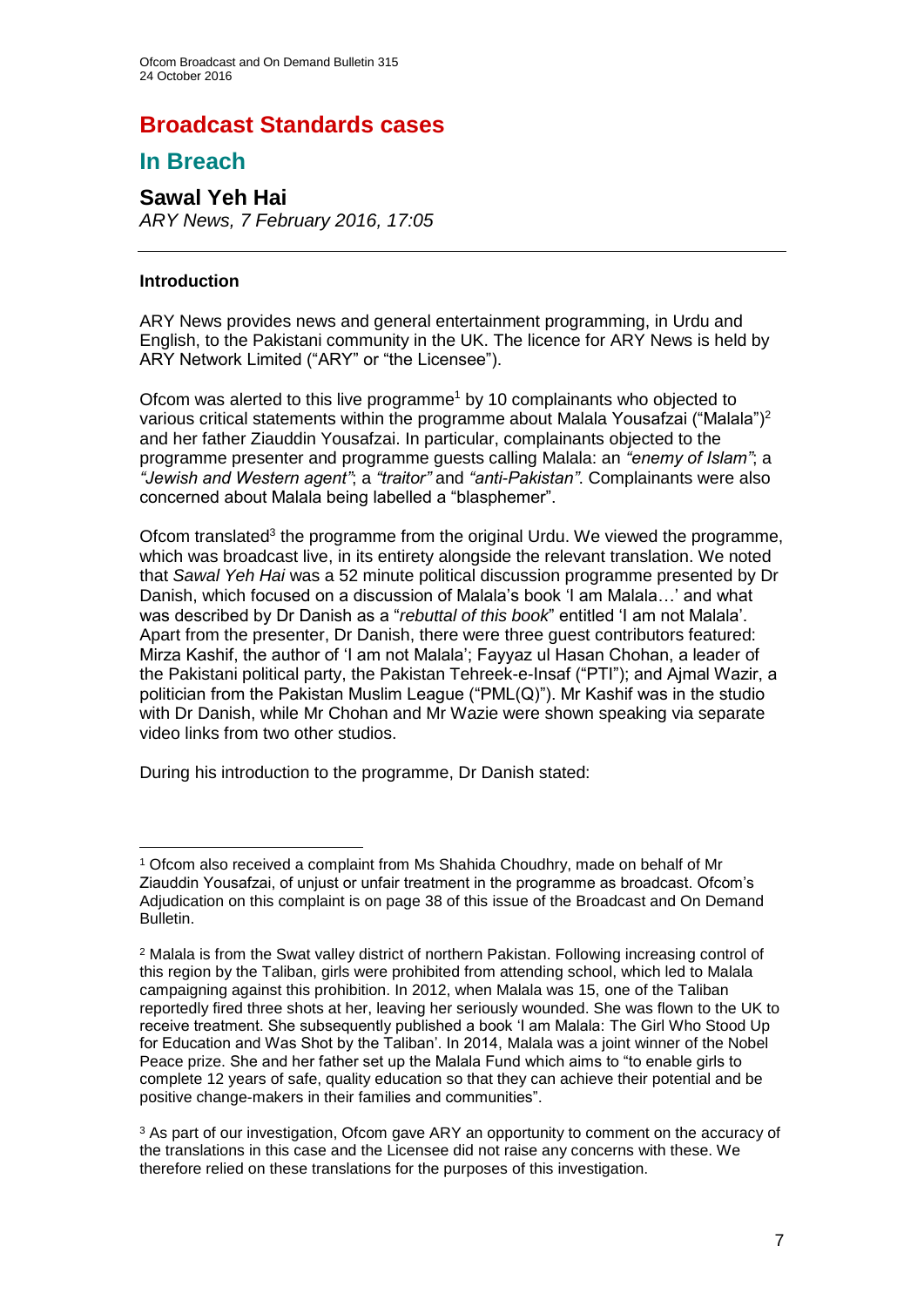*"But the question that people raise in Pakistan, and in Swat in particular, is that after Malala was shot and then had to leave the country, the question that people ask is, what is it that she has done that has made her such a revered world figure?"*

The presenter Dr Danish then said:

*"That same Malala then stands on the world stage making speeches, and writes this book* [Dr Danish was shown holding up Malala's book], *in which she discusses the ideology of Pakistan, Islamic laws, Allah, Rasool* [the Prophet Muhammad], *and atomic energy. Pakistan's status, and institutions, the Pakistani army, Pakistan's ISI* [Inter-Services Intelligence]*"*.

Dr Danish stated that Mirza Kashif, in his book, had said:

*"Malala has blasphemed the ideology of Pakistan, Islamic laws and even God, Rasool, and has said such things, that according to him, amount to blasphemy"*.

Dr Danish continued to make criticisms of Malala's book, including her views on Pakistan's blasphemy law. He also made reference to statements that Malala had purportedly made in her book 'I am Malala', as follows:

*"And this is a reference to the law brought in by General Zia that the requirement is for four witnesses in the case of rape where the victim has to provide four witnesses, which* [Malala] *has criticised".* 

*"When referring to secularism and socialism* [Malala] *then refers to 'Militant Islam'. She therefore refers to Islam as 'Militant Islam'".*

*"*[Malala] *says one other major thing on page 72, not sure what we can say about this but here goes.* [Quoting Malala from the book] *'I wrote a letter to God 'Dear God' I know. You see everything, but there are so many things that maybe, sometimes, things get missed". Now as a student myself I am disturbed by this sentence. I will ask him* [Mirza Kushif] *to give his thoughts on this, and explain how it is possible for God himself to forget something. This is a big statement to make".*

*"Then* [Malala] *goes on to write about 1974 on page 75. In which she says, talks about Ahmadis, and she says that under Pakistan laws, despite the fact that they are Muslims and on page 75 says* [they] *should be within Islam, and that is what she has written".* 

*"On page 79* [Malala] *has written 'abolish the law in which a woman has to produce four male witnesses'. So she has criticised this as well, which is in fact a part of Islamic law. On page 173 she says 'In Pakistan we have sometimes called the Blasphemy Law, which protects the Holy Qur'an from desecration. Under General's Islamisation…'. This is in reference to General Zia ul Haq, and in this she has criticised the Blasphemy Law".*

Mirza Kashif also made a number of criticisms of Malala's book 'I am Malala', as follows:

*"No Muslim has the right to criticise any commandment of Allah, and in this book that is what happens. First is the reference to the requirement for four witnesses in cases of rape. Now this is a clear commandment in the Qur'an and is not a*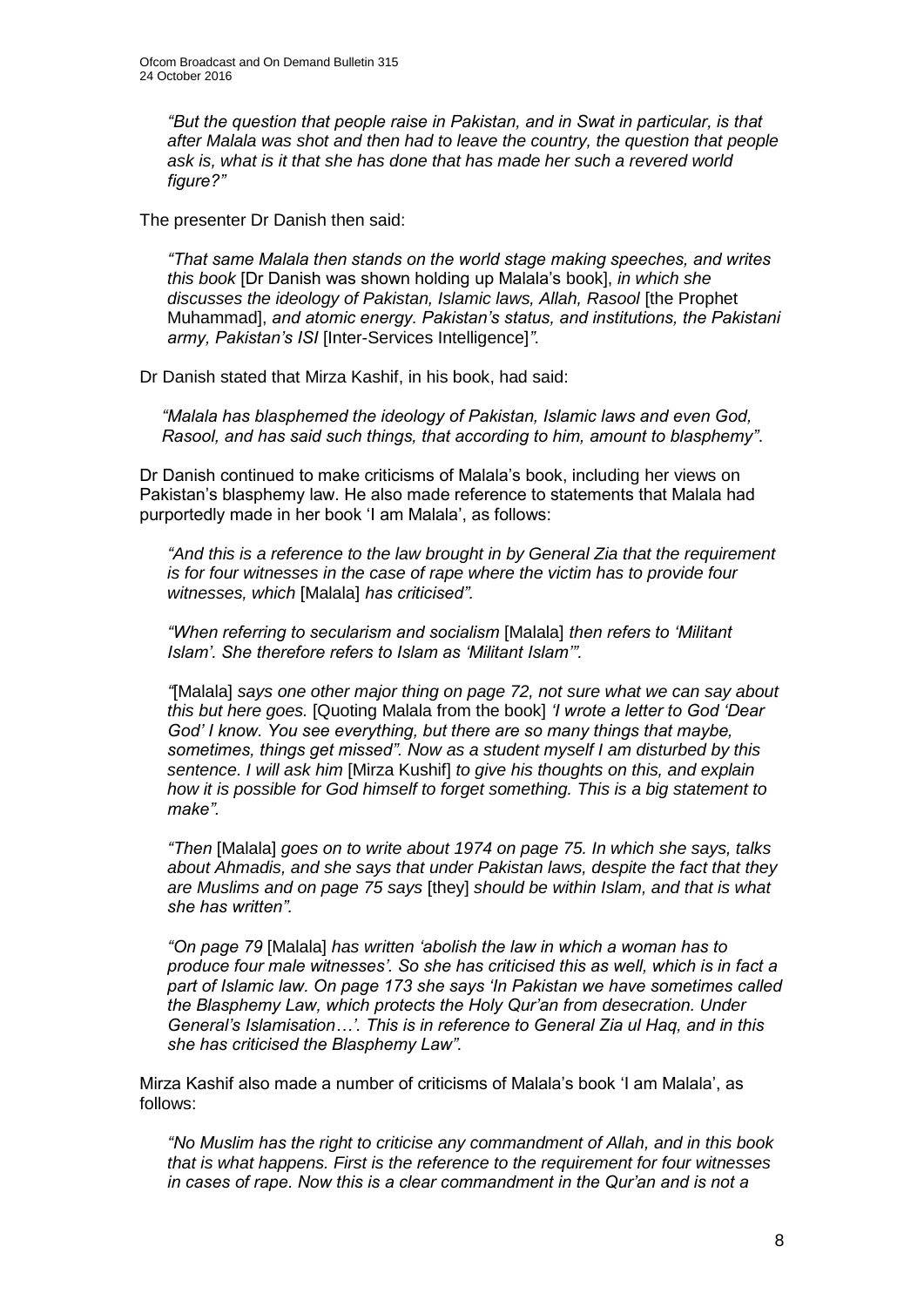*matter of any debate or discussion, and all* [Malala] *has done is present the*  Western point of view that is common amongst our Kaalay Angrez<sup>4</sup>, and our *Desi*<sup>5</sup> *Liberals. That is the point of view that she has presented. Now the other thing that she talks about is militant Islam. What is this militant Islam that she talks about? That is not the version of Islam that I present to my children – terrorist Islam? By using this term she has attacked our Islamic ideology. Then she talks about a letter that she has written in which, God forbid, and these are her words and I am obliged to mention them. In this she addresses Allah and says to Him, 'you do so much, but occasionally you miss some things'. This is straight forward blasphemy. We have absolute belief in Allah and that will remain until the end of time, and our absolute faith is in Him and his final Prophet. Anybody who doubts that, is committing Kufr*<sup>6</sup> *".*

*"*[Malala] *has also indirectly criticised the Blasphemy laws. She has supported Aasia*<sup>7</sup> *, who has been convicted for blasphemy. Further on she has supported Ahmadis. She complains that our government has declared them non-Muslim. Does she not know that according to Second Amendment of the Constitution [of* Pakistan] *anyone who does not believe in the finality of prophethood is a non-Muslim?"* 

*"Later* [Malala] *says that when I was attacked it was in broad daylight. I would pose the question to her, 'how many of our innocent children have been killed as a result of these drone attacks?' If you had been killed in a drone attack would we be having these programmes about you? Would you then have been receiving awards like this? She is being used as an organ of the West. In terms of the ideology of Pakistan does she not realise the hundreds of thousands of lives that have been sacrificed in this struggle? Referring to the country that was created* [Pakistan], *she refers to it so lightly as a piece of real estate! Later on she says that a mother does not deceive its child. Malala ought to know, or her traitorous father should know, that there are millions of children in Pakistan who know how to show respect to their mother"*.

Dr Danish then discussed what Malala had written in her book about some of Pakistan's national institutions. For example, Dr Danish said the following:

*"On page 116* [Malala] *says 'The Taliban presence in Swat was not possible without the support of some in the army and the bureaucracy'".*

*"To denigrate our institutions* [Malala] *says that either they had weak eyesight or they couldn't* [deliberately] *see the Taliban. Then on page 159 she says that 'my father received a letter from the army alleging that we had allowed the Taliban to control Swat'. 'We had lost some of our most valuable lives, and this happened because of your* [Pakistan army's] *negligence…'The military is no different than the terrorists'".*

1

<sup>4</sup> Kaalay Angrez translates into English from Urdu as 'Black English', and is intended to be used in a jocular way to describe any Asian who adopts western ways or attitudes.

<sup>5</sup> Desi: A person of Indian, Pakistani, or Bangladeshi birth or descent who lives abroad.

 $6$  Kufr is the Islamic term for "disbelief", which is considered a sin.

 $7$  Aasia Bibi: A Christian woman who has been sentenced to death for blasphemy in Pakistan.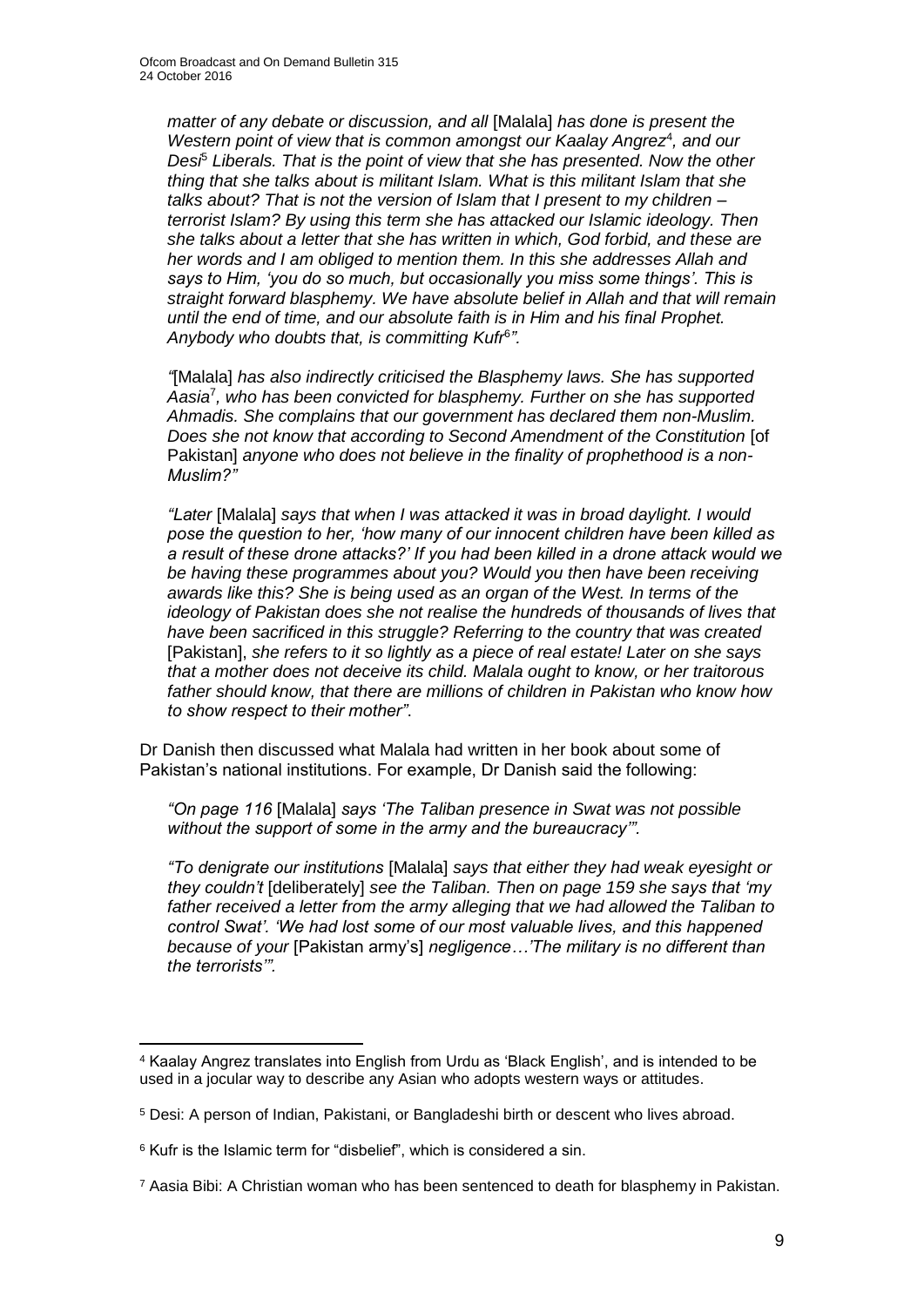*"On page 171* [Malala] *says 'our army that had a lot of strange side businesses. She says that they have a lot of strange side businesses…".*

An excerpt from an English language documentary was then played which began by showing a room with prayer mats and included a close-up shot of a cigarette butt. (It soon became clear that these pictures were of Malala's school classroom after the school had been attacked.) In vision Malala said: "*I want to become a doctor*". As the clip was being played, a caption stated in Urdu:

*"Recognise this traitor* [Mr Yousafzai]*, who before the international media, wants to present the Pakistan army as dirty and not worthy of respect. On one chair you can see a prayer mat, and on the floor, you can see the prayer roll laid out. And for the sake of one cigarette butt? Don't you yourself smoke?"*

In the documentary, Malala's father, Mr Yousafzai, was then shown saying in English that: *"The people who lived here, I don't know how they lived, but they were very dirty"*. The documentary's narrator stated: *"It is unclear who infiltrated the school, was it the Taliban or was it the military? It doesn't really matter"*. Mr Yousafzai was then shown pointing at a shoe print on a chair and commenting that it was: *"The print of a very big shoe"*. The narrator then stated that *"For the past year, Ziauddin* [Mr Yousafzai] *has felt trapped between both* [the Taliban and the Pakistan military]*"*.

A caption stated in Urdu: *"Recognise this traitor* [Mr Yousafzai] *who is using this child to denigrate the Pakistan Army. Is there any room for doubt that he is a traitor?"*

The narration continued: *"The identity of the intruders, then she finds the answer"*.

Malala stated:

*"I was very proud of my army, but when I saw my school in this condition, I was very ashamed of my army* [Malala was shown pointing out the state of the classroom]. *This is my maths class, but it is not a class* [anymore], *this is a bunker. This is welcome to Pakistan* [she was shown pointing at two large shell holes in the classroom wall]*"*.

Dr Danish and Mirza Kashif then discussed the clip that had been shown.

Mirza Kashif stated:

*"*[Malala] *may be ashamed of the army…The only reason she is alive today is because of that very same army. It is from the very same army from whom they borrowed 1,100,000 rupees via General Athar Abbas, and a further 100,000 from General Qamar. She mentions this in her book. This is the same army that cleared the Taliban terrorists from Swat, and this is her traitorous father who used to go around weeping. Then she says in her book that 'when my father saw the army in Swat, he burst out crying'. This is the same army about who she uses the term 'strange businesses', and refers to their high handed behaviour, and militants…In her whole book, she can't see anything to feel proud about"*.

Dr Danish said: *"Show that clip in which you see her father raising a slogan"*.

Mirza Kashif added: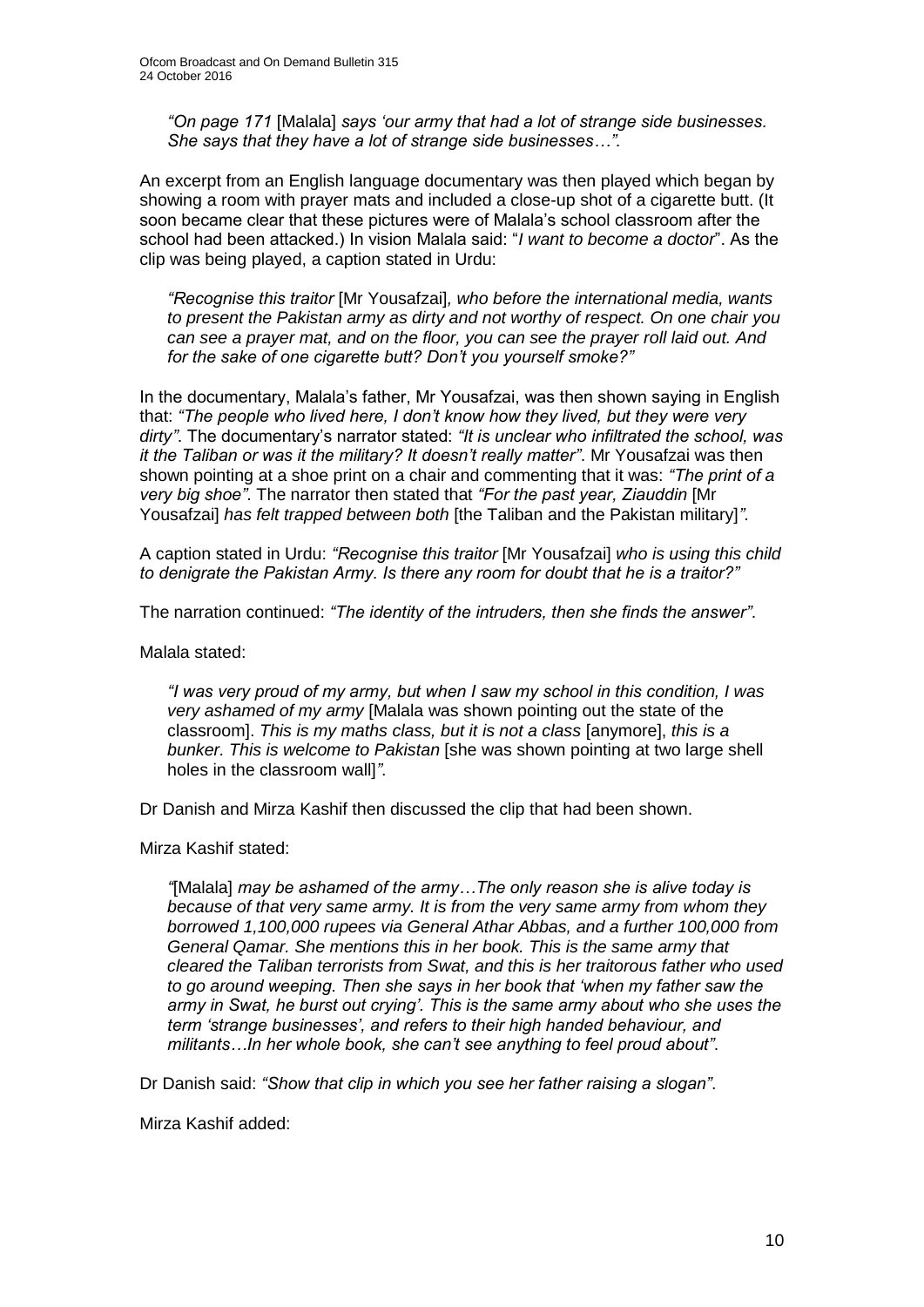*"It's really important to understand this point. Because of traitors like this, Pakistan's image is being tarnished. When that American*<sup>8</sup> *made those comments about Pakistan, he wasn't referring to proud Pakistanis but was in fact referring to traitors like this man* [Mr Yousafzai]*"*.

At this point, a caption in Urdu stated:

*"Who is this person who is leading and instigating the raising of slogans against Pakistan, in front of the world's media? Does this not count as treason?"*

A film clip was shown of Ziauddin Yousafzai holding banners and shouting slogans. He said: *"What does Pakistan stand for? Bomb explosions and kidnappings!"*

Mr Kashif then stated:

*"Now you tell me, is there anyone who is a greater blasphemer of the Prophet and Allah than* [Ziauddin Yousafzai]*? What is she* [Malala] *trying to portray? What is he* [Mr Yousafzai] *trying to portray? And another thing, when she said 'those who lived here were very dirty', what was she calling dirty, the prayer mats? That room was being used as a mosque, and she calls that dirty? I ask you, when we have traitors like this, do we stand a chance of becoming united as a nation? These people receive funds. There are 68 billion dollars in the Malala fund. What are they used for?"*

Dr Danish said: *"Show us that picture in which they are all sitting with that CIA official"*.

Mirza Kashif commented: *"They are against Pakistan, its ideology, its very existence"*.

A picture was shown of Malala and her father seated at a table with officials. Their faces were circled. A caption read: *"Malala and her father with the US Ambassador and other officials"*.

Dr Danish remarked:

1

*"This is a picture in which we can see a very lowly teacher of a private school and a young girl with Brigadier Martin Jones, a CIA official. Richard Holbrooke, Malala's father and the US Ambassador seated with other military officials. Just imagine how this lowly teacher from a private school and his daughter managed to associate themselves with such senior* [US] *government officials. Our Generals and Ministers could not even get an audience at this level"*.

Mirza Kashif then questioned how Malala had achieved her fame and said:

*"The speeches* [Malala] *made were written by her father…She has admitted that he* [her father] *wrote the material, and she used to then say the words. In fact in the book, she uses the term that he used to 'guide her'. It is very clear, in fact that the* [Malala] *blog was written by Abdul Hay Kakkar, the book is in fact in your* 

<sup>8</sup> A reference to Anatol Lieven, who wrote the book 'Pakistan: A Hard Country'.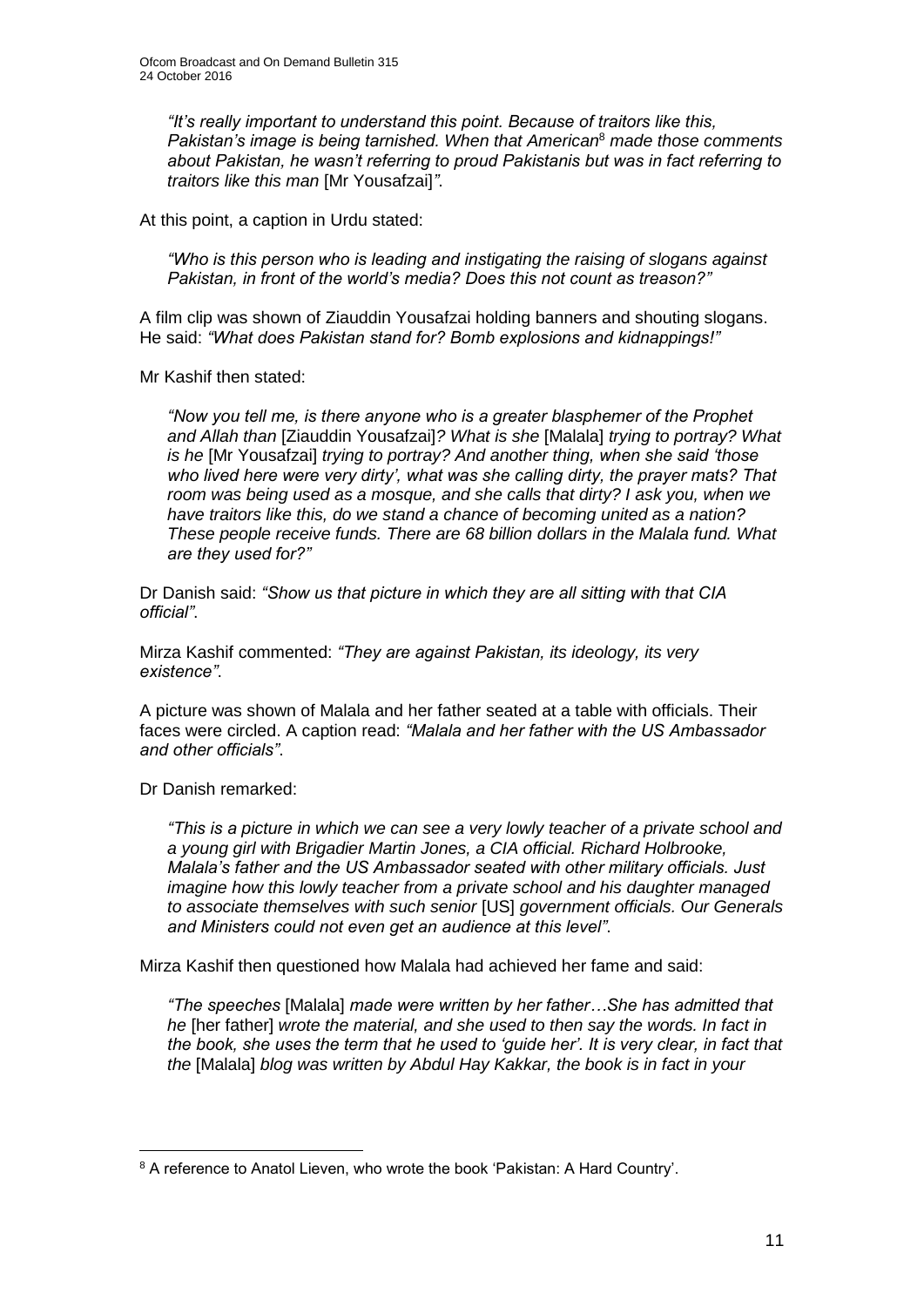*hand, and was written by Christina Lamb*<sup>9</sup> *who was implicated in the Osama Bin Laden scandal. She is an enemy of Islam, and she wrote this book"*.

Both Dr Danish and Mr Kashif then questioned how much money there was in the Malala Fund<sup>10</sup>.

Dr Danish then asked for a picture of a boy called Walid Khan, who had also been shot by the Taliban, to be shown. Photographs of Malala and Walid Khan were shown side by side. Below the picture of Malala, a caption stated:

*"Was shot by a bullet, and fled the country, received free housing, her father gets a job and* [she] *a Nobel Prize"*.

Below the picture of the boy, was the caption:

*"Walid Khan was shot eight times in the face and body, and this prince still returned to the same school. Those who really get shot act like this"*.

Dr Danish then stated:

*"Now you can see two photographs in which you can see Malala who is now outside of the country and there is a lot of chatter that she took a bullet for the sake of education and yet she now lives overseas, and according to him* [Mr Kashif] *she has 68 billion dollars in her account, and the world stands beside her. But with this other child, who was shot eight times, nobody stands beside him"*.

Dr Danish asked his second guest, Fayyaz Chohan what he thought about this. Mr Chohan responded:

*"She is a very naïve girl, and all the controversies surrounding Malala have been recounted by Mr Kashif in his book 'I am not Malala', and I salute him for his effort. But I want to point out to you that behind these controversies there are two main characters, one of whom is Christina Lamb and the other is her* [Malala's] *father Ziauddin"*.

Dr Chohan spoke about Ms Lamb and then went on to discuss Mr Yousafzai:

*"The other character is Ziauddin* [Mr Yousafzai]*, who is the most alarming of characters. He is selling the contributions of his child. Look up his history. On 14 August 1997* [Pakistan's Independence Day] *he commemorated that day as a 'Black Day'. He was charged with wearing a black armband. He has been charged with stealing electricity. He holds the same political opinions of those, who to this day have not recognised the state of Pakistan*. *I would ask you another thing. When a person is barely touched by a bullet you give her an award, but the children of APS*<sup>11</sup> *who were shot in every part of their bodies, and there is no recognition of them, no prize for them. Did anybody from the international community stand up for the students and teachers of Charsadda who were attacked and killed? Human rights organisations remained silent. I* 

1

<sup>9</sup> Christina Lamb is a British journalist who co-authored with Malala the book 'I am Malala...' discussed in the programme.

<sup>10</sup> See the introduction.

<sup>&</sup>lt;sup>11</sup> The Army Public School in the north-western Pakistani city of Peshawar.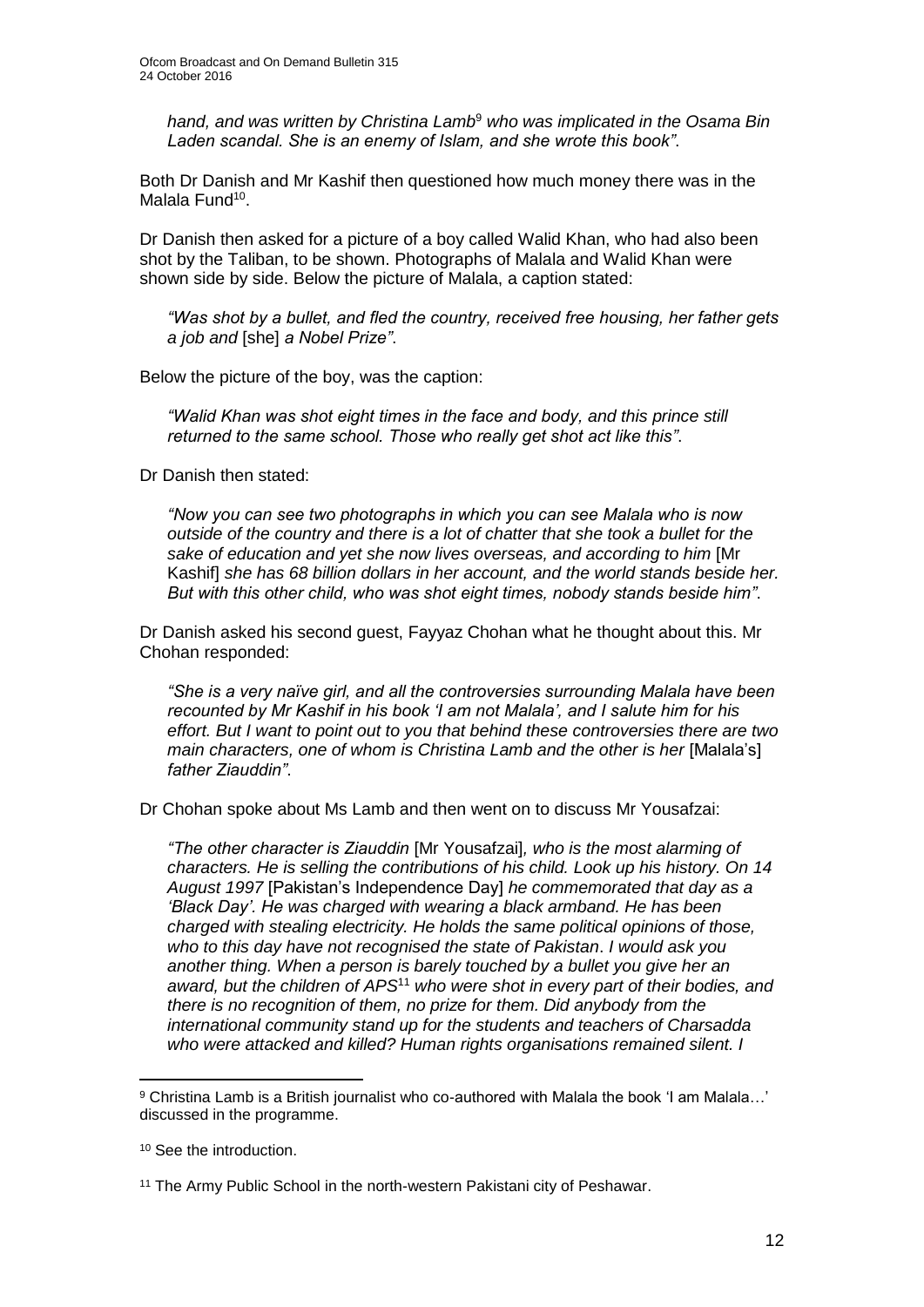*would say another thing. The 175 children of the Damadola Madrasa who were only studying the Qur'an and were killed in a drone attack, where were Christina Lamb, Richard Holbrooke, David Cameron, Barack Obama then, did they not see that? As far as I am concerned I have more respect for the children of APS, the students of Charsadda and every single student who returned to their school, and I salute them"*.

Dr Danish then said:

1

*"I will ask* [Ajmal Wazi] *about this Malala who was supposedly shot because of her campaign on behalf of education. I will ask him how many Malalas we have in this country who deserve similar awards, and what is it about this Malala* [holding up Malala's book] *who receives all this recognition, and yet all these others have suffered far greater"*.

Soon afterwards, Mr Danish said

*"Once again I am showing the picture of Malala who was only shot once and Walid who was shot seven times. Who to this day remains at APS school"*.

The photographs of Malala and Walid Khan which had been shown earlier in the programme were once again shown side by side with the same captions as those set out above.

Ajmal Wazir, the third and final of Dr Danish's guest, then spoke about the many children who had been affected by terrorism and stated *"*…*to this day you will find many Malalas*…*"*. He then said:

*"So I want to address her father and say to him directly that this agenda you are pursuing was controversial right from the outset. We all knew this. All this talk about the military, had it not been for this very same military, could Malala have gone to the West? They were the ones who rescued her, they were the ones who gave her money, and sent her abroad*".

A caption stated: "*Malala's father is a man of an alarming character says Fayyaz Chohan*".

Dr Danish spoke again about the injustice he felt regarding the attention Malala had received. He said:

*"I say to Richard Holbrooke, to the USA, to all those international interests conspiring against Pakistan, that you have one Malala, but we have 50,000 Malalas…Malala you have gone very far from us! Malala, you have run away and left us! What are you doing for the sake of education in Pakistan today?"*

Dr Danish then asked Mr Kashif what his thoughts were on this. Mr Kashif stated:

*"This Malala, whose whole* [story] *is based on fraud. Her father, who on Pakistan's Independence Day, wears a black armband. Who has a conviction, and was convicted in a case of treason. We have a Prime Minister who gets convicted and he serves a sentence of 30 seconds, and is relieved of his Prime Ministership and then we have the man* [Hussan Haqani]*<sup>12</sup> who sits in the* 

<sup>&</sup>lt;sup>12</sup> This is a reference to Mr Hussan Hagani's term as Pakistan's Ambassador to the United **States**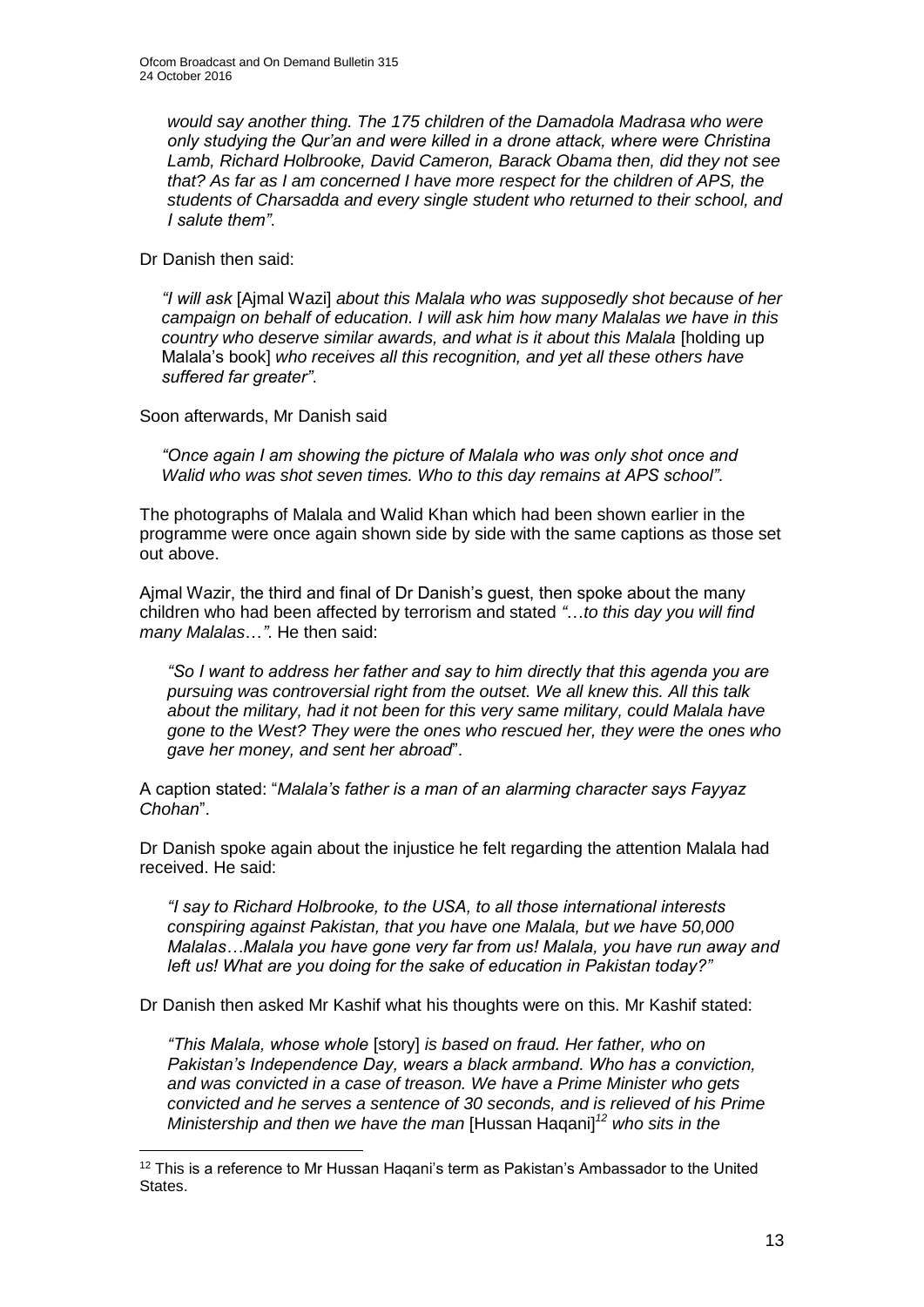*Pakistan embassy and issues orders about Shakil Afridi despite the fact that he was convicted…He* [Mr Haqani] *tried to blackmail us over Shakil Afridi and he said that we must hand him over to the USA. One traitor siding with another traitor. What a strange thing to say. On the one hand he* [Mr Yousafzai] *says that she* [Malala] *was attacked, but as her father, he should have gone to her* [in the hospital where she was being treated after being shot]*"*.

Dr Danish agreed and said that Mr Yousafzai was "*standing elsewhere*". Mr Kashif stated:

*"Yes, she admits that her father made his speech first, and then came over there*  [to the hospital] *and spoke in English"*.

Dr Danish said:

*"Yes, and when she went abroad for treatment, he went around saying 'I want a visa, I want a visa for my family'. A father would have been beside her* [in the hospital]*, and would not have been running everywhere. What do you think is their agenda, who are the people behind this?"*

### Mr Kashif responded:

*"The agenda is very clear and the reason that she is being used as a puppet is that where do you think that 68 billion dollars is going to be used. It is going to be used on introducing a secular education policy and secularisation in the country. We want to follow our own ideology and our own constitution and these people want to give us funding for* [secularisation]*"*.

Dr Danish and Mr Kashif questioned again who was behind the book 'I am Malala' and what Malala and her father's agenda was.

# Mr Kashif stated:

*"The West wants to portray Pakistan as a failed state, and that is why they pursue such agendas. I want to use the platform of your programme to openly challenge Malala and her father. I have challenged them many times before and she has never replied because she knows that if she speaks, she will be exposed. I ask her, if you are a genuine* [Muslim], *do you condemn the blasphemy sketches, or is she like her father, and thinks it is all about freedom of expression? The Satanic Verses that your father defended as freedom of expression, do you condemn the book? Do you condemn Israeli aggression, do you condemn Indian aggression? Of course she will never do that! Because that is where she is getting her funding from"*.

Mr Kashif then said:

*"In Pakistan we have millions of daughters. We have the Qur'an and Sunnah protecting us. We have to galvanise the nation. As for you Malala, I say to you and your father, I challenge you again. Come to Pakistan, your legs tremble at the very thought of coming back. You tell me which* [country] *you feel most secure* [in], *and I will come over there and expose you Inshallah* [God willing]! *If not, you should join your hands together and seek forgiveness from the entire nation of Pakistan, otherwise the nation has seen what you are all about"*.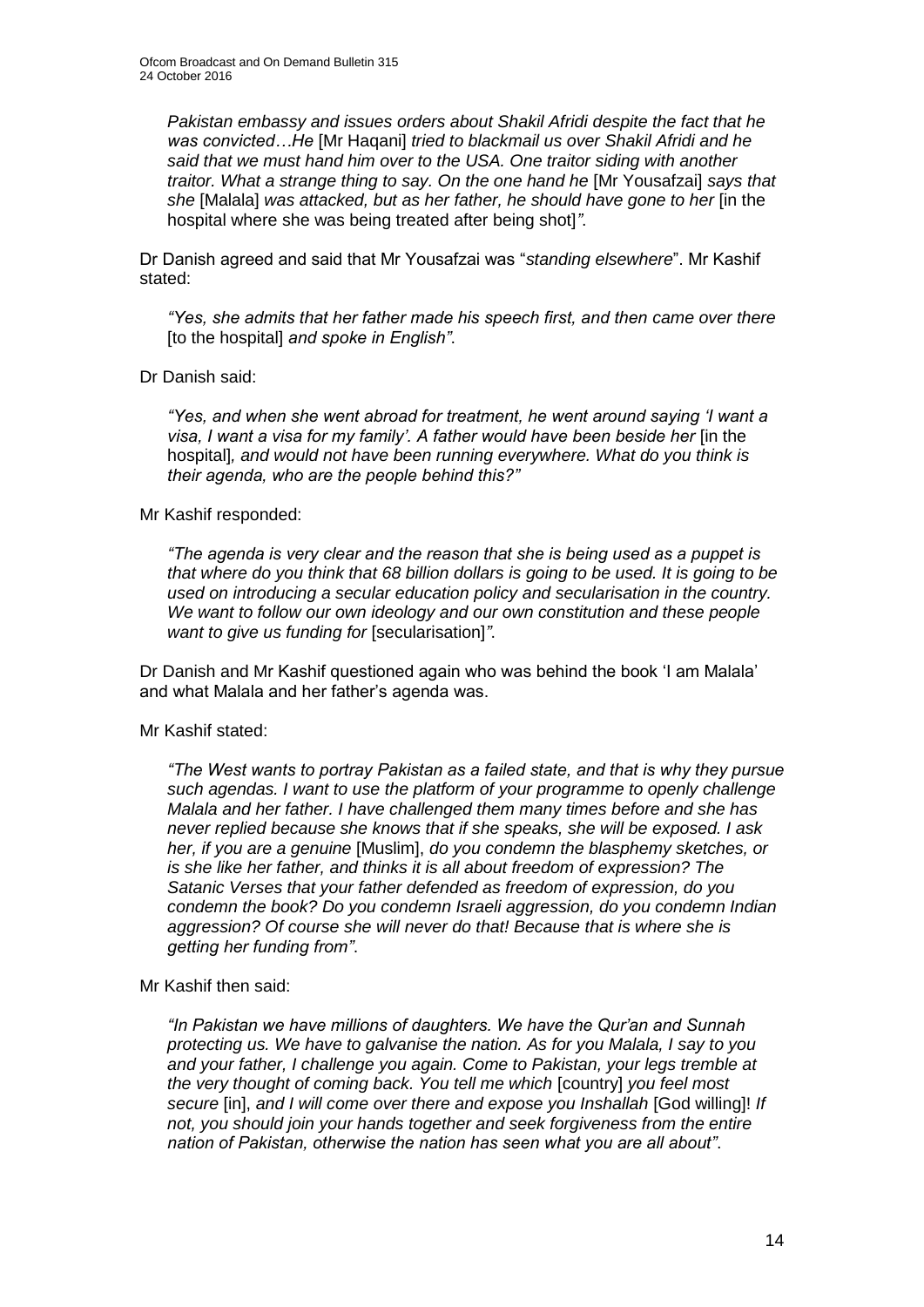Dr Danish thanked his guests and finally stated:

*"Finally I would say, that the same Malala, who doesn't even know the meaning of the word 'love', and yet a few days later she writes this book* [holding the book up to screen]. *In the book there are many things that Mr Kashif has highlighted, and he explained that she is ridiculing Islamic Laws, she is ridiculing institutions, she is ridiculing the ideology of Pakistan. The question is who is behind all of this? It is clear, that it is the same people who have the mindset of Salman Rushdie, and that of Tasleema Nasreen they are the ones behind this. A lowly girl and a lowly teacher, and there is Richard Holbrooke"*.

The programme ended.

At the beginning and end of the programme, a caption first in English and then in Urdu stated:

*"Disclaimer: It is our responsibility not to present opinion as facts. As long as distinction between fact and opinion is clear. As part of ARY philosophy we bring diverse opinions to enrich and empower our viewers. This programme may contain opinions of host and guest which do not necessarily reflect that of the organization. For more information and give feedback visit our website. www.arynews.tv"*.

Ofcom considered the material raised issues warranting investigation under Rule 2.3 of the Code:

"In applying generally accepted standards broadcasters must ensure that material which may cause offence is justified by the context....".

We therefore asked the Licensee how the material complied with this rule.

# **Response**

ARY said that *Sawal Yeh Hai*, which means "This is the Question" was a debate programme and the presenter "made clear that he was discussing two books – 'I am Malala' and 'I am not Malala'". It added that the author of 'I am not Malala' took part in the programme and "there was critical debate about Malala, her publicity campaign and comments made in her book about Pakistan". The Licensee acknowledged that the programme "contained critical comments about Malala and her father which had the potential to offend some viewers". However, it argued that these comments were "presented in the form of debate not a personal attack".

ARY said that the programme was "quite a highly charged discussion and did contain critical comment" and the presenter of the programme "is known to be very direct in his approach". The Licensee set out a number of contextual factors which in its view justified the potential offence. For example, it argued that:

- the content did not go "beyond what viewers would expect in this type of debate";
- there were "no strong visuals" in the programme;
- the participants in the programme were "exercising their right to freedom of expression by commenting on information in the public domain"; and,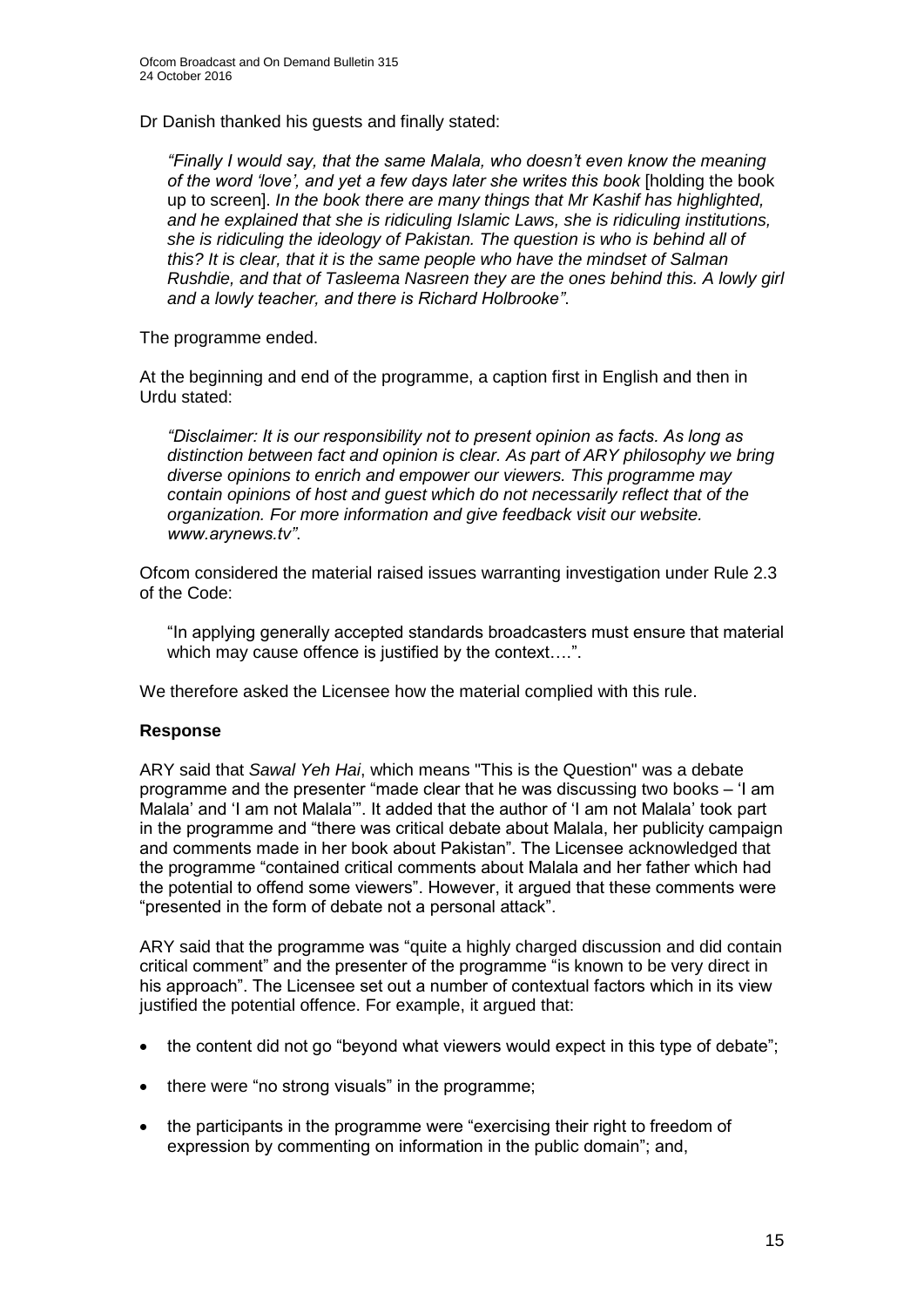• there was "a clear warning to viewers before and after the programme that ARY has a responsibility NOT to present opinion as facts and that the channel brings diverse opinions to enrich and empower viewers". ARY added that these warnings were shown "to provide context and a warning to viewers that personal views may be expressed in the show but these were not presented as facts or views held by the channel".

ARY also made representations on Ofcom's Preliminary View in this case, which was to record a breach of Rule 2.3 of the Code.

The Licensee said it "struggle[d] to understand why a programme that Ofcom has judged to contain unfair comments about Malala and her father under Section Seven of [the] Code ['Fairness']<sup>13</sup> is simultaneously being investigated under Section Two ['Harm and Offence']" of the Code. It added that Ofcom's Preliminary View focused "on the potential to cause offence where the viewers who complained have objected to what they perceive to be unfair comments about Malala" (Licensee's emphasis). ARY therefore argued that "it is important to review [whether] the elements highlighted in the" Preliminary View had "the potential to cause offence". It added that "Many of these elements relate to tone, emphatic expression and how the translation from Urdu has been interpreted and fail to take account of context".

The Licensee highlighted the following contextual factors as being, in its view, particularly relevant:

- "The presenter's style is known to be direct and emphatic and regular viewers expect this animated approach to debate." ARY did not agree that the presenter's "delivery equated to 'at times shouting'" as described in Ofcom's Preliminary View.
- "[T]he programme talked about blasphemy in the context of Malala's book favouring the approach of Western freedom of expression over deference to the Prophet and sacred references. It was not a personal attack" as suggested in Ofcom's Preliminary View.
- "The term 'fled' was "not used pejoratively" in the programme as "Malala had to [flee] for her security as well as her medical needs".

ARY also said that the "juxtaposition of images and descriptions of Malala and Walid Khan are highly subjective" and it questioned how, in the Preliminary View, "Ofcom [had] convinced itself that "viewers would have been likely to interpret…Malala being forced to leave Pakistan as a fugitive or showing cowardice", or that "the images included in the programme were also a contributing factor" to the potential offence in this case.

Finally, the Licensee questioned whether the comments in the programme went further than some of the "scathing comments" you might hear from certain commentators on the mainstream channels.

# **Decision**

1

Under the Communications Act 2003, Ofcom has a statutory duty to set standards for broadcast content as appear to it best calculated to secure the standards objectives,

<sup>13</sup> See footnote 1.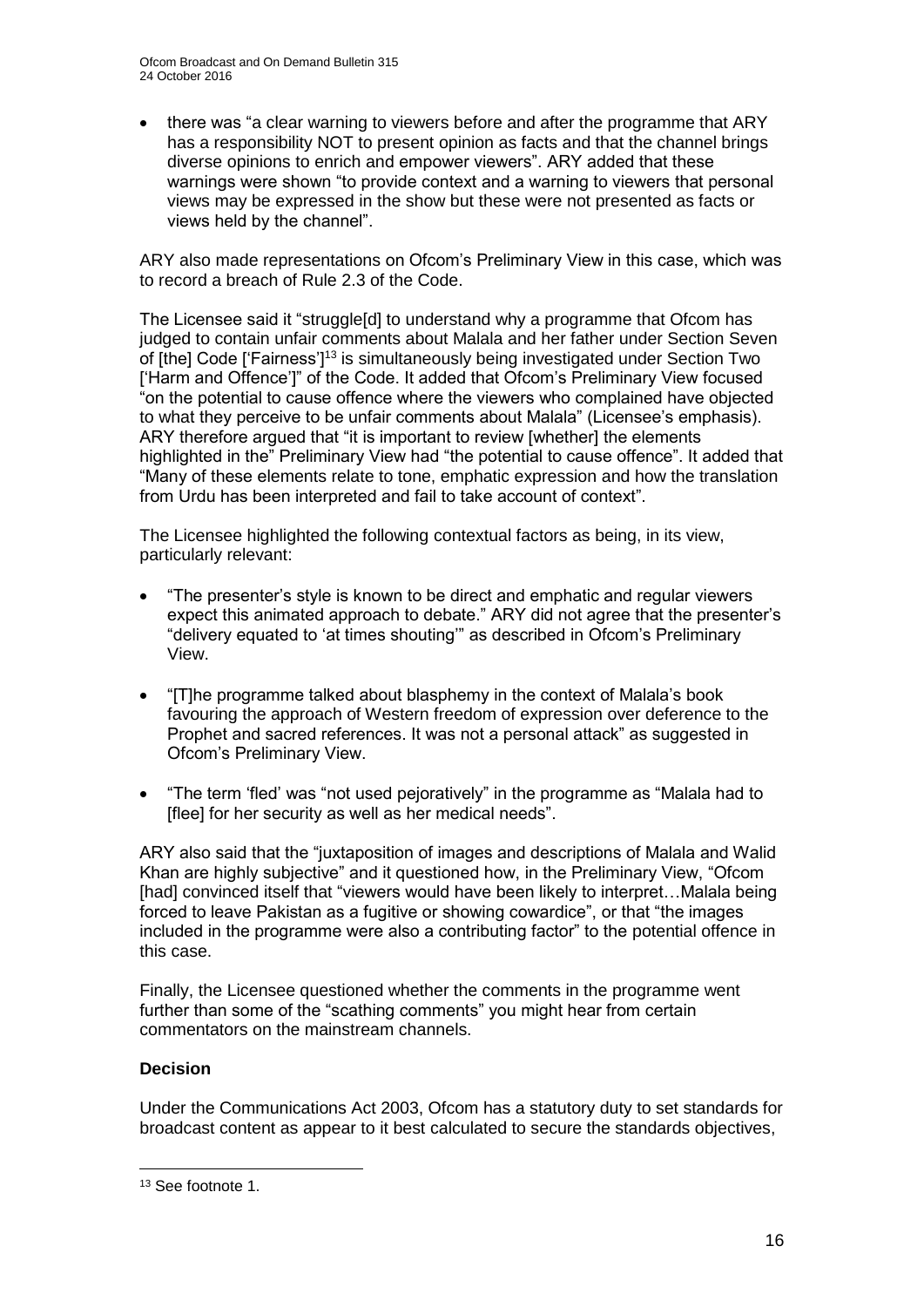including that: "generally accepted standards are applied to the contents of television and radio services so as to provide adequate protection for members of the public from the inclusion in such services of offensive and harmful material". This duty is reflected in Section Two of the Code.

In reaching a Decision in this case, Ofcom has taken careful account of the broadcaster's and audience's right to freedom of expression set out in Article 10 of the European Convention on Human Rights.

Rule 2.3 requires that:

1

"In applying generally accepted standards broadcasters must ensure that material which may cause offence is justified by the context…Such material may include, but is not limited to...humiliation, distress [and] violation of human dignity..."

Rule 2.3 requires broadcasters to ensure that the broadcast of potentially offensive material is justified by the context. Context is assessed by reference to a range of factors including the editorial content of the programme, the service on which the material was broadcast, the time of broadcast, what other programmes are scheduled before and after, the degree of harm or offence likely to be caused, likely audience expectations, warnings given to viewers, and the effect on viewers who may come across the material unawares.

Ofcom underlines that the Code does not prohibit any individual from being criticised on television and radio. However, when including criticism about particular individuals, broadcasters must ensure that any potential offence caused by such criticism is justified by the context. In considering relevant context in such circumstances, Ofcom will take into account factors such as: the nature of any critical comments; the manner in which they are delivered; and whether any critical comments are challenged or otherwise mitigated.

In reaching our Decision, we noted the Licensee's statement that it struggled to understand why Ofcom was considering, simultaneously, the programme under both Sections Two and Seven of the Code. The reason why it was appropriate for Ofcom to consider whether the broadcaster complied with the rules under both these Sections is because we received complaints about two separate issues: first, that the programme was unfair to Mr Yousafzai (Malala's father), and secondly that viewers were offended by the content of the programme.

In relation to the complaints about the programme being offensive<sup>14</sup>, we first assessed whether the material included in the programme had the potential to cause offence.

During this 52 minute programme, both the presenter and his three guests were all heavily critical of Malala and her father. For example, Malala was referred to as: having a *"whole* [story]…*based on fraud"*; not *"even knowing the meaning of the word 'love'"*; and being a "*traitor*" to Pakistan*.* In particular, we considered that significant offence would have been caused by various statements in the programme which appeared to belittle the very serious injuries that Malala had received when she was shot in the head by the Taliban in 2012. For example, one of the programme contributors described the shooting of Malala as her having been *"barely touched by a bullet".* Twice in the programme, a photograph of Malala was shown on screen next

<sup>&</sup>lt;sup>14</sup> As set out in footnote 1, Ofcom's consideration as to whether or not the programme as broadcast resulted in unfairness to Mr Yousafzai is set out on page 38.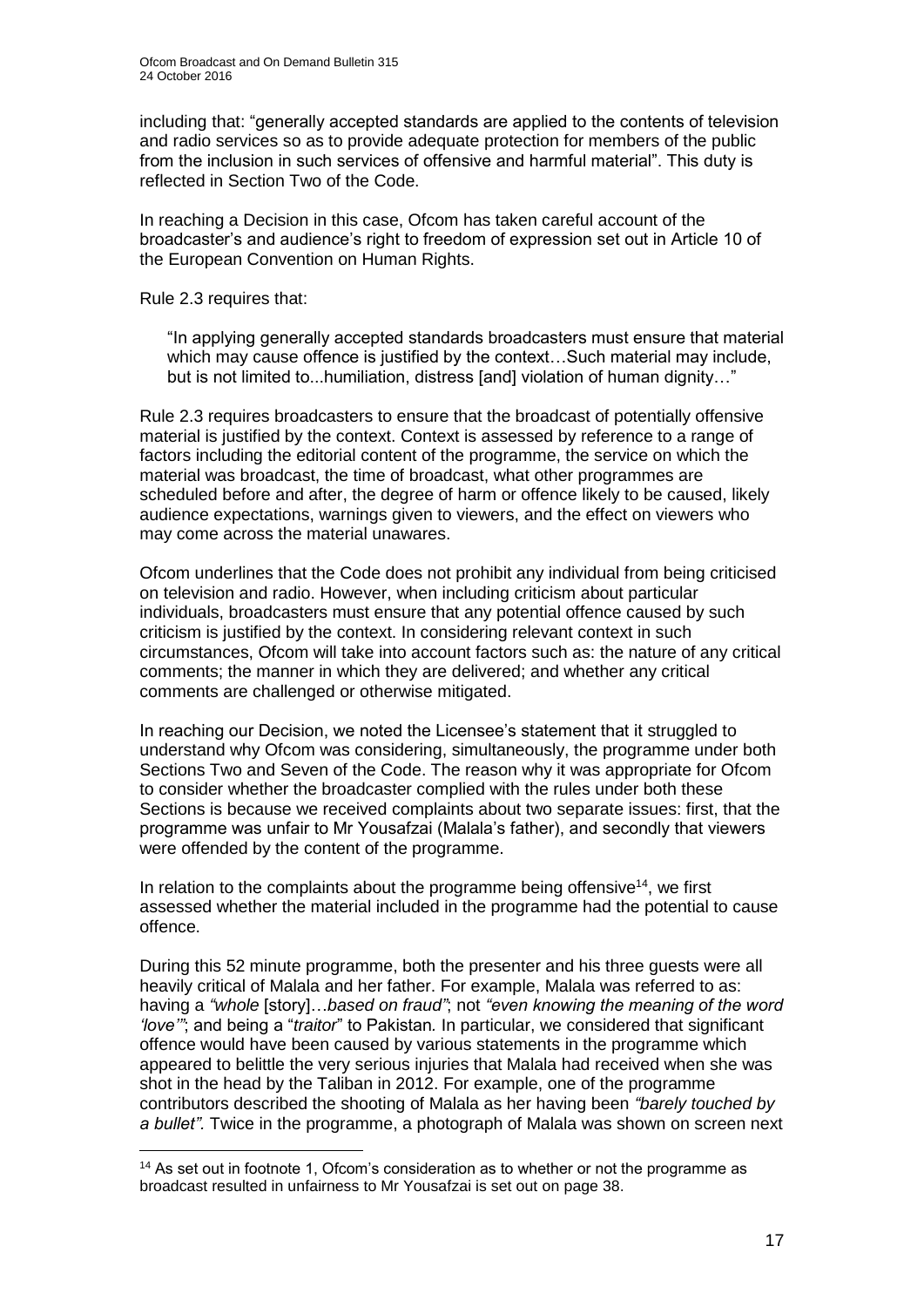to a photograph of a boy called Walid Khan, who had also been shot by the Taliban. Below the picture of Malala, caption stated:

*"Was shot by a bullet, and fled the country, received free housing, her father gets a job and* [she] *a Nobel Prize"*.

Below the picture of the boy was the caption:

*"Walid Khan was shot eight times in the face and body, and this prince still returned to the same school. Those who really get shot act like this"*.

When these photographs were shown, the presenter, Dr Danish, variously described Malala as having taken *"a bullet for the sake of education and yet she now lives overseas"* and having been *"only shot once"* in comparison with Walid Khan.

Although ARY argued that the "juxtaposition of images and descriptions of Malala and Walid Khan are highly subjective", and disputed Ofcom's interpretation of them as set out in the Preliminary View, we considered that the captions and the presenter's statements had the potential to cause significant offence. This was because they were sharply dismissive of the very serious injuries that Malala had received as a child when she was deliberately targeted, shot and severely injured by a member of a proscribed terrorist organisation.

Further, we did not agree with ARY's statement that the above use of the term "fled*"*  was "not used pejoratively" in the programme as broadcast. This is because of the particular context in which the term was used. Specifically, the programme expressly compared Malala to Walid Khan, with the caption that appeared beneath Malala's picture stating that she had *"fled the country"*, while the caption which appeared beneath Walid Khan's picture describing him as a *"prince"* who *"still returned to the same school"* and as an exemplar, where *"those who really get shot act like this"*.

In Ofcom's view, offence would have been likely to have been caused by the juxtaposition of the images and descriptions of Malala and Walid Khan. We considered an audience might reasonably have interpreted from this footage that Malala had either been forced to leave Pakistan as a fugitive, or had otherwise acted in a cowardly way, when in fact she had left the country to receive urgent medical treatment. Ofcom also noted the further, relatively dismissive statements that were made about Malala, where, having been "*only shot once"*, she had then: lived *"overseas"*; *"received free housing"* and been awarded *"a Nobel Prize"*. We considered that, taken together, these comments clearly had considerable potential to be offensive.

Ofcom then went on to examine whether the broadcast of these potentially offensive statements was justified by the context. The discussion focused on Malala's autobiographical book 'I am Malala…' and what was described by Dr Danish as a *"rebuttal of this book"* entitled 'I am not Malala'. The programme contributors took issue with certain passages in Malala's book. For example, they criticised statements in her book about: the Pakistani Government; the Pakistani armed forces; and, the treatment of the Ahmadi community within Pakistan under the Pakistan Constitution.

Consistent with the right of freedom of expression of the broadcaster, which encompasses the audience's right to receive information and ideas, in principle any individual, and any book they might have written, can be criticised within programming. We noted the Licensee's argument that the contributors in this programme were "exercising their right to freedom of expression by commenting on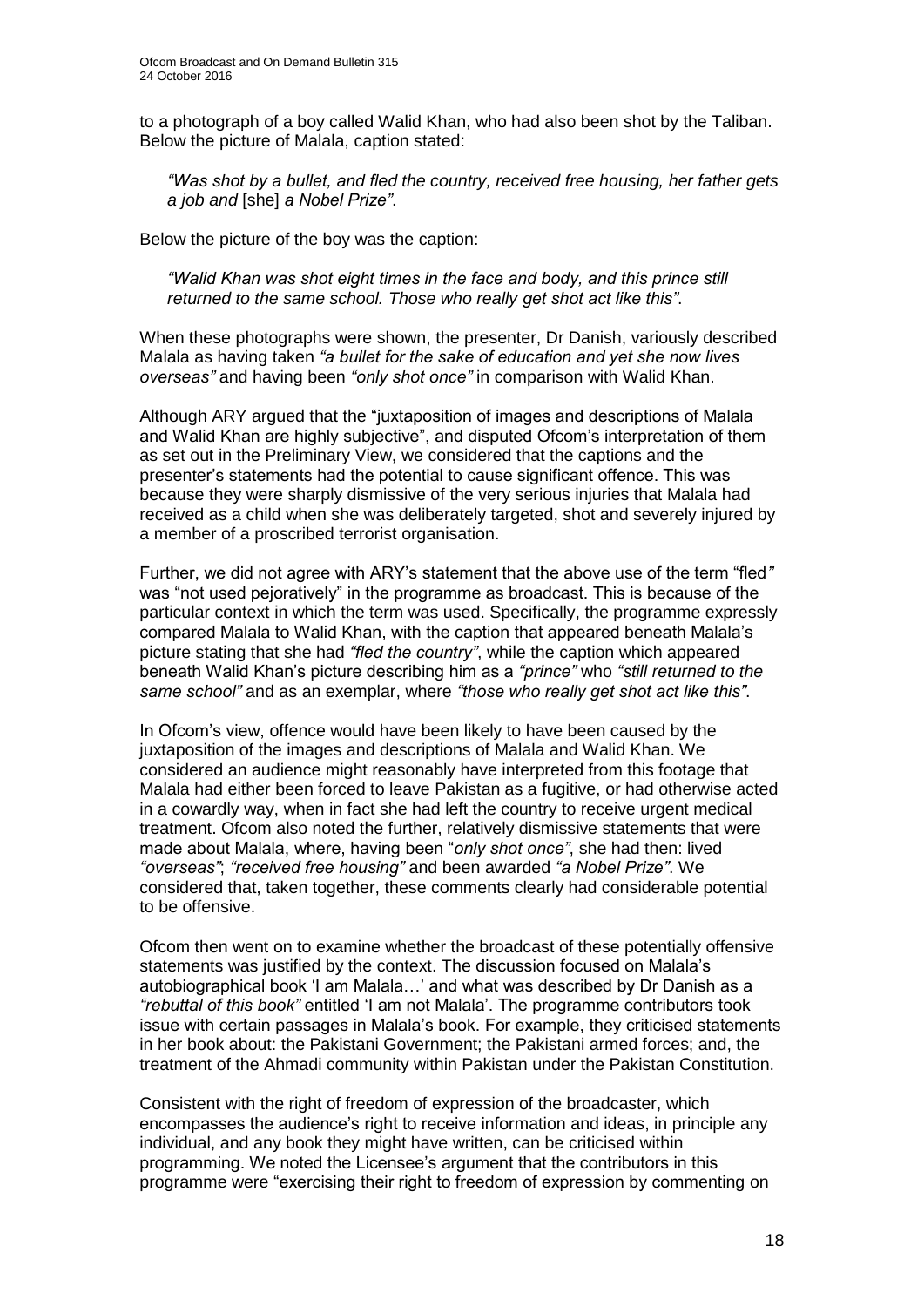information in the public domain". However, the right to freedom of expression is not absolute. In reaching a Decision in this case, Ofcom had to seek an appropriate balance between, on the one hand, ensuring members of the public are adequately protected from material which may be considered offensive and, on the other, taking account of the broadcaster's and audience's right to freedom of expression.

We carefully considered the content of the programme overall. We noted the Licensee's description of the programme as being "quite a highly charged discussion [that] did contain critical comment". ARY also argued that many of the "elements" in the programme that were critical of Malala and her father "relate to tone, emphatic expression and how the translation from Urdu has been interpreted and fail to take account of context". We disagreed. In our view, this programme was likely to be perceived by the audience as a sustained, one-sided verbal attack on a young woman who had been the victim of a traumatic and life-threatening terrorist attack. The tone adopted throughout the programme was, either directly or indirectly, highly dismissive and critical of Malala, her opinions, her actions – and importantly – the traumatic and life-threatening attack she had experienced as a teenager. While it was in our view legitimate for a discussion to challenge or question some of the criticisms that Malala had made in her book about various Pakistani institutions, we considered the programme went further than that. It contained a series of highly critical comments about Malala that amounted to personal abuse. In this regard, we did not agree with ARY's argument that the comments included in the programme about Malala were "presented in the form of debate not a personal attack".

The level of offence was likely to have been heightened, in our view, by the fact that the programme did not include content that challenged or otherwise mitigated the various abusive and highly offensive comments made by the contributors about Malala or her father, Ziauddin Yousafzai (who was, for example, described as a *"traitor"* and the *"most alarming of characters"*)*.* A further aggravating factor in terms of offence was the fact that two of the programme guests, Mr Chohan and Mr Wazir, delivered their criticisms of Malala and her father direct to camera, at times shouting<sup>15</sup>. We considered that this, together with the fact that no challenge or balance was offered to these contributors' comments, emphasised the strength of their criticisms of Malala and her father and correspondingly heightened the potential for offence in this case.

We were particularly concerned that at different times Malala was described as having *"blasphemed the ideology of Pakistan"* and having *"indirectly criticised the Blasphemy laws"* of Pakistan. Malala's father was accused of being *"the greatest blasphemer of the Prophet".* 

The Licensee submitted that "the programme talked about blasphemy in the context of Malala's book favouring the approach of Western freedom of expression over deference to the Prophet and sacred references. It was not a personal attack". We disagreed. The above comments were of concern to Ofcom as blasphemy is a potentially sensitive and serious matter within Pakistan. In particular, it is Ofcom's understanding that the Pakistani courts have power to impose the death penalty for blasphemy, and that there have been examples where civilians have resorted to

1

<sup>&</sup>lt;sup>15</sup> In its representations on Ofcom's Preliminary View, ARY stated that it did not agree that the presenter, Mr Danish's delivery equated to 'at times shouting'. Ofcom was not, however, referring to Mr Danish, but to Mr Chohan and Mr Wazir.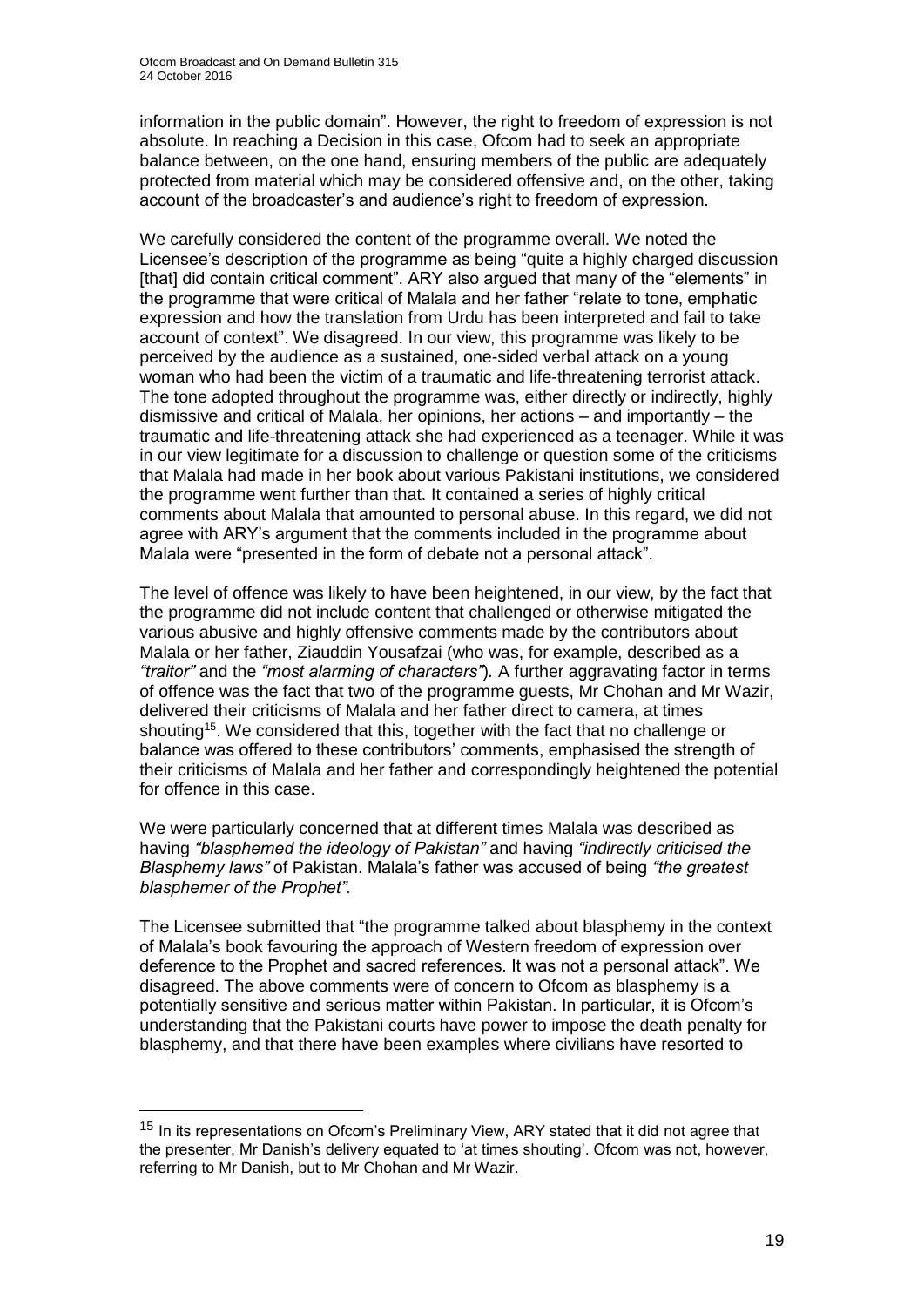violence against one another for blasphemy<sup>16</sup>. Given these circumstances, the comments made in the programme that Malala and her father had either criticised Pakistan's blasphemy law or had been a *"blasphemer of the Prophet"* were, in Ofcom's view, capable of causing offence. Further, it was our opinion that the potential level of offence in this case was increased by the fact that both Malala and her father were accused of having either blasphemed, or having criticised Pakistan's blasphemy law, without any counter-balance to those accusations, or contextualisation of such statements within the programme.

We also recognised that the programme was broadcast live and that, with such broadcasts, broadcasters need to take particular care to ensure that potentially offensive content is appropriately contextualised. For example, in this case, the various highly critical statements being made about Malala and her father could, potentially, have been challenged, rebutted or otherwise placed into context by the presenter. In this way, it may have been possible for the Licensee to have represented the viewpoint of Malala and her father in response to the criticisms being made against them, and therefore some context may have helped to mitigate the impact of any potentially offensive statements being made about them.

In reaching our Decision, we took account of the various contextual factors that ARY put forward. For example, the Licensee stated that Dr Danish, the presenter of the programme: "is known to be very direct in his approach"; that "regular viewers expect [his] animated approach to debate"; and that the content did not go "beyond what viewers would expect in this type of debate".

We acknowledged that regular viewers may have been used to Dr Danish's presenting style, and that the audience of this programme was likely to be drawn from the Pakistani community in the UK. As such, we considered that the audience may have reasonably expected a programme discussing issues such as the life and actions of Malala and her father to have criticised them in some way. We also took into account that, the Licensee questioned whether the comments in the programme went further than some of the "scathing comments" you might hear from certain commentators on the mainstream channels. However, we considered that the sustained and heavily critical nature of the discussion of Malala and her father was likely to have exceeded the expectations of an audience of a UK-licensed channel broadcasting to an audience based in the UK.

ARY also argued that there were "no strong visuals" in the programme. While we agree that the potential for offence was caused principally by the various comments highlighted above, in our view the images included in the programme were also a contributing factor. For example, a photograph of Malala was shown side by side with that of a boy, Walid Khan, who had also been shot by the Taliban. At the same time, the contributors dismissed the serious and life-threatening attack on Malala when compared to the attack on Walid Khan.

Finally, ARY said that it had broadcast "a clear warning to viewers…to provide context and a warning to viewers that personal views may be expressed in the show but these were not presented as facts or views held by the channel". At the beginning and end of the programme, a caption stated:

1

<sup>&</sup>lt;sup>16</sup> For example, Ofcom understands that in 2011 the Puniab governor, Salmaan Taseer, was shot dead by his bodyguard Malik Mumtaz Qadri, for opposing Pakistan's blasphemy law – see:<http://www.bbc.co.uk/news/world-south-asia-12111831>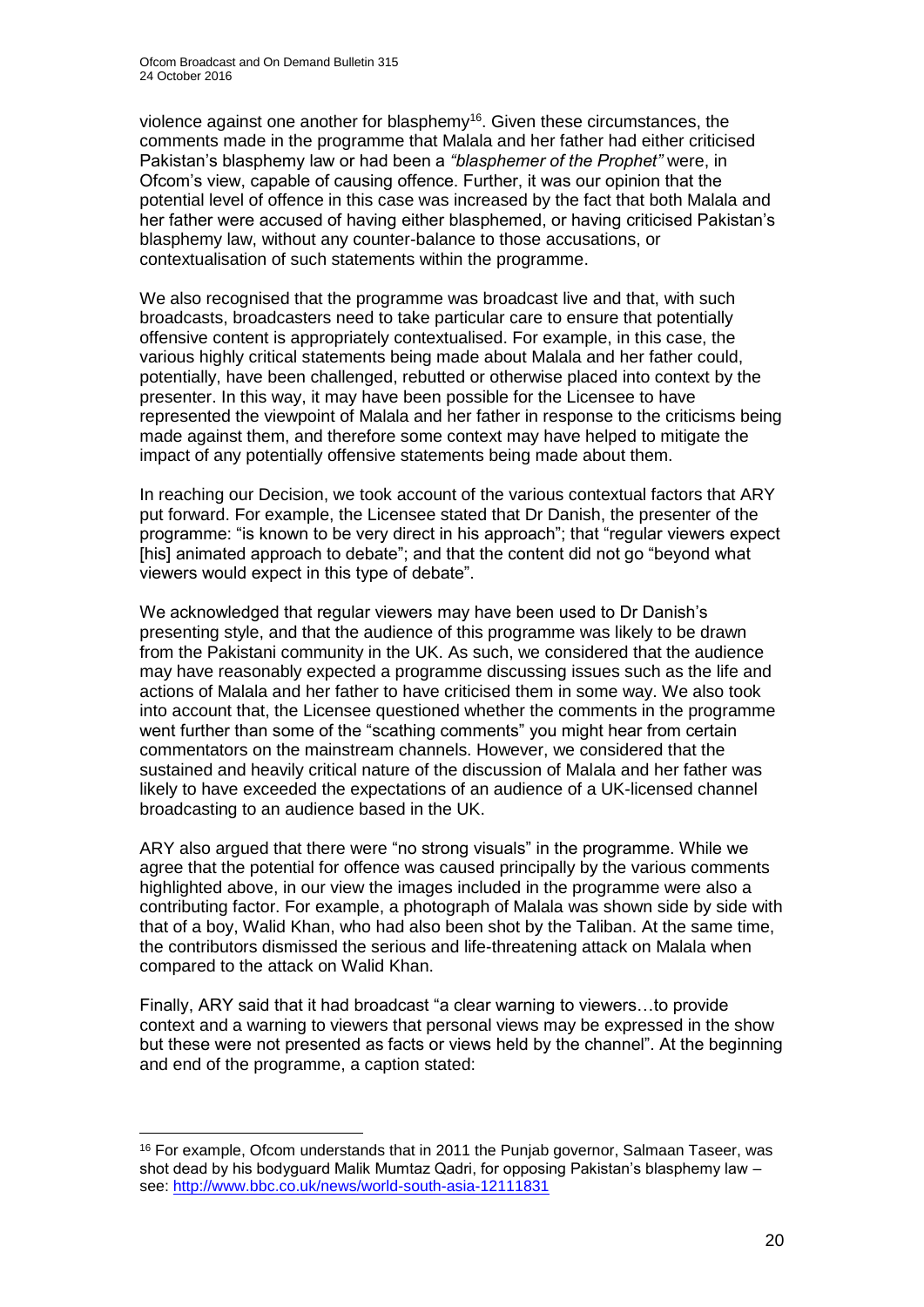*"Disclaimer: It is our responsibility not to present opinion as facts. As long as distinction between fact and opinion is clear. As part of ARY philosophy we bring diverse opinions to enrich and empower our viewers. This programme may contain opinions of host and guest which do not necessarily reflect that of the organization. For more information and give feedback visit our website. www.arynews.tv"*.

However, we considered the above message was not sufficient to justify the broadcast of the offensive content in this case. This was because it contained no content that would have mitigated or challenged the many and repeated comments which criticised and abused Malala and her father.

In light of all the above, we considered that there was clearly insufficient context to justify the offensive content, and Rule 2.3 was breached.

### **Breach of Rule 2.3**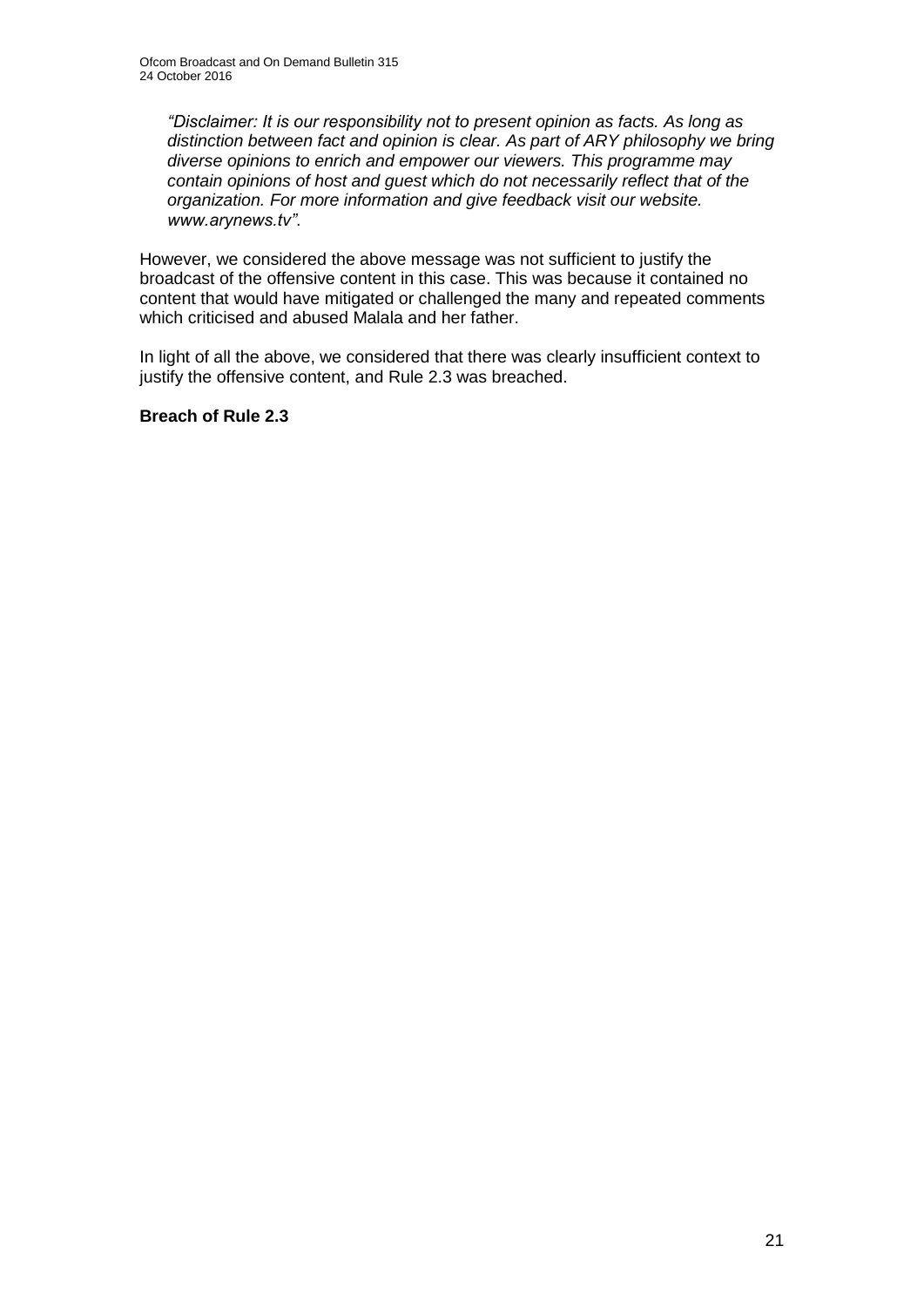# **In Breach**

# **The Railway: Keeping Britain on Track**

*Quest, 28 August 2016, 12:00*

# **Introduction**

Quest is a factual, lifestyle and entertainment channel that broadcasts on terrestrial, satellite and cable platforms. The licence for the service is held by Discovery Corporate Services Limited ("Discovery" or "the Licensee").

*The Railway: Keeping Britain on Track* was a documentary series on how Britain's railways work. Ofcom received a complaint that the episode broadcast on Quest on 28 August 2016 at noon contained offensive language.

We noted that at approximately 12:30, during a conversation between two track workers, a male contributor who was off camera said:

# *"Fuck off knobhead".*

We considered the material raised issues warranting investigation under Rule 1.14 of the Code which states that:

"The most offensive language must not be broadcast before the watershed…".

# **Response**

The Licensee stated that the offensive language was broadcast due to human error which occurred when the programme was edited for pre-watershed transmission. It said that it had taken measures to prevent this happening again. It accepted that this material breached Rule 1.14 and apologised for any offence caused.

# **Decision**

1

Under the Communications Act 2003, Ofcom has a statutory duty to set standards for broadcast content as appear to it best calculated to secure specific standards objectives, one of which is that "persons under the age of eighteen are protected". This objective is reflected in Section One of the Code.

Rule 1.14 states that the most offensive language must not be broadcast on television before the watershed. Ofcom's 2010 research on offensive language<sup>1</sup> noted that the word "fuck" and its variations are considered by audiences to be amongst the most offensive language.

<sup>1</sup> Broadcasters should note that on 30 September 2016 Ofcom published new research on public attitudes to potentially offensive language on TV and radio: [https://www.ofcom.org.uk/research-and-data/tv-radio-and-on-demand/tv-research/offensive](https://www.ofcom.org.uk/research-and-data/tv-radio-and-on-demand/tv-research/offensive-language-2016)[language-2016;](https://www.ofcom.org.uk/research-and-data/tv-radio-and-on-demand/tv-research/offensive-language-2016) and [https://www.ofcom.org.uk/research-and-data/tv-radio-and-on-demand/tv](https://www.ofcom.org.uk/research-and-data/tv-radio-and-on-demand/tv-research/offensive-language-2016)[research/offensive-language-2016](https://www.ofcom.org.uk/research-and-data/tv-radio-and-on-demand/tv-research/offensive-language-2016)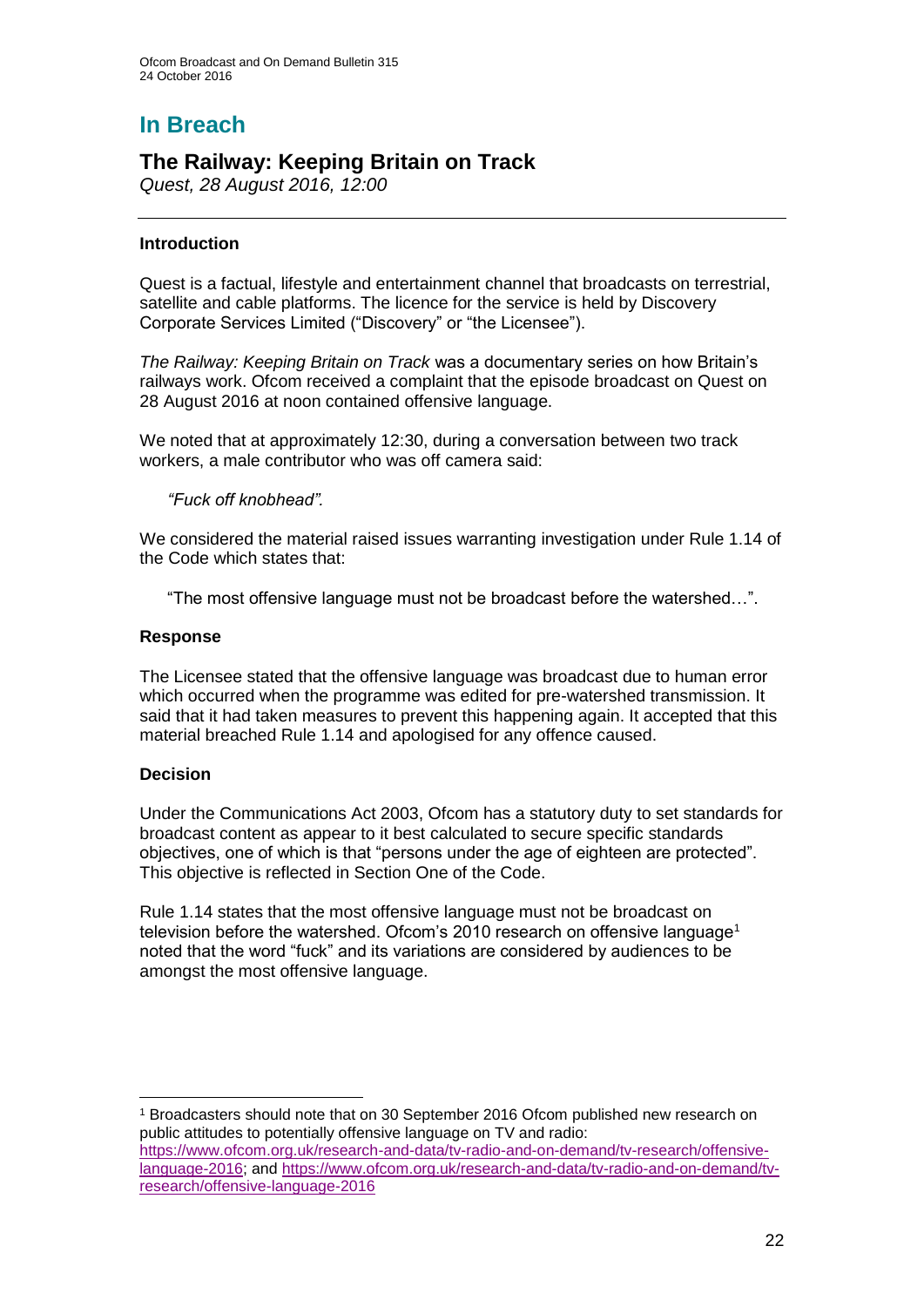Ofcom noted Discovery's submission that this material was broadcast in error. However, in this case the broadcast of the word "fuck" was an example of the most offensive language being used in a programme broadcast before the watershed. This material therefore clearly breached Rule 1.14.

# **Breach of Rule 1.14**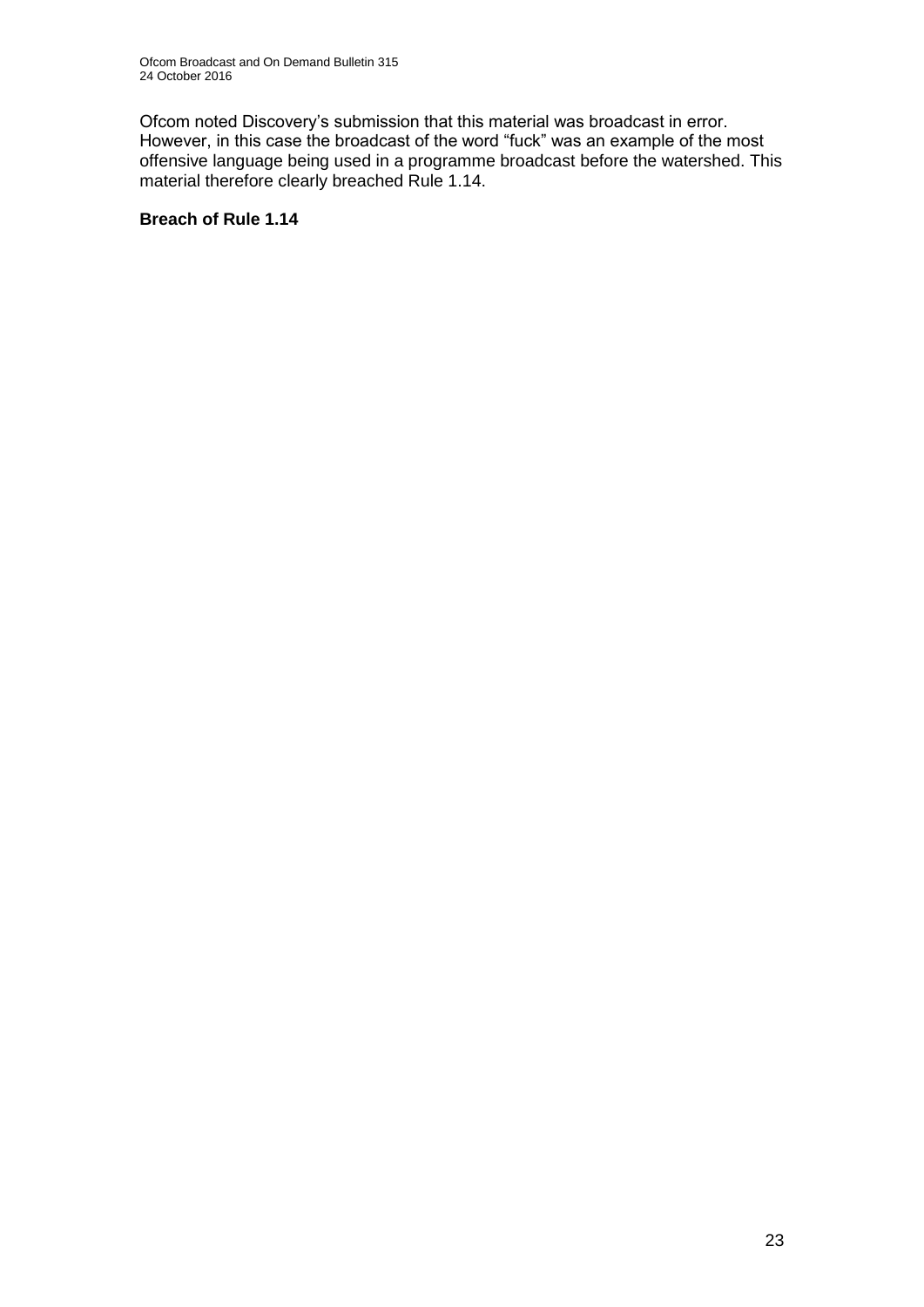# **In Breach**

# **Labour Party EU Referendum Debate**

*BEN TV, 10 June 2016, 18:00*

# **Introduction**

BEN TV is an entertainment and news channel that broadcasts to Western Europe and parts of Asia and Northern Africa. The licence for BEN TV is held by Greener Technology Limited ("GTL" or "the Licensee").

As part of routine monitoring, Ofcom assessed the programme *Labour Party EU Referendum Debate*. This was broadcast on 10 June 2016, 13 days before the vote on the UK's membership of the European Union ("the EU Referendum") to be held on 23 June 2016. The programme consisted of recorded footage of a Labour Party Women and Equalities Team press conference. It featured a panel of five individuals, including Labour MPs, Chuka Umunna and Alan Johnson. During the 25-minute-long programme the panel put forward their views regarding how people should vote in the EU Referendum.

The programme began with a still image of a number of individuals, including Labour Party leader Jeremy Corbyn, standing in front of a large banner which read "VOTE REMAIN 23 JUNE" and "LABOUR IN". This was followed by close up footage of a screen which also featured the slogan "VOTE REMAIN 23 JUNE". Screens with the same wording were shown in the background of the press conference throughout the remainder of the programme.

At the start of the broadcast the person chairing the press conference stated:

*"*[INAUDIBLE]…*press conference on behalf of the 'Women and Equalities Team'. I hope it will be an informative morning, setting out clear sensible reasons why we, as black and minority ethnic British politicians, believe we should vote to remain. Also, why we believe this vote matters for each and every one of us now,*  as well as for our future generations to come. And most importantly, I hope it will *encourage as many people as possible from black Asian ethnic minority backgrounds to go out and vote on June the twenty-third. Basically Britain is better off in Europe. Leaving would create huge risks for our economy, our job market and would threaten our protection against workers' rights. It would encourage racial and maternity discrimination to name just a few. I am proud of these laws and I am proud that Labour is fighting to defend them. This debate is about what we have now, but it is also about our future. Contrary to the false choice argued by the Leave campaign the EU is essential to continuing our strong Commonwealth ties and protecting diverse communities. We need to be thinking of working together and not shutting ourselves off. So I will end by saying: this referendum is important to us as individuals, just as it is important to us as a country which has reaped economic and political benefits from being part of a wider European institution. Thank you".*

The programme continued by covering topics such as the impact of continued membership of the EU on economics, peace, security and stability and immigration. One panel member stated: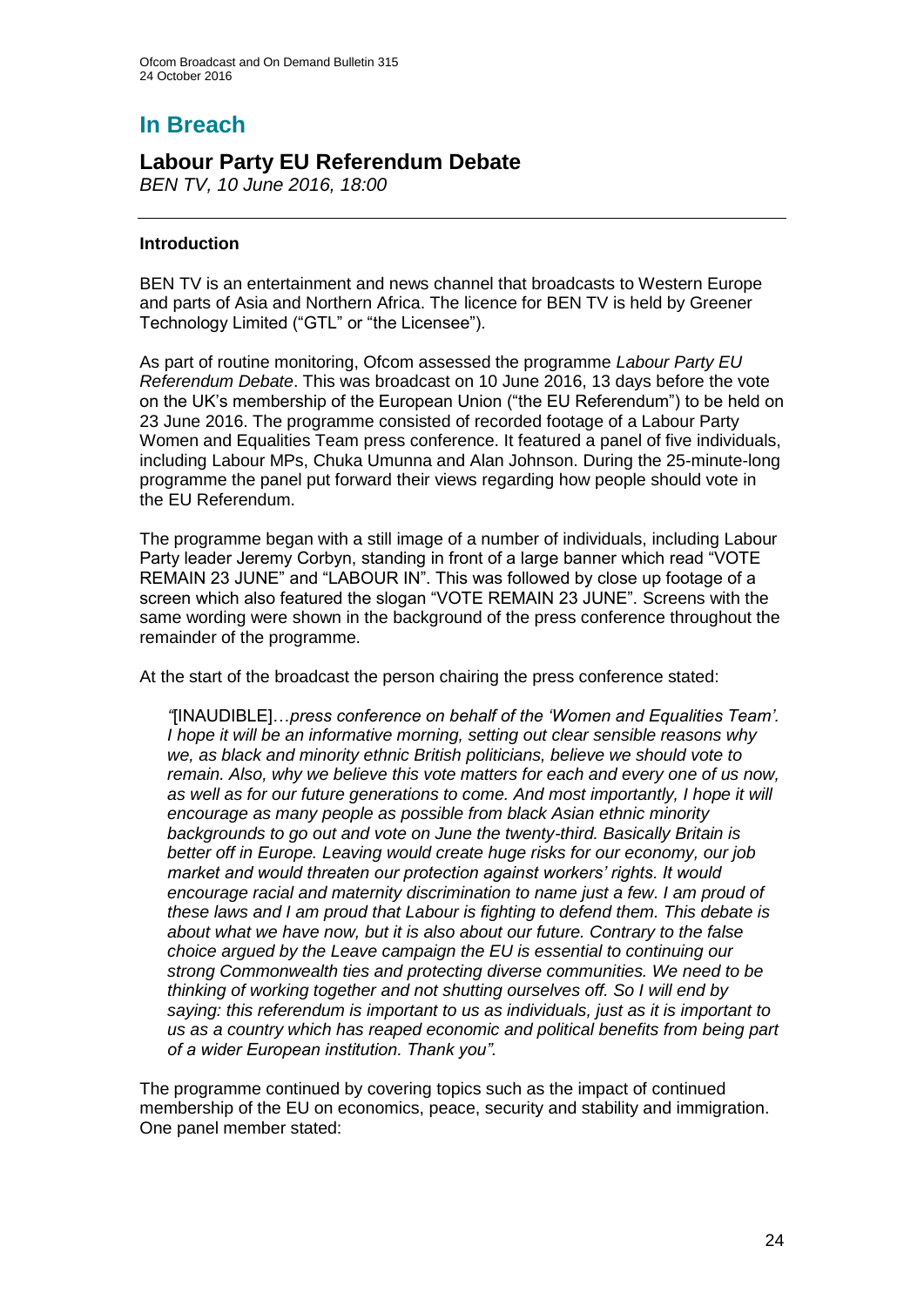*"I want to talk a little bit about the economic case for remaining in the European Union, which is the basis on which we should really be looking at casting our vote in two weeks' time. And to say also I think you, just like many others, have started to find the Tory soap opera that really has defined so much of this debate a real turn-off…we have to confront together some of the realities and challenges of globalisation, but there is no logic in saying that we're going to be better at doing that, all the challenges are going to go away, if we leave the European Union. In fact, we'd be weakened in what we can do as a nation and our influence, and we would be turning our back on our neighbours as well and that I don't believe is the spirit of Britain".*

Later in the programme another panel member said:

*"…because those on the Brexit campaign would like us, and to some extent they're succeeding, in focusing on intolerance, on anti-immigration sentiments, on*  fear, on division. Those are the things we need to counter and I find it shocking *actually that those in our own communities are also falling for those… sentiments…*[The] *onus is on us to present a positive case for why we need to stay in the European Union".*

# Chuka Umunna remarked:

*"I just wanted to very quickly go through three specific points in a bit more detail. One is this false choice which has been set up between our EU membership and our Commonwealth membership, the second is the specific benefits that your readers, your listeners, your viewers (as different parts of our rich and diverse black and minority ethnic community) – that they get the benefit from when it comes to the European Union. And third I just want to say something about migration with my Home Affairs Select Committee hat on before just closing and saying something about our place in the world".*

# Alan Johnson said:

*"It's a bizarre idea that, if we stay in, that people from Nigeria will be worse off than we are now. We're in the EU now…The idea that those on the Leave side, Nigel Farage and his crew, want Britain to come out of the EU because they want more Nigerians and Asians and West Indians to come to this country is just bizarre. The whole debate…is now focusing on numbers, how many people are coming here. The people who are coming under free movement of the European Union are coming here because you cannot have free movement of goods and capital without free movement of labour, and you do not resolve a problem around migration by… smashing our economy, by putting us back into recession, is point number one. Point number two, there is no plan here to discriminate against Nigerians. In fact, what we've been talking about is the fact that the European Union enshrines…the anti-discrimination legislation and applies it not just to this country, but in other countries that Nigerians might want to go to. So in terms of this false dichotomy that you have, that you have to cut your ties with the market to which we export 250 billion pounds, almost fifty percent of our exports, in order to trade with other countries and bring their citizens into this country as part of that trade is a false dichotomy. You can do both, we have done both and will continue to do both".*

At 18:17 the programme included the following question from an individual in the audience: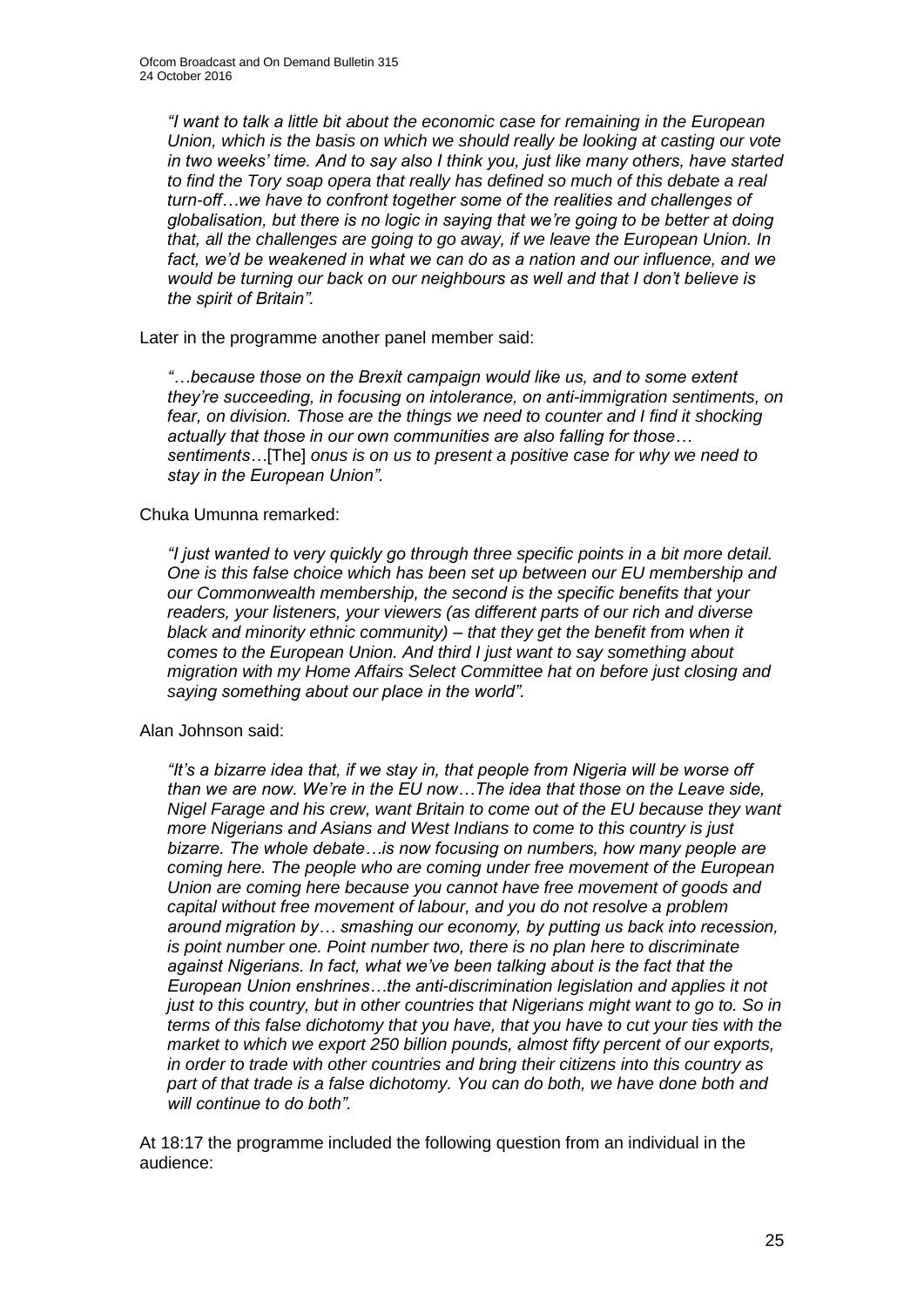*"So my question is to Chuka Umunna. The problem from our community, especially from the Bangladeshi community, um don't you think the European people coming in this country taking advantage of the facility of the schools,*  facility of the NHS, the 36% they are contributing as you said in your speech, but *do you think the 30% schools are being made in this country and NHS and our GP is being made in this country when the immigration increases from the European Union? And how the curry industry as we have asked* [inaudible] *so many times regarding the crisis going on in the curry industry. The curry industry's suffering the staff crisis, they are not allowing bringing staff from the back home because European Union people are not happy to working in the curry industry the strong smell. How you gonna protect this industry not bringing staff from the, y'know, back home please?"*

We considered that Rule 6.1 of the Code applied because this programme clearly dealt with matters relating to the EU Referendum, and was broadcast during the referendum period<sup>1</sup>. This rule states:

"The Rules in Section Five, in particular the rules relating to matters of major political or industrial controversy and major matters relating to current public policy, apply to the coverage of elections and referendums".

In addition, by virtue of Rule 6.1, Rules 5.11 and 5.12 of the Code applied in this case. They state:

- Rule 5.11: "…due impartiality must be preserved on matters of major political and industrial controversy and major matters relating to current public policy by the person providing a service…in each programme or in clearly linked and timely programmes".
- Rule 5.12: "In dealing with matters of major political and industrial controversy and major matters relating to current public policy an appropriate wide range of significant views must be included and given due weight in each programme or in clearly linked and timely programmes…".

We further noted that at 18:11 the programme was interrupted by material, of approximately eight seconds in duration, that featured a pack shot of Tropical Sun Golden Sella Basmati Rice alongside a plate of rice. This image was accompanied by the following voiceover:

*"Sponsored by Tropical Sun Golden Sella Basmati Rice, tropicalize your food"*.

We therefore also considered that the programme raised issues under Rule 9.15 of the Code, which states:

Rule 9.15 "News and current affairs programmes must not be sponsored".

Section Nine of the Code defines a current affairs programme as "one that contains explanation and/or analysis of current events and issues, including material dealing with political or industrial controversy or with current public policy".

We therefore asked GTL how the material complied with these Rules.

<sup>1</sup> <sup>1</sup> The referendum period, as defined under Section Six of the Code began on 15 April 2016.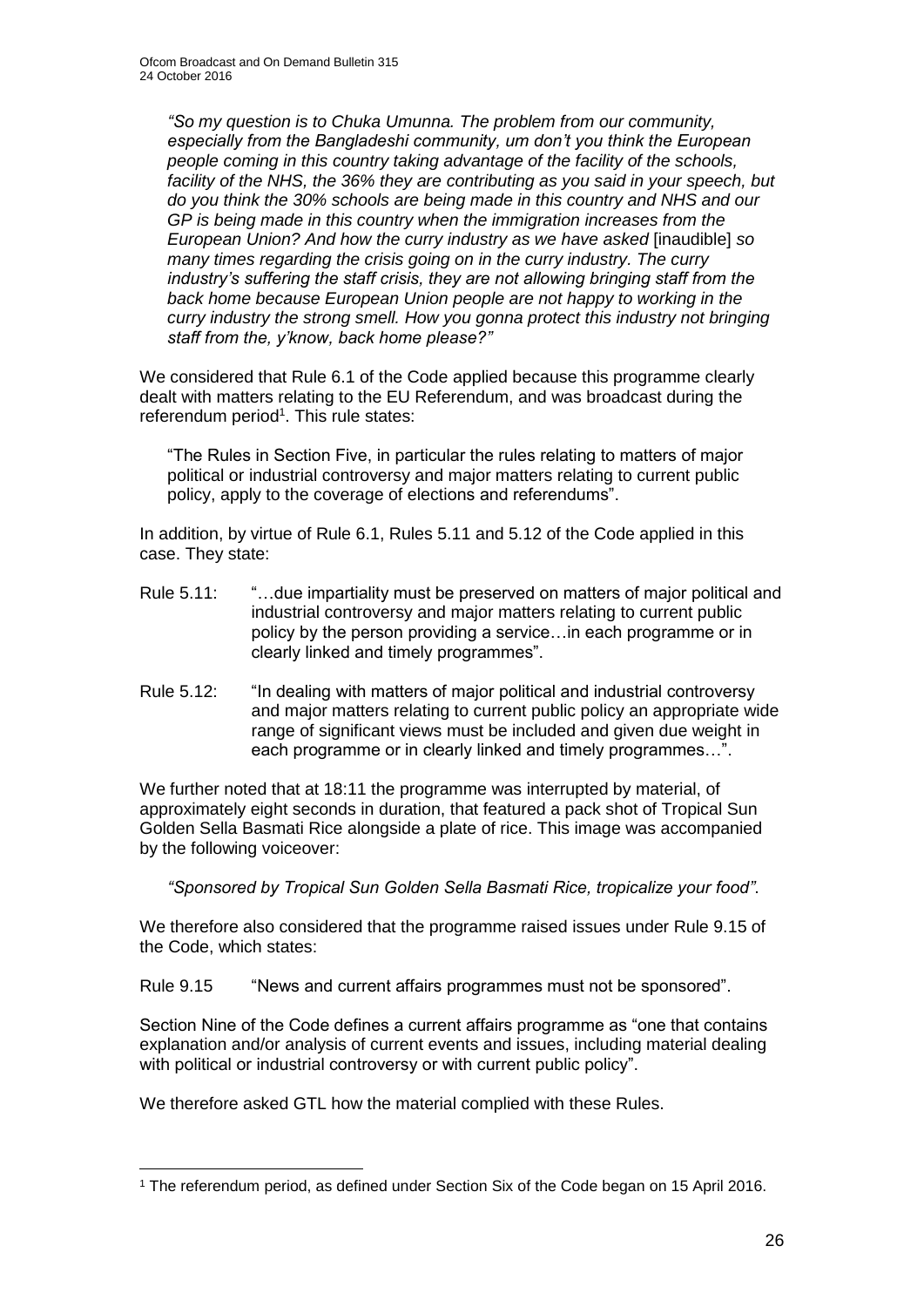# **Response**

In its initial comments, the Licensee stated that it is aware of Rules 5.11 and 5.12 of the Code and that every programme dealing with the EU Referendum was broadcast with these rules in mind.

GTL said that the programme was not a debate but a press conference organised by Labour MPs. The Licensee told Ofcom that it was invited to the conference in order to broadcast it in line with its responsibilities as a TV station aimed at the ethnic minority community.

The Licensee explained that it broadcast several debates on the EU Referendum, involving both Leave and Remain campaigners, and that it conducted several 'voxpop' interviews "sampling people's opinions on the EU Referendum which covered both the Remain and Leave campaigners including the undecided at the time".

The Licensee told Ofcom that it did "reach out" to leaders of both the Leave and Remain EU Referendum campaigns in its community but that it had difficulty bringing in "key and major campaigners", particularly those representing the leave campaign, to feature in programmes on its channel. However, despite these issues, GTL said that it had an "appropriate wide range of significant views from both sides…in the course of different programmes [it] broadcast on the EU Referendum".

In relation to Rule 9.15 of the Code, the Licensee initially said that the material Ofcom identified as a sponsorship credit was an advertisement played within a commercial break. Responding to Ofcom's Preliminary View (that the material was in breach of Rule 9.15), GTL apologised for the broadcast of the sponsorship credits by Tropical Sun. It explained that the material was transmitted in error and without checking the content of the programme. It added that the material was to "air around approved programmes which on that particular date [were] not aired as there was need to broadcast the *Labour Party EU Referendum Debate*". The Licensee concluded by stating that "the advert or sponsored info had nothing whatsoever [to do] with the programme from Labour".

# **Decision**

# Rule 6.1 (and Rules 5.11 and 5.12)

Under the Communications Act 2003 ("the Act"), Ofcom has a statutory duty to set standards for broadcast content as appear to it best calculated to secure specific standards objectives. These standards objectives include ensuring compliance with the special impartiality requirements set out in Section 320 of the Act. This objective is reflected in Section Five of the Code whilst Section Six sets out the particular rules that apply to the coverage of referendums.

When applying the requirement to preserve due impartiality, Ofcom recognises the importance of the right to freedom of expression, as contained in Article 10 of the European Convention on Human Rights. The broadcaster's right to freedom of expression is not absolute. In carrying out its duties, Ofcom must balance the right to freedom of expression with the requirement in the Code to preserve "due impartiality" on matters relating to political or industrial controversy or matters relating to current public policy.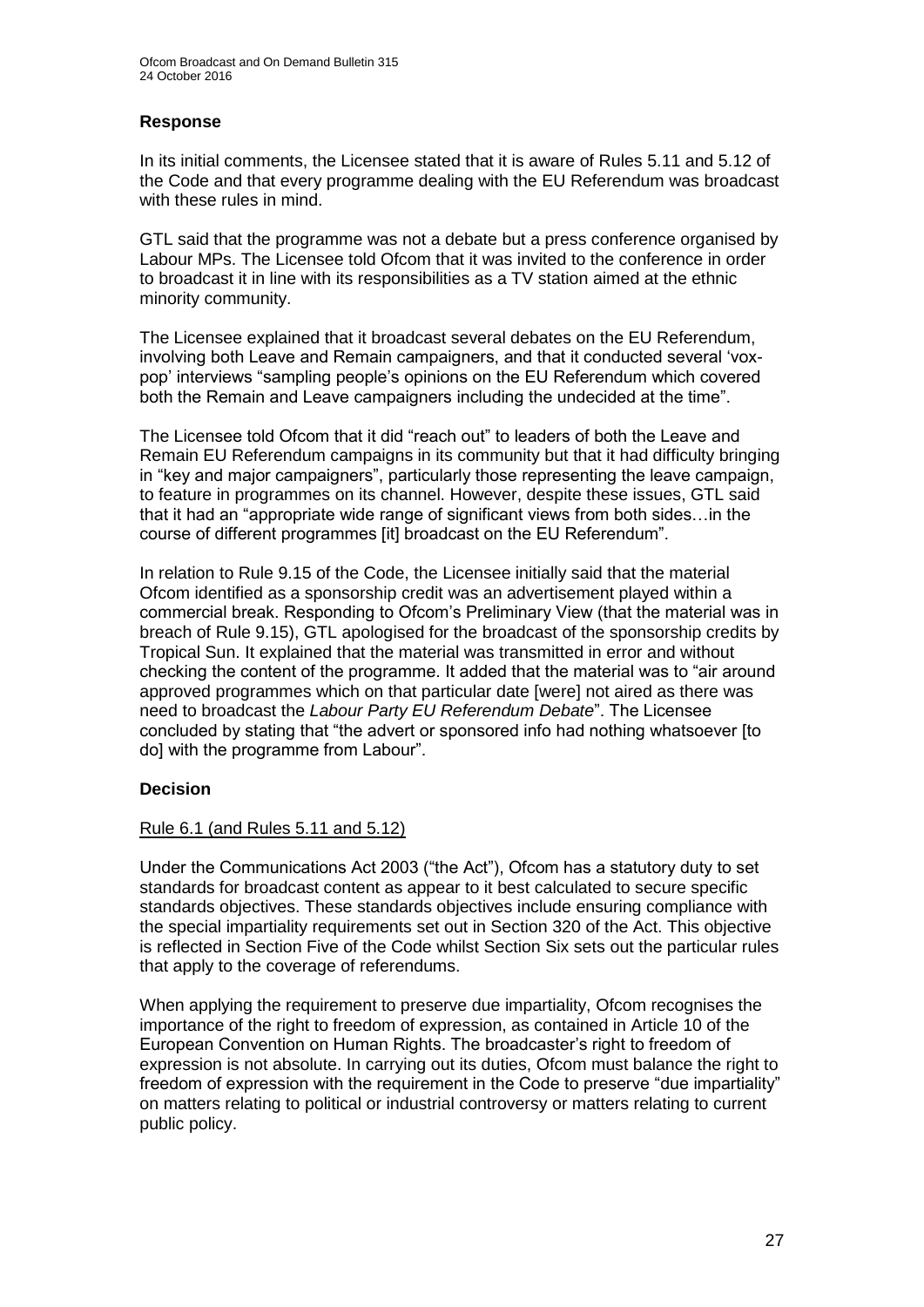As stated in Ofcom's Guidance<sup>2</sup> to Section Six (Elections and Referendums) of the Code, there is no obligation on broadcasters to provide any referendum coverage. However, where a broadcaster does choose to provide such coverage it must comply with the rules set out in Section Six of the Code.

Rule 6.1 helps to ensure that elections and referendums are conducted fairly by ensuring that broadcasters preserve due impartiality in their coverage. In assessing whether due impartiality has been preserved, the term "due" is important. Under the Code, it means adequate or appropriate to the subject and nature of the programme. "Due impartiality" does not mean an equal division of time has to be given to every view, or that every argument and every facet of every argument has to be represented.

Because the EU Referendum was a matter of major political controversy and a major matter relating to current public policy, Rule 5.11 and 5.12 applied in this case. These require due impartiality to be preserved by broadcasters in their coverage of major matters of political or industrial controversy and major matters relating to current public policy. In addition, when dealing with such matters, "an appropriately wide range of significant views must be included and given due weight in each programme or in clearly linked and timely programmes".

In this case, we noted that *Labour Party EU Referendum Debate* began with the panel 'chair' explaining the purpose of the press conference, which was to set out *"clear sensible reasons why we, as black and minority ethnic British politicians, believe we should vote to remain".* The programme then showed the panel putting forward arguments supporting the UK remaining in the EU*,* covering topics such as economics, peace, security and stability and immigration as shown in the examples above. At approximately 16:50, Chuka Umunna appeared to summarise these arguments, stating: *"do you have a big vision of what our country can achieve, or do you adopt a small vision of a small Britain, lacking in self-confidence sitting in the corner? That is not the Labour view of Britain. We will always think big and always want the most for our people and that's why we want your readers, your listeners and your viewers to back Britain staying in the European Union on the 23rd of June".* As well as confirming the panel's support for the UK remaining in the EU, this statement also confirmed how the panel wanted people to vote and provided information about when they could vote. Taking these points into account Ofcom considered that the programme focused almost exclusively on arguments to vote Remain, and was not a debate between the two sides of the EU Referendum as the title suggested.

Ofcom noted that at 18:17 the programme included a question posed by an individual expressing concerns that EU migrants might be taking advantage of public services in the UK, such as schools and the NHS, and that the curry industry in the UK is suffering as a result of EU membership. However, this was the only instance of the programme reflecting a viewpoint that could be considered in any way supportive of the UK leaving the EU. Given the brevity of this material in comparison to the overwhelming proportion of the programme supporting the UK remaining in the EU, we did not consider the alternative viewpoint was given "due weight".

Ofcom noted the Licensee's statement that it had "appropriate wide range of significant views from both sides…in the course of different programmes [we] broadcast on the EU Referendum". However, GTL provided no evidence of clearly linked and timely programmes reflecting the alternative viewpoint (i.e. one that could be considered supportive of the UK leaving the EU). We therefore considered that

1

<sup>2</sup> <http://stakeholders.ofcom.org.uk/binaries/broadcast/guidance/831193/section6.pdf>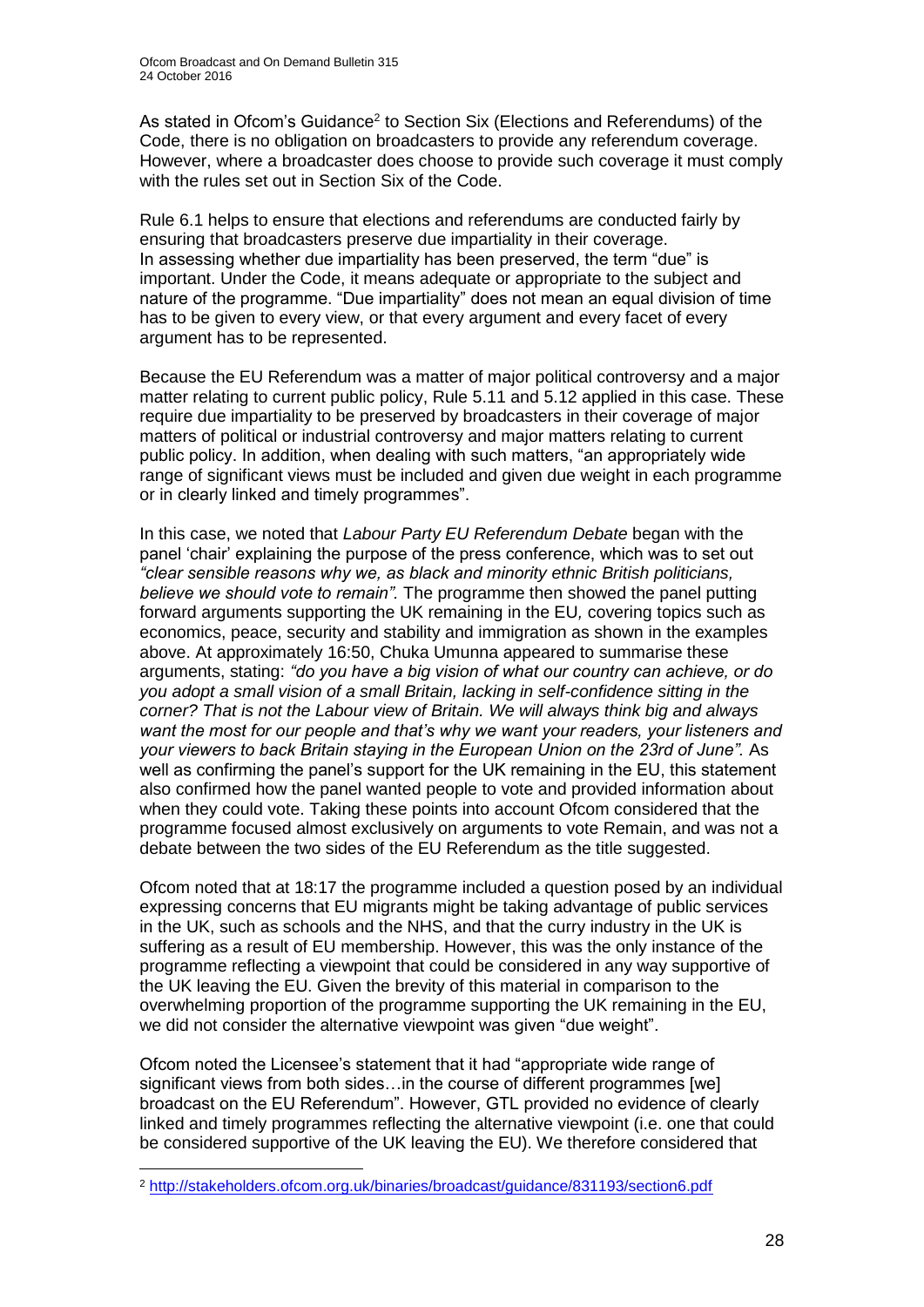*Labour Party EU Referendum Debate* would have appeared to the viewer to be a standalone broadcast.

Taking account of all these points, we considered that this programme failed to preserve due impartiality and to include "an appropriately wide range of significant views" that were given "due weight". Therefore, for all the reasons set out above, our Decision is that this material had clearly breached Rule 6.1 (and Rules 5.11 and 5.12).

# Rule 9.15

Ofcom also has a statutory duty under the Act to ensure that "the international obligations of the United Kingdom with respect to advertising included in television…services are complied with". This obligation includes ensuring compliance with the Audiovisual Media Services Directive ("the Directive"). The AVMS Directive explicitly prohibits the sponsorship of news and current affairs programmes.

This prohibition is reflected in Rule 9.15 of the Code. The prohibition on sponsorship of news and current affairs supports the important principle that such content must be reported with due accuracy and presented with due impartiality. A broadcaster's editorial control over the content of its news and current affairs programming should not be, or appear to be, compromised.

Ofcom considered that discussion of the EU Referendum in the programme clearly constituted explanation and analysis of current events and issues, which included material dealing with political controversy and/or with current public policy. We therefore concluded that this programme met the Code's definition of current affairs and, as such, was prohibited from being sponsored.

Ofcom noted the Licensee's initial submission that the material broadcast at 18:11 was an advertisement, broadcast within a commercial break. We further noted that on receipt of Ofcom's Preliminary View, GTL referred to the material as "the sponsored credit by Tropical Sun" and stated that this was transmitted in error without "checking the content of the programme".

Ofcom is concerned that GTL's response suggests a failure by the Licensee to assess properly the suitability of programmes for sponsorship. Notwithstanding the Licensee's representations that the content was broadcast in error, Ofcom considered that it was a sponsored current affairs programme, in breach of Rule 9.15.

In light of Ofcom previously recording against GTL breach Findings concerning due impartiality, Ofcom will be requesting the Licensee to attend a meeting at Ofcom to discuss the requirements of Rules 6.1 (and Rules 5.11 and 5.12) under the Code.

# **Breaches of Rules 6.1 (and 5.11 and 5.12) and 9.15**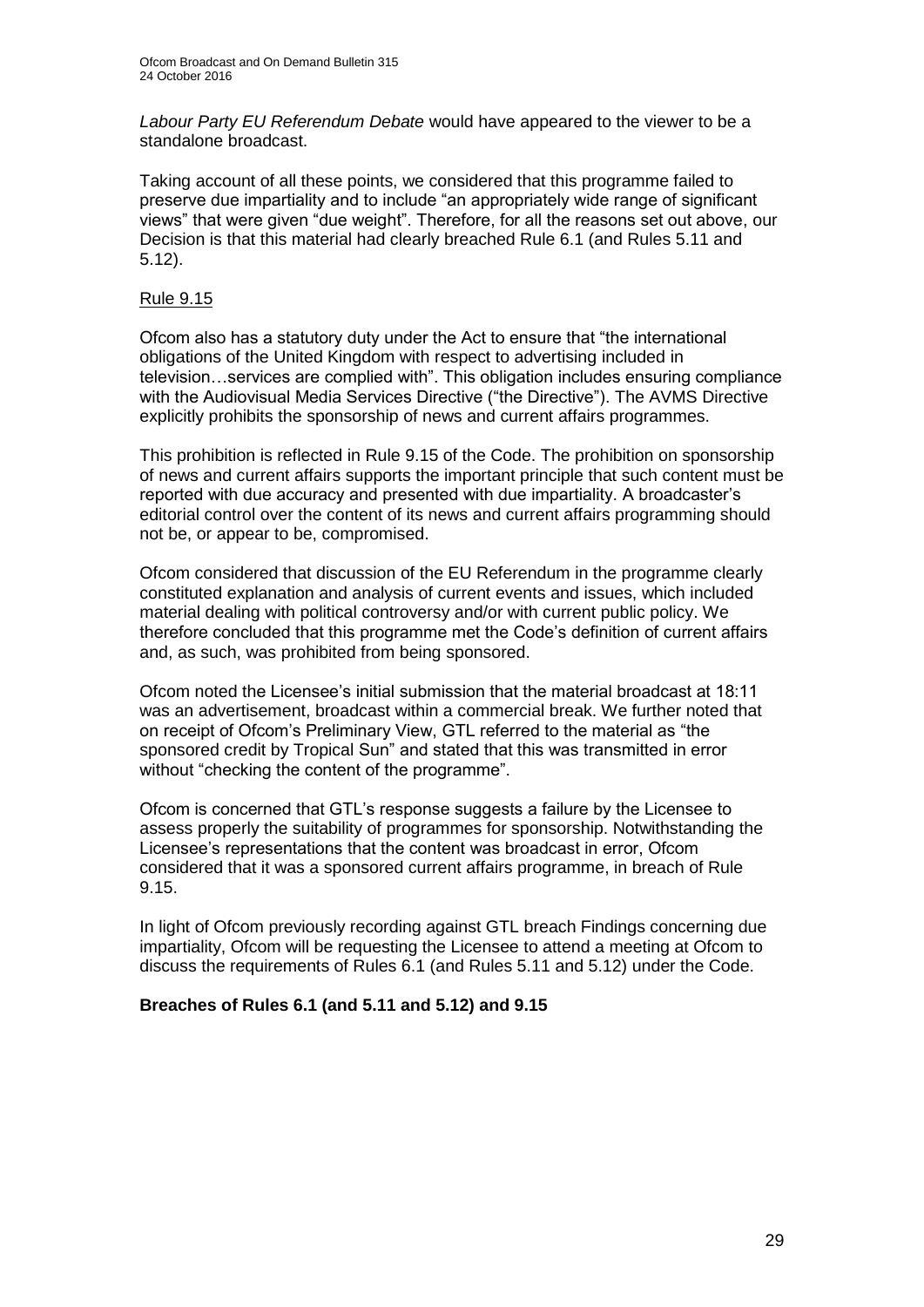# **In Breach**

# **Item for the Islamic Human Rights Commission**

*Ahlulbayt TV, various dates and times*

# **Introduction**

Ahlulbayt TV is a satellite television channel serving the Shi'a Muslim community in the UK. The licence for Ahlulbayt TV is held by Ahlulbayt Television Network Ltd ("ATNL" or "the Licensee").

During routine monitoring, Ofcom noted the broadcast on 14 June 2016 of an item for the Islamic Human Rights Commission ("IHRC")<sup>1</sup>. The item was 35 seconds long and promoted the organisation's al-Quds Day rally, which was due to take place in London on 3 July 2016.

Music was broadcast throughout the item, over which a voiceover stated:

*"Two thousand Palestinians have been killed; fifteen thousand injured; over two thousand detained – and that's only since last September. While life goes on around us, the struggle continues in Palestine. Once again London stands up against the injustice. Once again London rises for Palestine. Assemble at Duchess Street and rally to the US Embassy".*

During the item, the following still images were shown in sequence, with corresponding captioned messages:

- an image of a man carrying and kissing an injured (or dead) child, superimposed on which was the statement, *"200 Killed 15000 Injured"*;
- an image of a man lying on the ground with his arms fixed behind him, superimposed on which was the statement, *"Over 2000 Detained"*;
- an image of London, looking down Whitehall from Trafalgar Square, with the Houses of Parliament in the distance, superimposed on which was the statement, *"As life goes on around us"*;
- an image of a Palestinian woman shouting at an Israeli soldier, superimposed on which was the statement, *"The struggle in Palestine continues"*; and
- an image of a large rally filling the length of a city street, superimposed on which was the statement, *"Rise against the injustice"*.

The following were then broadcast in sequence, with no background images:

the statement, *"AL QUDS DAY Sunday 3rd July 2016"*;

<sup>1</sup> <sup>1</sup> The IHRC describes itself as "an umbrella group of Islamic organizations in the United Kingdom" (see [http://www.ihrc.org.uk/news/ihrc-in-media/11711-pro-palestinian-activists](http://www.ihrc.org.uk/news/ihrc-in-media/11711-pro-palestinian-activists-march-through-london-to-mark-al-quds-day)[march-through-london-to-mark-al-quds-day\)](http://www.ihrc.org.uk/news/ihrc-in-media/11711-pro-palestinian-activists-march-through-london-to-mark-al-quds-day).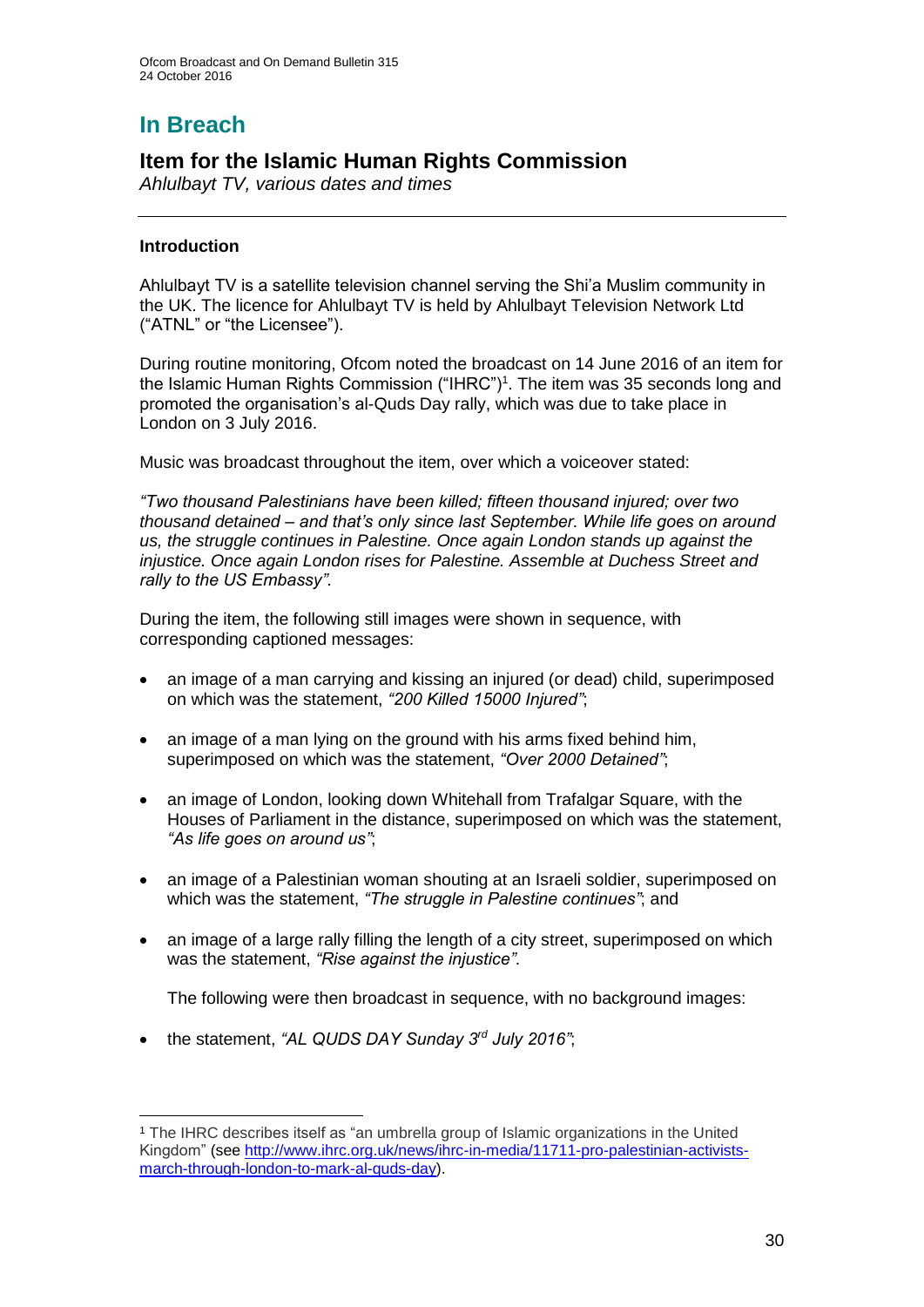- the statement, *"assemble at DUCHESS STREET rally to the American Embassy"*; and
- the IHRC logo.

In addition, the statement, *"AL-QUDS DAY 2016 SUNDAY 3rd JULY At 3PM"*, and the IHRC's logo were shown in the bottom left and right hand corners of the screen, respectively, throughout the item.

The 35 second item appeared to Ofcom to be an advertisement, as it was broadcast during a commercial break. We therefore sought the Licensee's confirmation of the terms under which the item had been included in Ahlulbayt TV's schedule. ATNL said the item had not been transmitted in return for payment or other valuable consideration and confirmed that it had been broadcast in commercial breaks seven times daily, from 6 June 2016 until the day of the rally it promoted (i.e. 189 times in a four-week period).

Given the Licensee's assertion that no money had been accepted for the broadcast, Ofcom concluded that the item must be regarded as programme material, which was therefore subject to the Code.

We considered the broadcast material raised issues warranting investigation under the following Code rules:

- Rule 5.5: "Due impartiality on matters of political or industrial controversy and matters relating to current public policy must be preserved on the part of any person providing a [television programme] service… This may be achieved within a programme or over a series of programmes taken as a whole".
- Rule 9.2: "Broadcasters must ensure that editorial content is distinct from advertising".

We therefore sought ATNL's view on how the item complied with these rules.

# **Response**

The Licensee said that the item was intended to invite individuals to attend an event and that "[ATNL] did not, at any point, intend the advertisement to reflect the channel's editorial policy in any sense", as it had "a stable of programming for editorial content, and this was not used in that manner by the channel". It added that the item was merely "a way of helping an organisation from within [its] community" and that, "while no payment was made in kind, it [was] a sort of reciprocal help that [ATNL could] offer" to IHRC. The Licensee said that "the status of this broadcast [was] unique, and intended as an advertisement and not as any sort of editorial content", adding that it took compliance extremely seriously and would welcome guidance from Ofcom on the matter.

In response to Ofcom's Preliminary View that the Licensee had breached Rules 5.5 and 9.2 of the Code, ATNL said it had always "taken great care to adhere to the standards and procedures established for broadcasts by Ofcom". However, the Licensee said it understood that Ofcom had taken the view that it had not complied with the Code.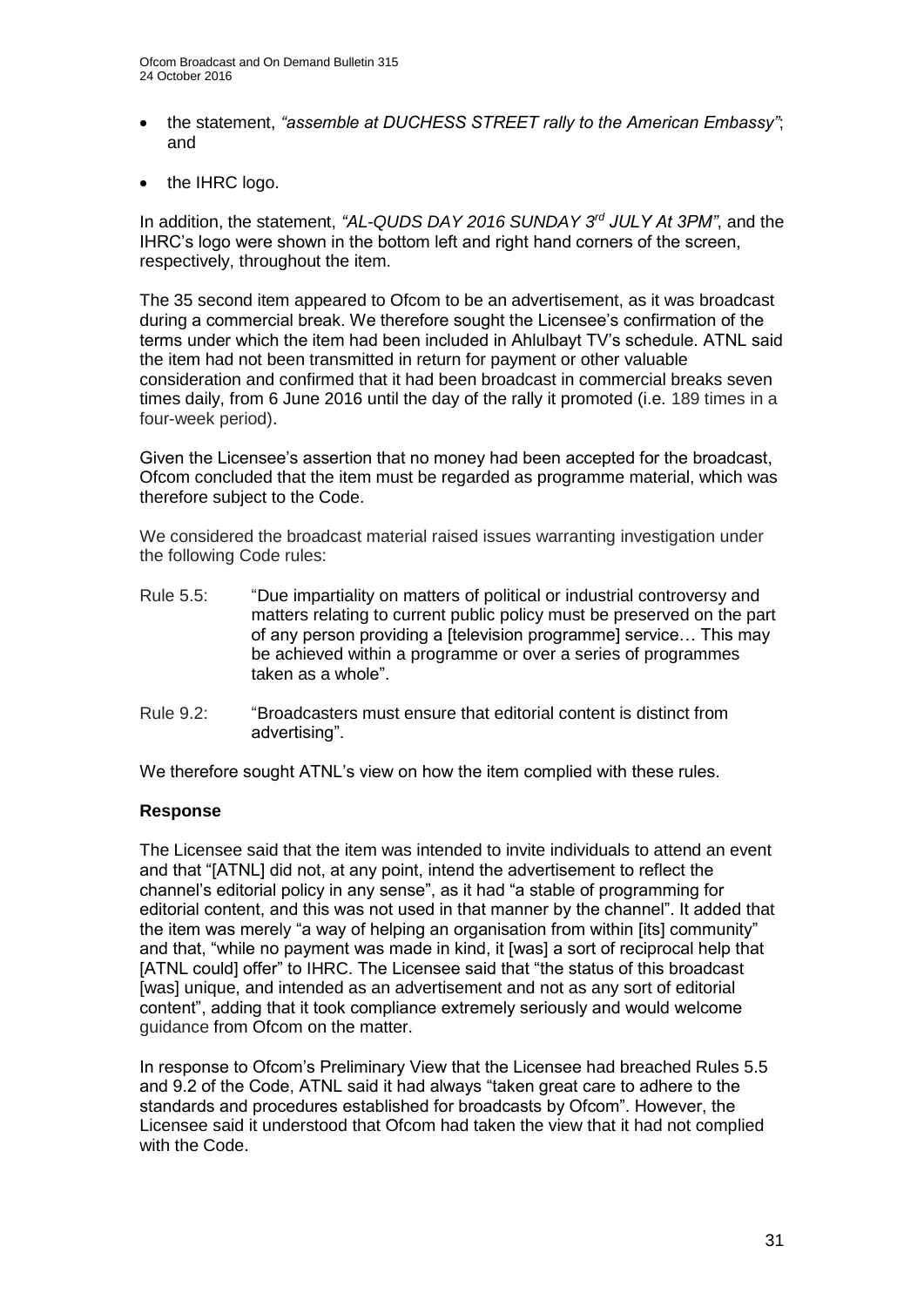ATNL considered it had demonstrated "the seriousness with which [it took its] compliance duties", adding that, "following this incidence [it had] appointed a new and independent consultant who [could] further advise and fully audit [its] compliance duties with on-going reviews to ensure something like this [did] not happen again." ATNL said it had also "scheduled training workshops for all production staff by way of refresher sessions which [would] cover the regulations and compliance to the…Code".

# **Decision**

Under the Communications Act 2003 ("the Act"), Ofcom has a statutory duty to set standards for broadcast content as appear to it best calculated to secure the standards objectives, including that the special impartiality requirements set out in section 320 of the Act are complied with. This standard is contained in Section Five of the Code. Broadcasters are required to ensure that the impartiality requirements of the Act are complied with, including that due impartiality is preserved on matters of political or industrial controversy and matters relating to current public policy (see above for the specific provisions).

Ofcom also has a statutory duty under the Act to ensure that "the international obligations of the United Kingdom with respect to advertising included in television and radio services are complied with". Articles 20 and 23 of the EU Audiovisual Media Services Directive ("the AVMS Directive") set out strict limits on the permitted amount and scheduling of television advertising. The AVMS Directive also requires that advertising is distinguishable from other parts of the programme service: "Television advertising…shall be readily recognisable and distinguishable from editorial content…and…shall be kept quite distinct from other parts of the programme by optical and/or acoustic and/or spatial means". The purpose of this distinction is to prevent viewers being confused or misled about the status and purpose of the material they are watching and to protect viewers from surreptitious advertising. It also prevents editorial content from being used to circumvent the restrictions on advertising minutage.

The AVMS Directive requirements are reflected in, among other Code rules, Rule 9.2, which requires that editorial content is kept distinct from advertising.

Ofcom noted that the Licensee contended the broadcast material in question was "unique, and intended as an advertisement and not as any sort of editorial content". Nevertheless, the BCAP Code<sup>2</sup>, states:

"'advertisement' means publicity by advertisers, including spot advertisements and broadcaster promotions with advertisers (outside programme time), that is broadcast in return for payment or other valuable consideration to a broadcaster or that seeks to sell products to viewers…".

In this instance the broadcast material was neither "broadcast in return for payment or other valuable consideration" nor "[sought] to sell products to viewers". The short item was therefore a programme, which was broadcast 189 times on Ahlulbayt TV in commercial breaks.

<sup>1</sup> <sup>2</sup> The UK Code of Broadcast Advertising, which is supervised and reviewed by the Broadcast Committee of Advertising Practice, under a Memorandum of Understanding with Ofcom.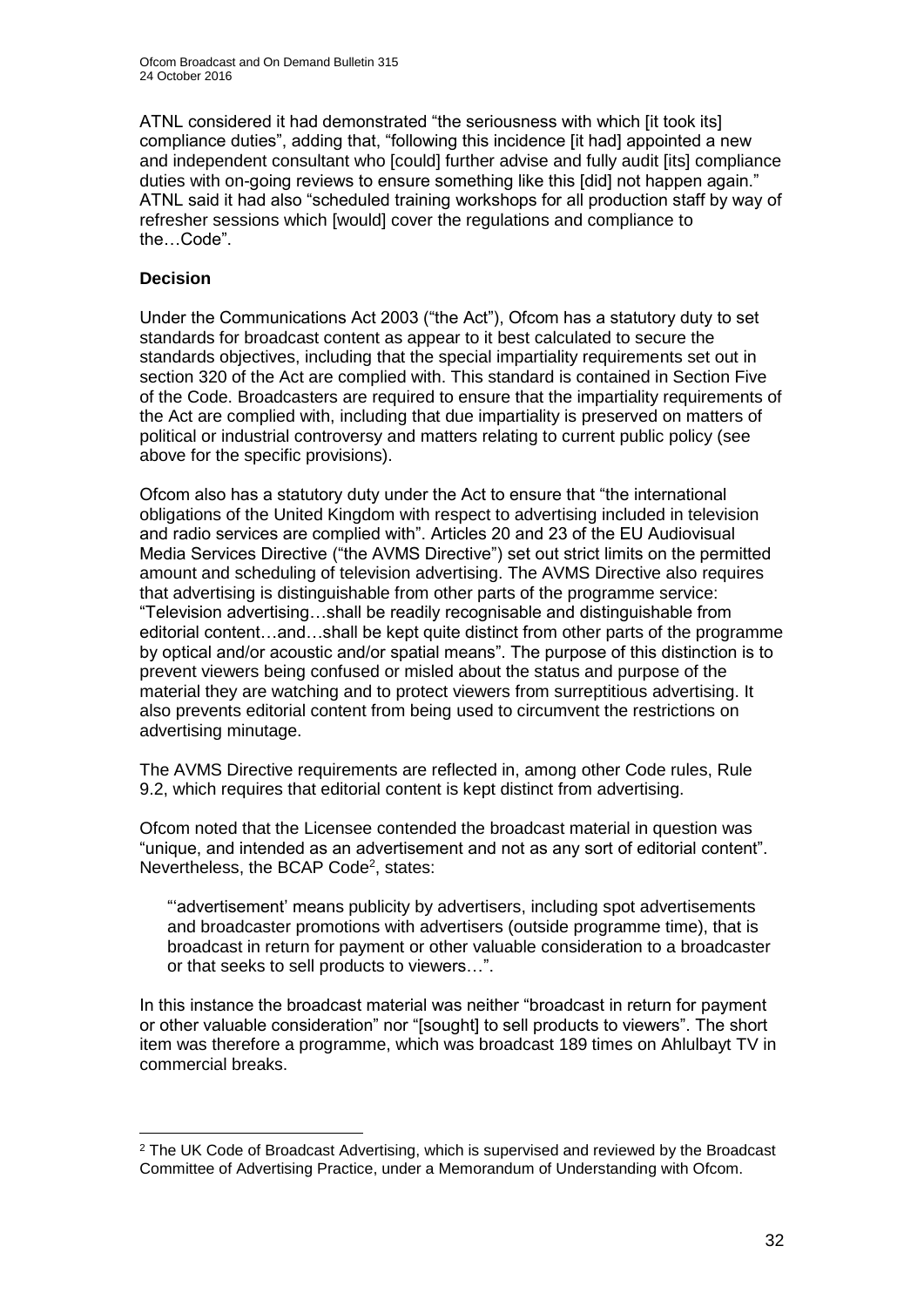Ofcom therefore considered the item's compliance with Rules 5.5 and 9.2 of the Broadcasting Code.<sup>3</sup>

### Rule 5.5

1

Rule 5.5 states:

"Due impartiality on matters of political or industrial controversy and matters relating to current public policy must be preserved on the part of any person providing a [television programme] service...This may be achieved within a programme or over a series of programmes taken as a whole."

It is not Ofcom's role to question or investigate the validity of any political views portrayed or reflected in this instance, but to require the broadcaster to comply with the relevant standards in the Code. The Code does not prohibit broadcasters from discussing any particular controversial subject or including any particular point of view in a programme. To do so would be an unacceptable restriction on a broadcaster's freedom of expression.

However, the broadcaster's right to freedom of expression is not absolute. In carrying out its duties, Ofcom must balance the right to freedom of expression with the requirement in the Code to preserve "due impartiality" on matters relating to political or industrial controversy or matters relating to current public policy. Ofcom recognises that Section Five of the Code, which sets out how due impartiality must be preserved, acts to limit, to some extent, freedom of expression. This is because its application necessarily requires broadcasters to ensure that neither side of a debate relating to matters of political or industrial controversy and matters relating to current public policy is unduly favoured. Therefore, while any Ofcom licensee should have the freedom to discuss any controversial subject or include particular points of view in its programming, in doing so broadcasters must always comply with the Code.

In this case, Ofcom firstly had to ascertain whether the requirements of Section Five of the Code should be applied: that is, whether the content in this case was dealing with matters of political or industrial controversy and/or matters relating to current public policy. We noted that the item was a brief statement that invited viewers of Ahlulbayt TV to take part in a forthcoming event, the intention of which was to *"stand…up against the injustice"*, *"rise…for Palestine" and "rally to the US Embassy"*.

Nevertheless, just because editorial content refers to political matters does not necessarily mean that the rules in Section Five are applicable. Furthermore, in judging the applicability of Section Five in any case, Ofcom will take into account the manner in which political issues are dealt with, and how they are presented within programming.

We noted that this item included a number of references to what it terms *"the injustice"* being caused to the Palestinian people. For example, the item stated that *"Two thousand Palestinians have been killed; fifteen thousand injured; over two thousand detained – and that's only since last September"*. In addition, the item made clear that, in its view, that the Israeli state had been responsible for the *"injustice"* caused to the Palestinian people. For example, the item included an image

<sup>3</sup> If the material had been broadcast in return for payment (or other valuable consideration), it would have been an advertisement and therefore considered under Section 7 of the BCAP Code, which reflects the requirements of Sections  $319(2)(g)$  and  $321(1)$ ,  $(2)$ ,  $(3)$  &  $(7)$  of the Communications Act 2003.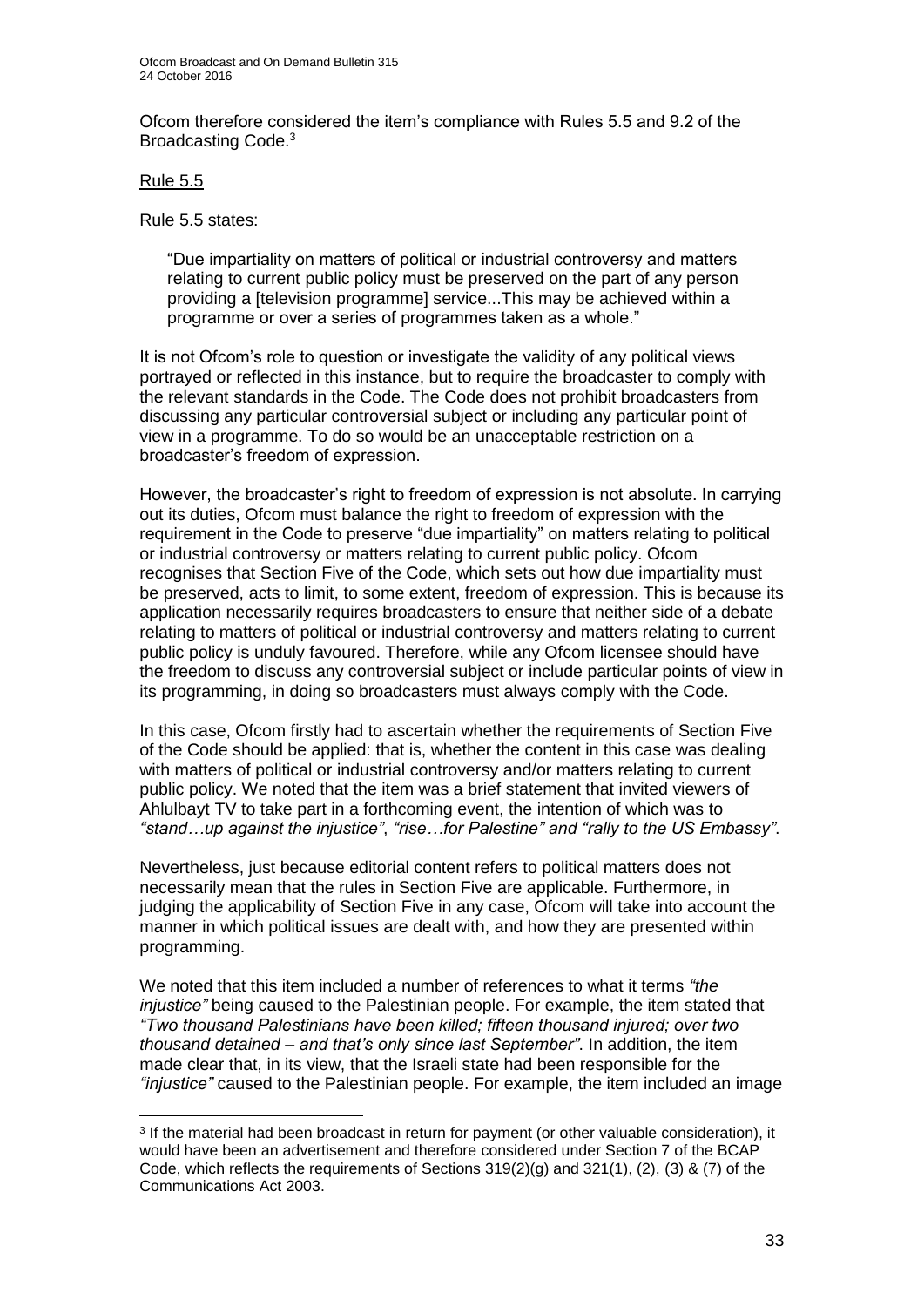of a Palestinian woman shouting at an Israeli soldier, superimposed on which was the statement, *"The struggle in Palestine continues".*

In our view, the cumulative effect of the various statements and images included in this broadcast item was, firstly, to articulate a particular viewpoint on the Israeli-Palestinian conflict, and second, to set out a call to action inviting viewers of Ahlulbayt TV to attend a rally to *"rise against the injustice"* that, in the item's view, was being caused to the Palestinian people. Ofcom therefore considered that this content dealt with a matter of political controversy and current public policy, namely, the policies and actions of Israel towards the Palestinian people. Rule 5.5 was therefore applicable.

In assessing whether due impartiality has been preserved, the term "due" is important. Under the Code, it means adequate or appropriate to the subject and nature of the programme. Therefore, "due impartiality" does not mean an equal division of time has to be given to every view, or that every argument and every facet of every argument has to be represented. Due impartiality may be preserved in a number of ways and it is an editorial decision for the broadcaster as to how it ensures due impartiality is maintained. The context in which programme material appears, including the particular characteristics of the programme, is important to judgments of what is duly impartial.

Ofcom considered that this broadcast item represented a self-standing expression of a specific viewpoint on a particular matter of political controversy and matter relating to current public policy. The item made clear IHRC's view in relation to Israel and Palestine – as reflected in: *"While life goes on around us, the struggle continues in Palestine. Once again London stands up against the injustice. Once again London rises for Palestine"* – and did not contain any alternative view that could be reasonably and adequately classed as critical or counter to it. For example, the item did not contain any content which could be described as representing the viewpoint of the Israeli Government, or as countering the implicit criticism being made of the Israeli Government and its armed forces, within the item. We noted that the Licensee did not say in its representations that it had also carried items containing or representing any opposing viewpoint to that of IHRC.

In any event, we doubted that items such as this one could be balanced by other items containing opposing points of view. As an independent and self-standing statement placed in the schedule, without having been commissioned by a broadcaster, it is in Ofcom's view difficult to see how the repeated broadcast of such an item could be taken in aggregate to be a body of programming planned over time by the broadcaster, unlike conventional, scheduled programming.

Further, we noted that the IHRC item, rather than provide for discussion of the treatment of the Palestinian people by Israel, contained a call to action to attend a rally that aimed to protest at Israel's policies and actions in relation to the Palestinian people. Consequently, in Ofcom's opinion, any such item could only be viewed as a self-standing piece intended to promote a particular political interest. By its very nature, therefore, such an item presented no opportunity for duly impartial consideration of a matter of political controversy or current public policy (of the Israeli Government).

In reaching our Decision, we took account of the Licensee's explanation that the item was "intended to invite individuals to attend an event" and "a way of helping an organisation from within [its] community". Ofcom recognises that broadcasters serving particular communities will want to provide content that presents issues of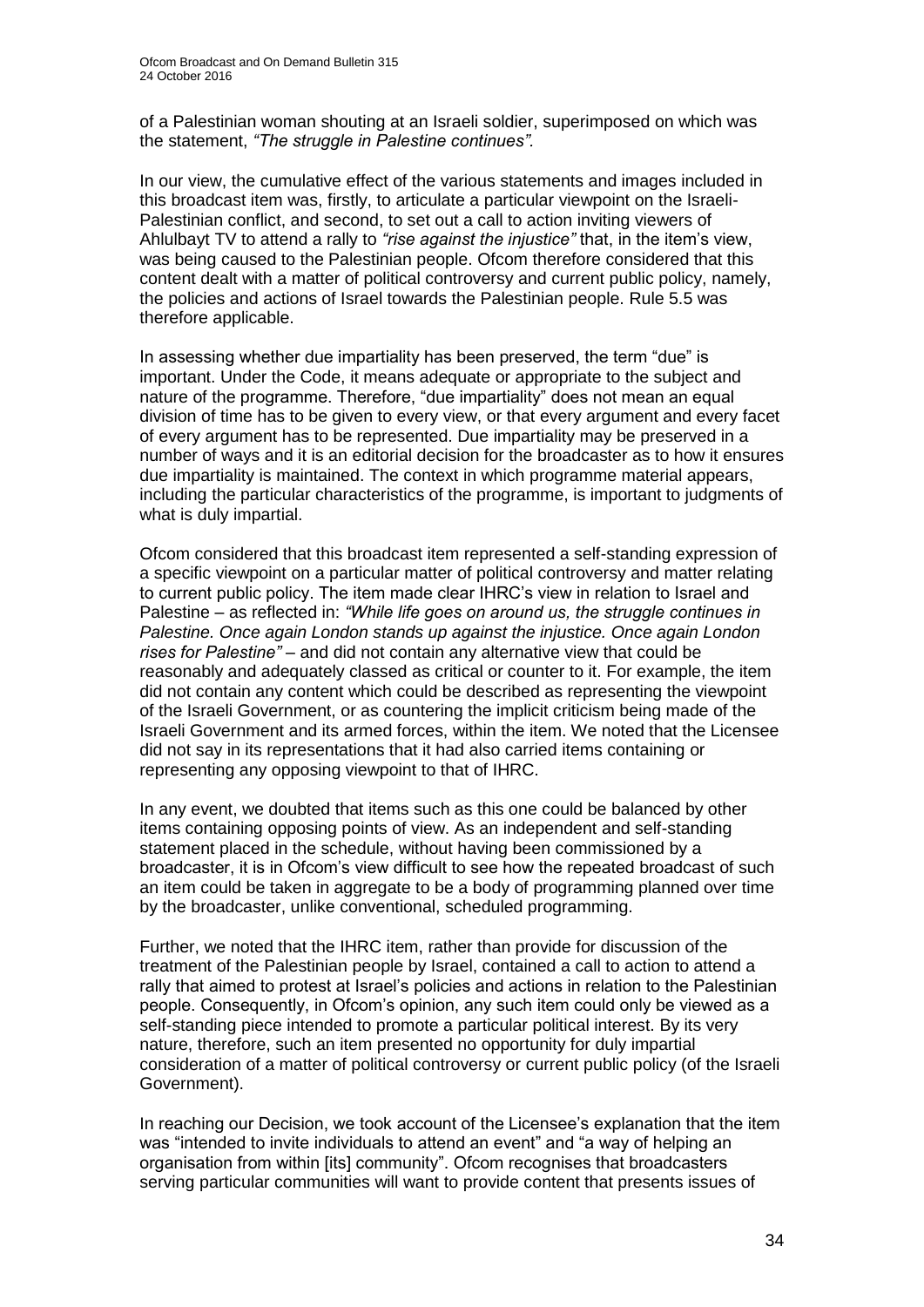topical interest to their target audience. In Ofcom's view, however, this cannot justify the inclusion of inherently partial items concerning matters of political controversy or matters relating to public policy.

Given the above, Ofcom concluded that the item for IHRC breached Rule 5.5 of the Code.

# Rule 9.2

Rule 9.2 states:

"Broadcasters must ensure that editorial content is distinct from advertising".

The item comprised a short self-standing message and contained a call to action produced by or on behalf of the IHRC. There were no conventional programme elements in the material, such as a presenter, a studio or programme titles. As such, it strongly resembled an advertisement and was, in Ofcom's view, very much more likely to be perceived by viewers as an advertisement than as a programme, especially given the item's position within the Licensee's schedule (i.e. as part of 189 commercial breaks). Ofcom therefore concluded that this editorial content was not distinct from advertising, in breach of Rule 9.2 of the Code.

In reaching our Decision, Ofcom welcomed the steps taken by ATNL to improve compliance. However, the right to broadcast comes with responsibilities. It is important that broadcasters maintain due impartiality and do not use their licensed service as a platform to broadcast inherently partial items on matters of political controversy and matters relating to current public policy.

# **Breaches of Rules 5.5 and 9.2**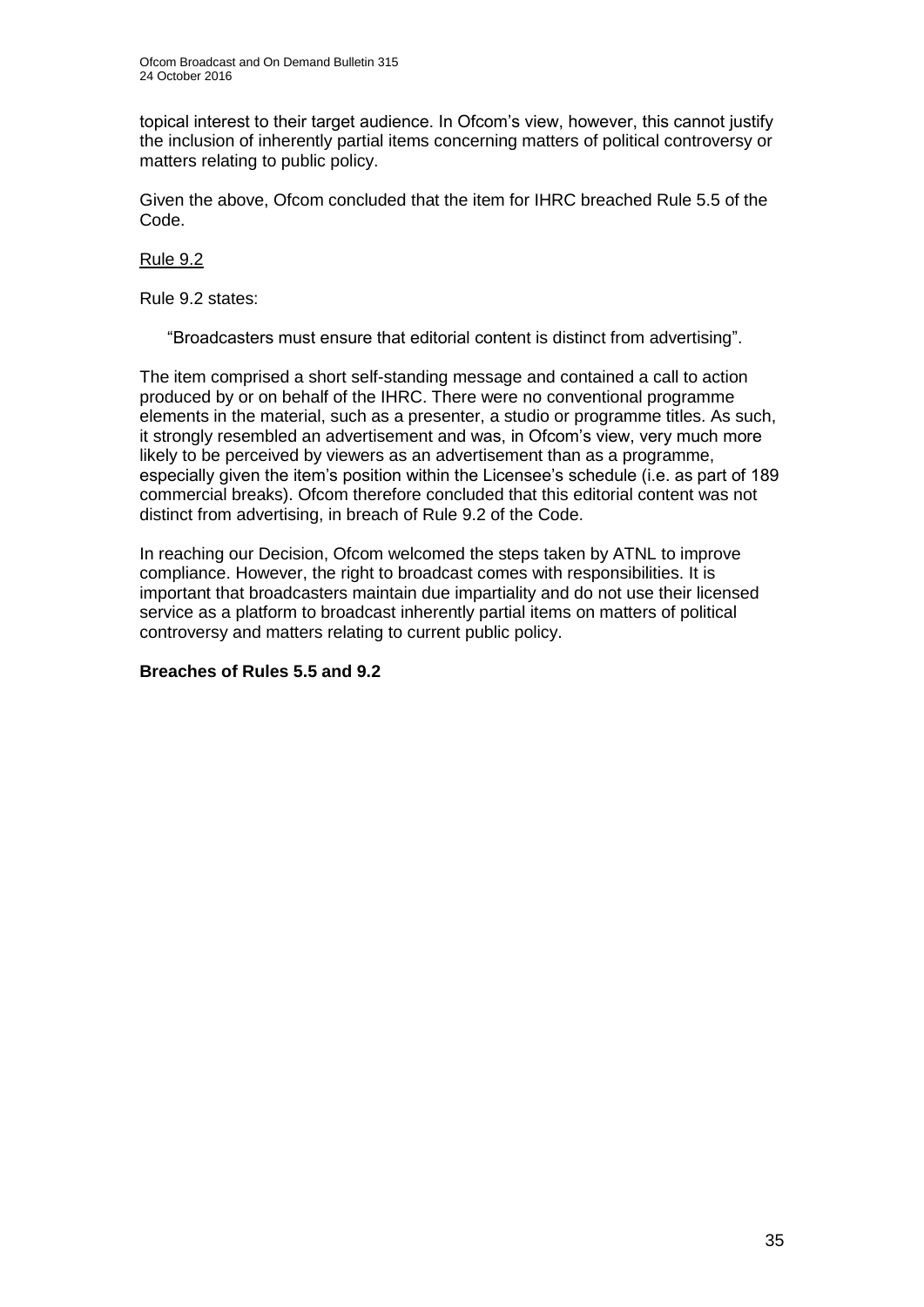# **Broadcast Licence Conditions cases**

# **Broadcasting licensees' late payment of licence fees**

Ofcom is partly funded by the broadcast licence fees it charges television and radio licensees. Ofcom has a statutory duty to ensure that the fees paid by licensees meet the cost of Ofcom's regulation of broadcasting. The approach Ofcom takes to determining licensees' fees is set out in the Statement of Charging Principles<sup>1</sup>. Detail on the fees and charges payable by licensees is set out in Ofcom's Tariff Tables<sup>2</sup>.

The payment of a licence fee is a requirement of a broadcasting licence<sup>3</sup>. Failure by a licensee to pay its licence fee when required represents a significant and fundamental breach of a broadcast licence, as it means that Ofcom may be unable properly to carry out its regulatory duties.

# **In Breach**

1

The following radio licensee failed to pay its annual licence fees in accordance with the required payment date. This licensee has therefore been found **in breach** of Condition 3(2) of its broadcast licence.

In the specific circumstances of the case, the late payment of the fee was considered by Ofcom to amount to a serious licence breach. **Ofcom is therefore putting this licensee on notice that the breach is being considered for the imposition of a statutory sanction, which may include a financial penalty and/or licence revocation.**

| Licensee       | <b>Service Name</b> | <b>Licence Number</b> |
|----------------|---------------------|-----------------------|
| Mango Vibe Ltd | Mango Vibe          | DP101115BA            |

# **Breach of Licence Condition 3(2) in Part 2 of the Schedule of the relevant licence**

The following television licensees failed to pay their annual licence fees in accordance with the required payment date. These licensees have therefore been found **in breach** of Condition 4(2) of their broadcast licences.

The outstanding payments have now been received by Ofcom. Ofcom will not be taking any further regulatory action in these cases.

| <b>Licensee Name</b>                                 | <b>Service Name</b>    | <b>Licence Number</b> |
|------------------------------------------------------|------------------------|-----------------------|
| NDTV Lifestyle Ltd                                   | <b>NDTV Good Times</b> | <b>TLCS001708BA</b>   |
| New Delhi Television Ltd                             | NDTV 24x7              | <b>TLCS000827BA</b>   |
| <b>Pakistan Television</b><br><b>Corporation Ltd</b> | <b>PTV Global</b>      | <b>TLCS001348BA</b>   |

<sup>1</sup> [https://www.ofcom.org.uk/\\_\\_data/assets/pdf\\_file/0019/51058/charging\\_principles.pdf](https://www.ofcom.org.uk/__data/assets/pdf_file/0019/51058/charging_principles.pdf)

<sup>2</sup> https://www.ofcom.org.uk/\_\_data/assets/pdf\_file/0034/57976/tariff-tables-2016-17.pdf

<sup>3</sup> As set out in Licence Condition 3 for radio licensees and Licence Condition 4 for television licensees.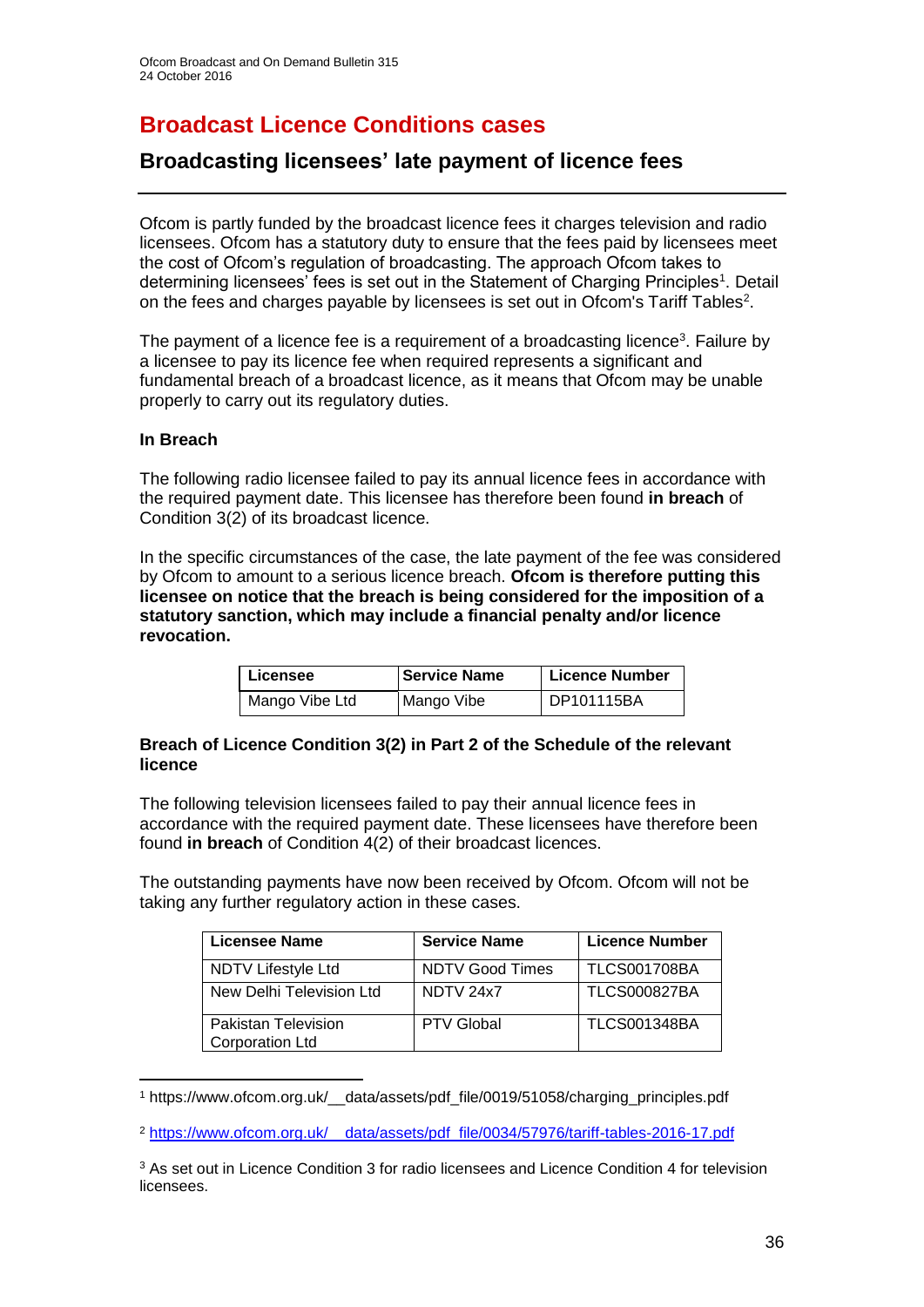| <b>Licensee Name</b>             | <b>Service Name</b> | <b>Licence Number</b> |
|----------------------------------|---------------------|-----------------------|
| <b>Public Television Company</b> | Armenia 1 TV        | <b>TLCS100451BA</b>   |
| of Armenia CJSC                  | Satellite           |                       |
| Sportsmax Ltd                    | Ceen                | <b>TLCS101298BA</b>   |
| Wild TV                          | Wild TV             | <b>TLCS001427BA</b>   |

**Breaches of Licence Condition 4(2) in Part 2 of the Schedule of the relevant licences**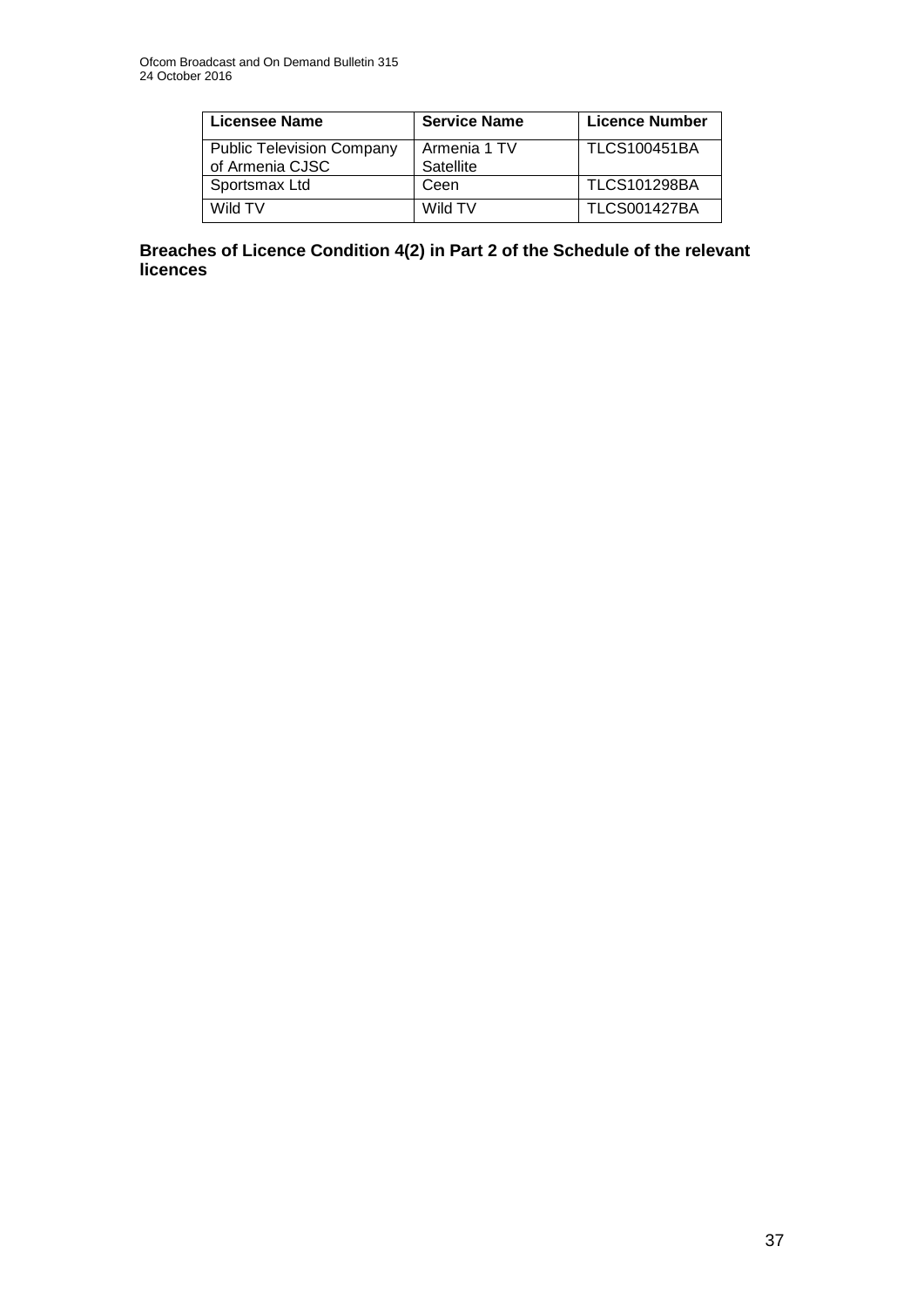# **Broadcast Fairness and Privacy cases**

# **Upheld**

# **Complaint by of Mr Ziauddin Yousafzai (made on his behalf by Ms Shahida Choudhry)**

*Sawal Yeh Hai, ARY News, 7 February 2016*

# **Summary**

Ofcom has upheld Mr Ziauddin Yousafzai's complaint (made on his behalf by Ms Shahida Choudhry), of unjust or unfair treatment in the programme as broadcast.

The programme<sup>1</sup>, broadcast live and presented by Dr Danish, focused on a discussion of Ms Malala Yousafzai's (Mr Yousafzai's daughter) book 'I am Malala'. Mr Yousafzai complained that he was treated unjustly or unfairly in the programme as broadcast because false accusations were made against him in the programme without him being given the opportunity to respond.

Ofcom found that:

- The broadcaster did not take reasonable steps to satisfy itself that material facts were not presented, disregarded or omitted in a manner that was unfair to Mr Yousafzai.
- Given the serious allegations made in the programme about Mr Yousafzai, the broadcaster was required to offer him an appropriate and timely opportunity to respond.

# **Programme summary**

On 7 February 2016, ARY News broadcast an edition of *Sawal Yeh Hai*, a discussion programme presented by Dr Danish.

ARY News provided Ofcom with a recording of the programme broadcast. As the programme was broadcast in Urdu, an English translation was obtained by Ofcom and provided to the complainant and broadcaster. Both parties' comments on the translation were then sent to the translator for their views. Having assessed all of the comments made, appropriate amendments were made by Ofcom and the parties were provided with a final version of the translated transcript. The parties were informed that Ofcom would use this transcript to investigate the complaint.

This particular edition of the programme focused on a discussion of Ms Malala Yousafzai's book 'I am Malala: The Girl Who Stood Up for Education and Was Shot by the Taliban'. Dr Danish explained that Malala Yousafzai ("Malala") had become an important world figure and had won many awards, including the Nobel Peace Prize. He said that: *"This is the same Malala who was present in Swat*<sup>2</sup> *and whose father had a private school business"*. Dr Danish stated:

1

<sup>1</sup> Ofcom also received 10 complaints about this programme which it considered under Rule 2.3 (offence) of the Code. Ofcom's Decision on these complaints can be found on page 7 of this issue of the Broadcast and On Demand Bulletin.

<sup>2</sup> A district in Pakistan.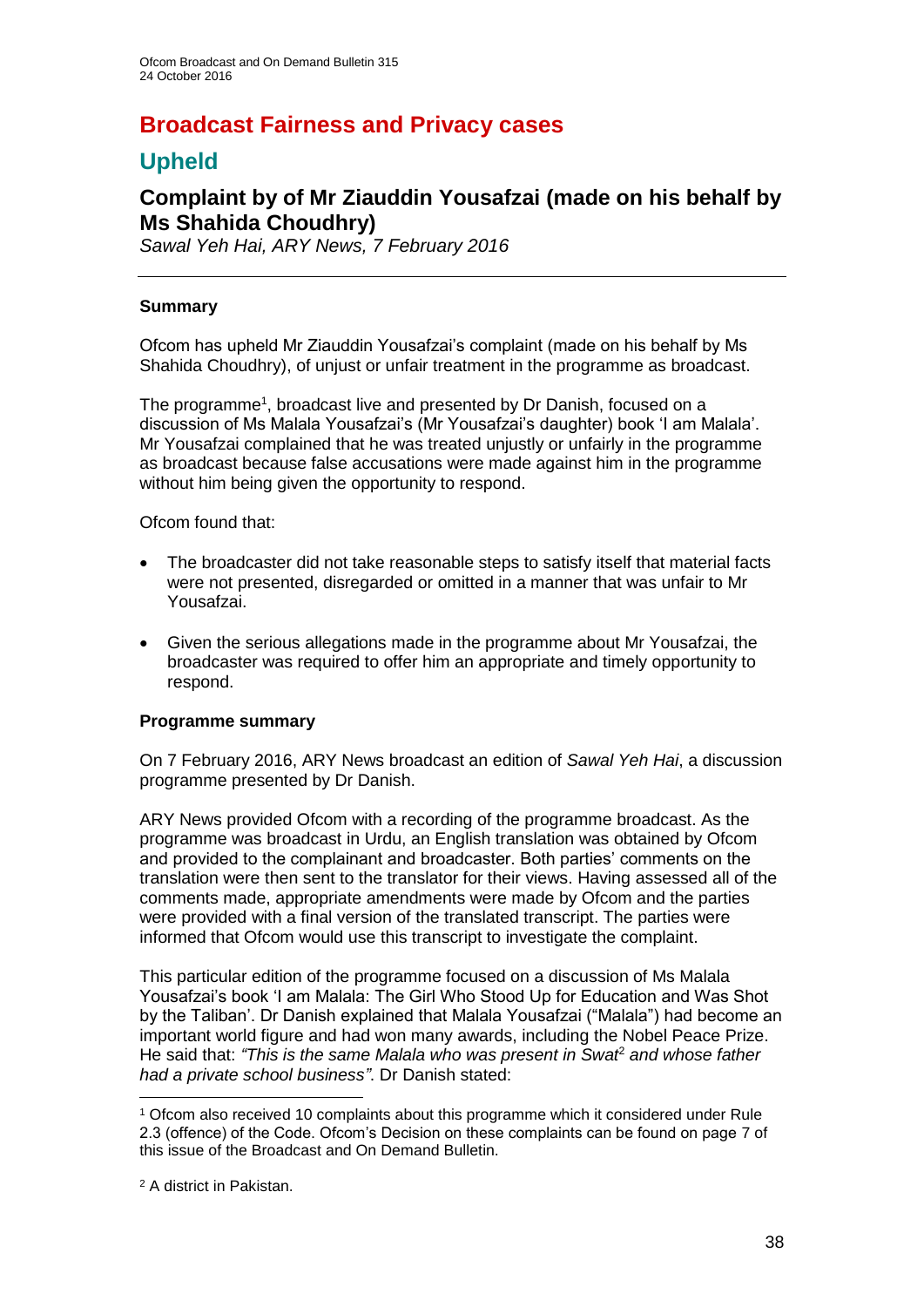*"But the question that people raise in Pakistan, and in Swat in particular, is that after Malala was shot and then had to leave the country, the question that people ask is, what is it that she has done that has made her such a revered world figure?*"

Dr Danish then introduced his first guest to the programme, Mr Mirza Kashif, President of the All Pakistan Private Schools Federation, who he explained had written a "*rebuttal of this book*" entitled 'I am not Malala'. Dr Danish said:

*"He says that in this book, Malala has blasphemed the ideology of Pakistan, Islamic laws and even God, Rasool, and has said such things, that according to him, amount to blasphemy. In addition, Pakistan's army and the ISI* [Inter-Services Intelligence], *and many other matters. So let's move on to our guest, and introduce him, and ask him whether all this blasphemy is contained in this book* [Dr Danish held up a copy of Malala's book], *and what was the point of writing such material, and who really wrote this book? We will ask him to explain*  who is behind this book and what is the purpose of writing this book, by a child *who up until yesterday, didn't know* [anything], *and now writes on such major issues"*.

Dr Danish introduced further guests to the programme, Mr Fayyazul Hassan Chohan, a leader of the political party Pakistan Tehreek-I-Insaaf, and Mr Ajmal Wazir, from the political party Pakistan Muslim League.

Dr Danish said he would first show Mr Kashif what Malala had written "…*and we will seek his comments and explain how he thinks that this is against Islamic laws*".

Dr Danish and Mr Kashif made critical comments about various aspects of Malala's book.

Dr Danish later stated:

*"After that on* [page] *37 she says that 'when my father was at college, the issue of Rushdie's*<sup>3</sup> *book came up. Although* [he] *accepts that the book caused great offence, he says that we should in fact read the book. 'Our faith Islam is not so weak that we can't read it and then come up with a critique of the book''. We will ask Mr Kashif about that as well. What was her point of views and why did she say these things?"*

Dr Danish continued to make criticisms of Malala's book, including her views on Pakistan's blasphemy law. He asked for Mr Kashif's view, who said that Malala did not write the book 'I am Malala', but that the book was written by Ms Christina Lamb<sup>4</sup>, *"*…*the disgraced character who was implicated in the Osama Bin Laden ticket scandal…"* and *"the enemy of Pakistan"*. Mr Kashif then gave his further critical views on the book, accusing the author of committing *"Kufr"* 5 . He stated:

<sup>1</sup> <sup>3</sup> Salman Rushdie is a British Indian novelist. He wrote the novel 'The Satanic Verses'.

<sup>4</sup> Christina Lamb is a British journalist who co-authored with Malala the book 'I am Malala'.

<sup>5</sup> Kufr is the Islamic term for "disbelief", which is considered a sin.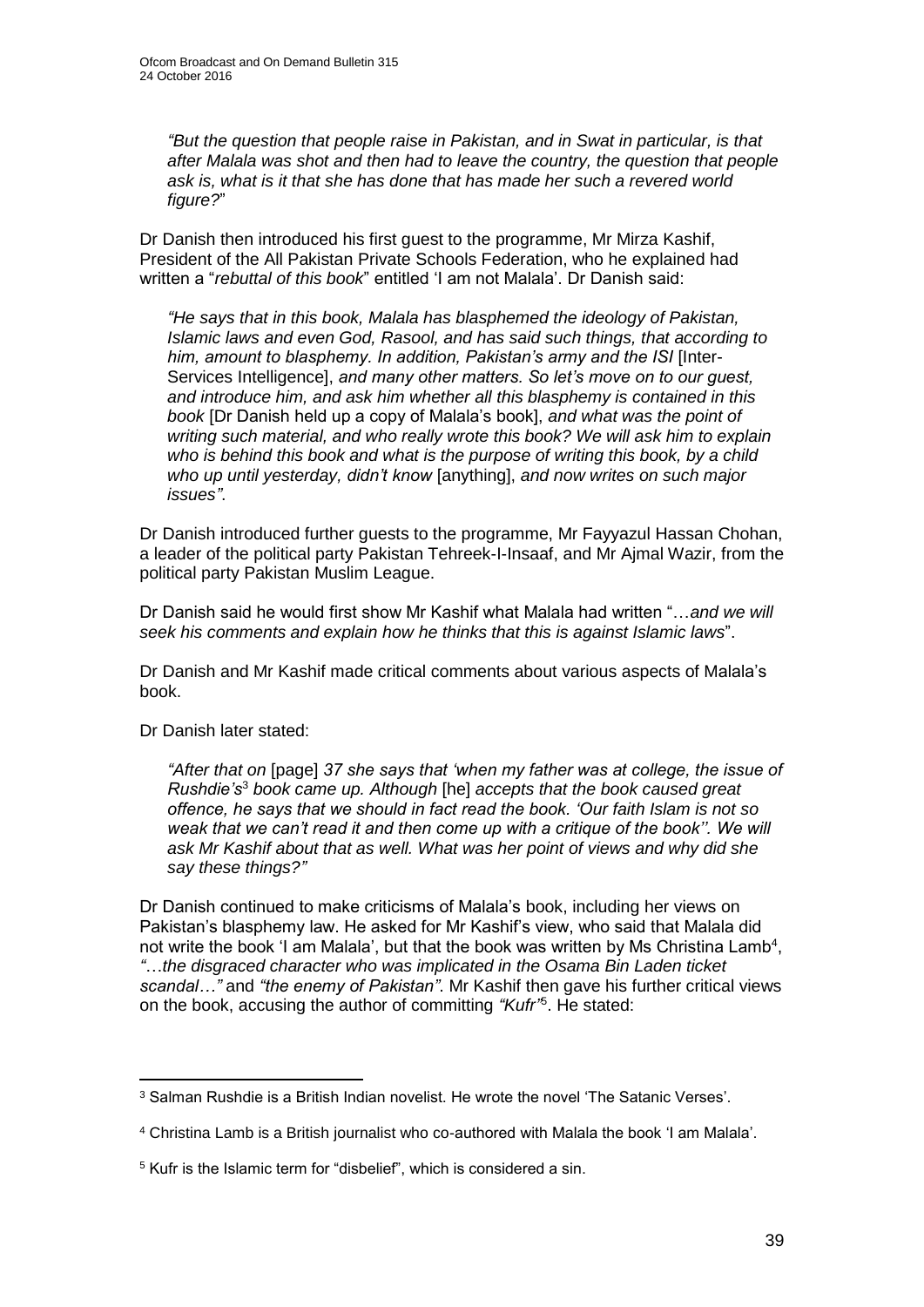*"The issue of Salman Rushdie is known throughout the whole Muslim world, and we all have settled opinion on the matter. Now look at the indirect way she* [Malala] *has defended him by using her father's example and saying that 'my father believes that it is a matter of freedom of expression'. Now consider the type of mind-set that thinks along these lines. Fundamentally, Malala and her father are followers of Salman Rushdie's school of thought. Look at her pictures with Taslima Nasrin*<sup>6</sup> *. Is there any room for doubt* [about her mind-set]*? She has also indirectly criticised the blasphemy laws. She has supported Asia, who has been convicted for blasphemy. Further on, she has supported Ahmadis. She complains that our government has declared them non-Muslim. Does she not know that according to the Second Amendment of the Constitution* [of Pakistan], *anyone who does not believe in the finality of prophethood is a non-Muslim?"*

Dr Danish stated *"A non-Muslim, absolutely non-Muslim"*, to which Mr Kashif agreed *"Absolutely, a non-Muslim"*.

### Later, Dr Danish stated:

1

*"Later on page number 62 she says 'The pupils of Swat did not always think it was a good idea to be part of Pakistan'. What a thing to say about Pakistan! Later, again on page 116, she says that 'my father says the problem is that 'Jinnah<sup>7</sup> negotiated a piece of real estate for us, but not a State for us'', which shows that she has criticised Qaid I Azam<sup>8</sup> . Further, she says 'We are told that Swat is being sacrificed for the sake of Pakistan, but no one, nothing should be sacrificed for the State. The State is like a mother, and a mother never deserts or cheats her children'. This is quite a thing to say…"*.

Dr Danish asked Mr Kashif what he thought about this. Mr Kashif gave further critical views of Malala and her book. He stated:

*"In terms of the ideology of Pakistan, does she not realise the hundreds of thousands of lives that have been sacrificed in this struggle? Referring to the country that was created* [Pakistan], *she refers to it so lightly as a piece of real estate! Later on she says that a mother does not deceive its child. Malala ought to know, or her traitorous father should know, that there are millions of children in Pakistan who know how to show respect to their mother"*.

Later Dr Danish discussed what Malala had written in her book about some of Pakistan's national institutions. For example, he pointed out that Malala had *"*…*compared Pakistan's army and the terrorist* [the Taliban] *with a snake and a lion"*. He said:

*"Then on page 159 she says that 'my father received a letter from the army alleging that we had allowed the Taliban to control Swat. We had lost some of our most valuable lives, and this happened because of your* [Pakistan army's] *negligence…The military is no different than the terrorists'…To sum up she has* 

<sup>6</sup> Taslima Nasrin is a Bangladeshi writer who has written articles which some people may consider are critical of Islam.

<sup>7</sup> Muhammad Ali Jinnah is generally considered to be the founding father of Pakistan.

<sup>&</sup>lt;sup>8</sup> 'Qaid I Azam' translates in English as 'Great Leader' and is only used in reference to Muhammad Ali Jinnah.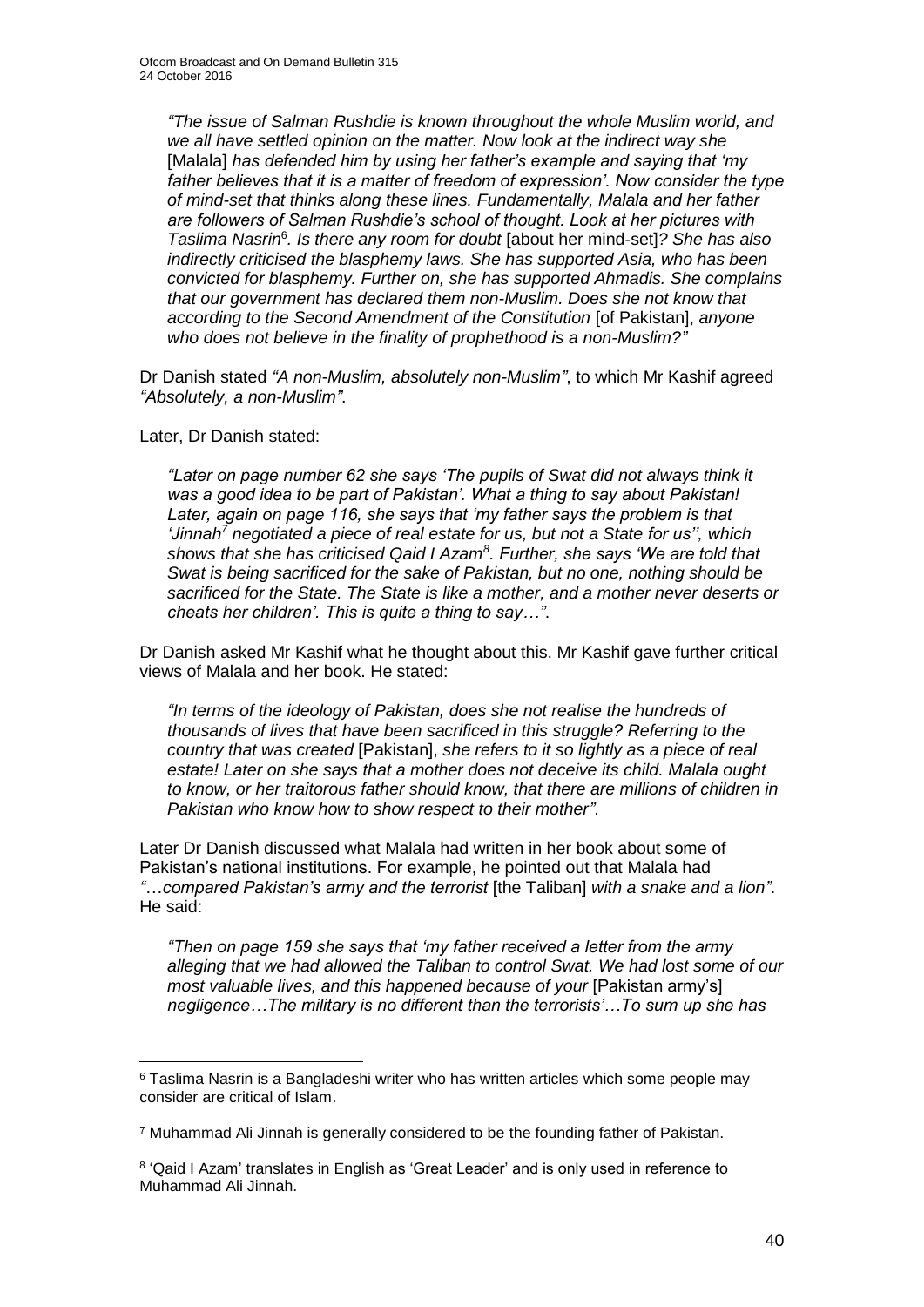*said a lot about the army. I will show you a film about what she said about the army".*

An excerpt from an English language documentary was then played which began by showing a room with prayer mats and included a close up shot of a cigarette butt. In the documentary, Malala stated: "*I want to become a doctor*". As the clip was being played, a caption stated:

*"Recognise this traitor* [Mr Yousafzai]*, who before the international media, wants to present the Pakistan army as dirty and not worthy of respect. On one chair you can see a prayer mat, and on the floor, you can see the prayer roll laid out. And for the sake of one cigarette butt? Don't you yourself smoke?"*

Malala's father, Mr Yousafzai, was then shown saying that: *"The people who lived here, I don't know how they lived, but they were very dirty"*. The documentary's narrator stated: *"It is unclear who infiltrated the school, was it the Taliban or was it the military? It doesn't really matter"*. Mr Yousafzai was then shown pointing at a shoe print on a chair and commenting that it was: *"The print of a very big shoe"*. The narrator stated: *"For the past year, Ziauddin* [Mr Yousafzai] *has felt trapped between both* [the Taliban and the Pakistan military]*"*.

A caption stated: *"Recognise this traitor* [Mr Yousafzai] *who is using this child to denigrate the Pakistan Army. Is there any room for doubt that he is a traitor?"*

The narration continued: *"The identity of the intruders, then she finds the answer"*.

Malala stated:

*"I was very proud of my army, but when I saw my school in this condition, I was very ashamed of my army* [Malala was shown pointing out the state of the classroom]. *This is my maths class, but it is not a class* [anymore], *this is a bunker. This is welcome to Pakistan* [she was shown pointing at two large shell holes in the classroom wall]*"*.

The clip ended.

Dr Danish and Mr Kashif then discussed the footage that had been shown.

Mr Kashif stated:

*"She may be ashamed of the army…The only reason she is alive today is because of that very same army. It is from the very same army from whom they borrowed 1,100,000 rupees via General Athar Abbas, and a further 100,000 from General Qamar. She mentions this in her book. This is the same army that cleared the Taliban terrorists from Swat, and this is her traitorous father who used to go around weeping. Then she says in her book that 'when my father saw the army in Swat, he burst out crying'. This is the same army about who she uses the term 'strange businesses', and refers to their high handed behaviour, and militants…In her whole book, she can't see anything to feel proud about"*.

Dr Danish said: *"Show that clip in which you see her father chanting a slogan"*.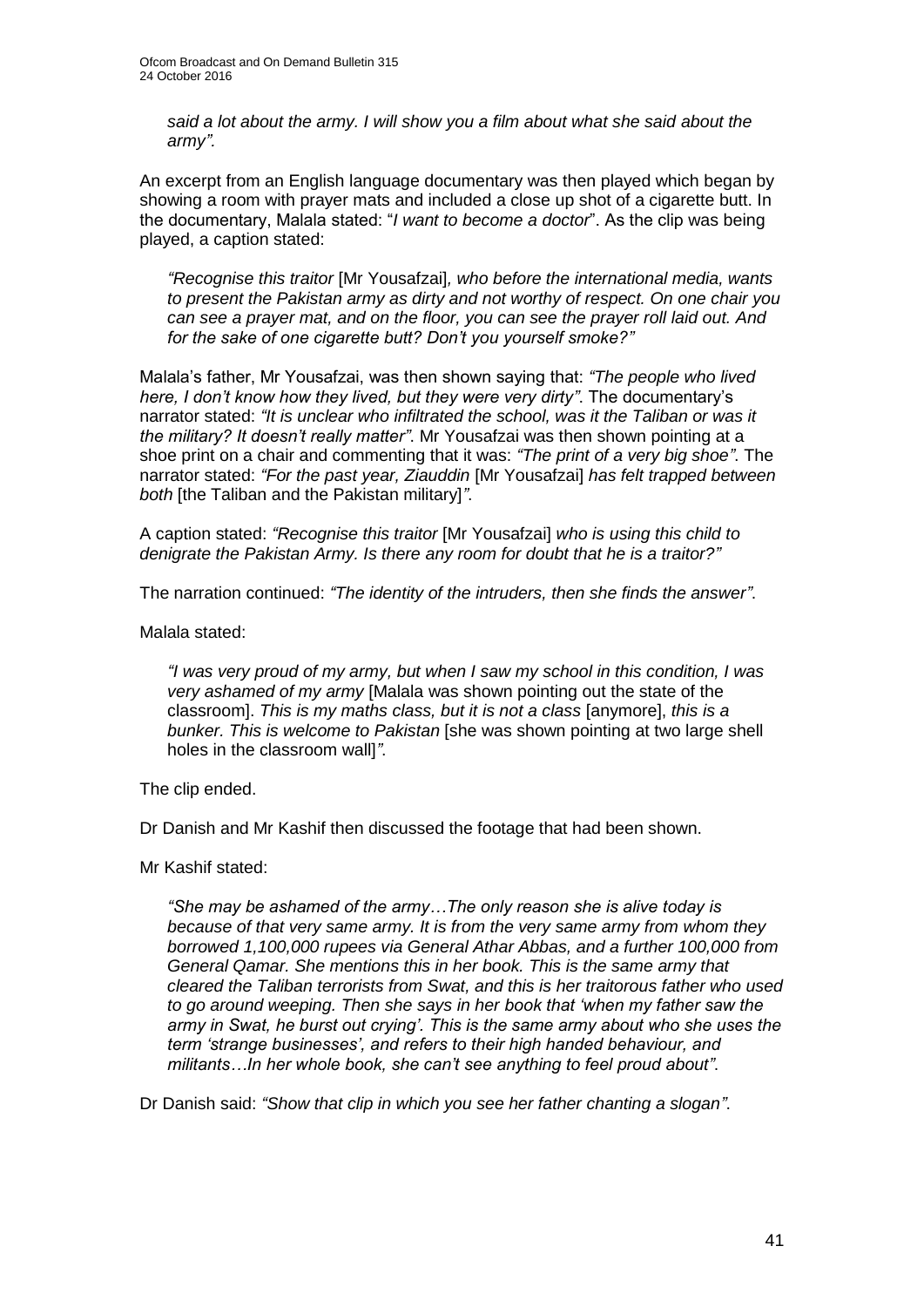Mr Kashif added:

*"It's really important to understand this point. Because of traitors like this, Pakistan's image is being tarnished. When that American*<sup>9</sup> *made those comments about Pakistan, he wasn't referring to proud Pakistanis but was in fact referring to traitors like this man* [Mr Yousafzai]*"*.

At this point, a caption stated:

*"Who is this person who is leading and instigating the raising of slogans against Pakistan, in front of the world's media? Does this not count as treason?"*

Footage was shown of Mr Yousafzai surrounded by people holding banners and shouting slogans. Mr Yousafzai: *"What does Pakistan stand for?" Bomb explosions and kidnappings!"*

Mr Kashif stated:

*"Now you tell me, is there anyone who is a greater blasphemer of the Prophet and Allah than him* [Mr Yousafzai]*?... What is she* [Malala] *trying to portray? What is he* [Mr Yousafzai] *trying to portray? And another thing, when she said 'those who lived here were very dirty', what was she calling dirty, the prayer mats? That room was being used as a mosque, and she calls that dirty? I ask you, when we have traitors like this, do we stand a chance of becoming united as a nation? These people receive funds. There are 68 billion dollars in the Malala fund. What are they used for?"*

Dr Danish said: *"Show us that picture in which they are all sitting with that CIA official"*.

Mr Kashif commented: *"They are against Pakistan, its ideology, its very existence"*.

A picture was shown of Malala and her father seated at a table with officials. Their faces were circled. A caption read: *"Malala and her father with the US Ambassador and other officials"*.

Dr Danish remarked:

*"This is a picture in which we can see a very lowly teacher of a private school and*  a young girl with Brigadier Martin Jones, a CIA official. Richard Holbrooke<sup>10</sup>, *Malala's father and the US Ambassador seated with other military officials. Just imagine how this lowly teacher from a private school and his daughter managed to associate themselves with such senior* [US] *government officials. Our Generals and Ministers could not even get an audience at this level".*

Mr Kashif questioned how Malala had achieved her fame and said:

*"The speeches she made were written by her father…She has admitted that he* [her father] *wrote the material, and she used to then say the words. In fact, in the book, she uses the term that he used to 'guide her'. It is very clear, in fact that the* 

1 <sup>9</sup> A reference to Anatole Liven, who wrote the book 'Pakistan: A Hard Country'.

<sup>10</sup> Richard Holbrooke was an American Diplomat.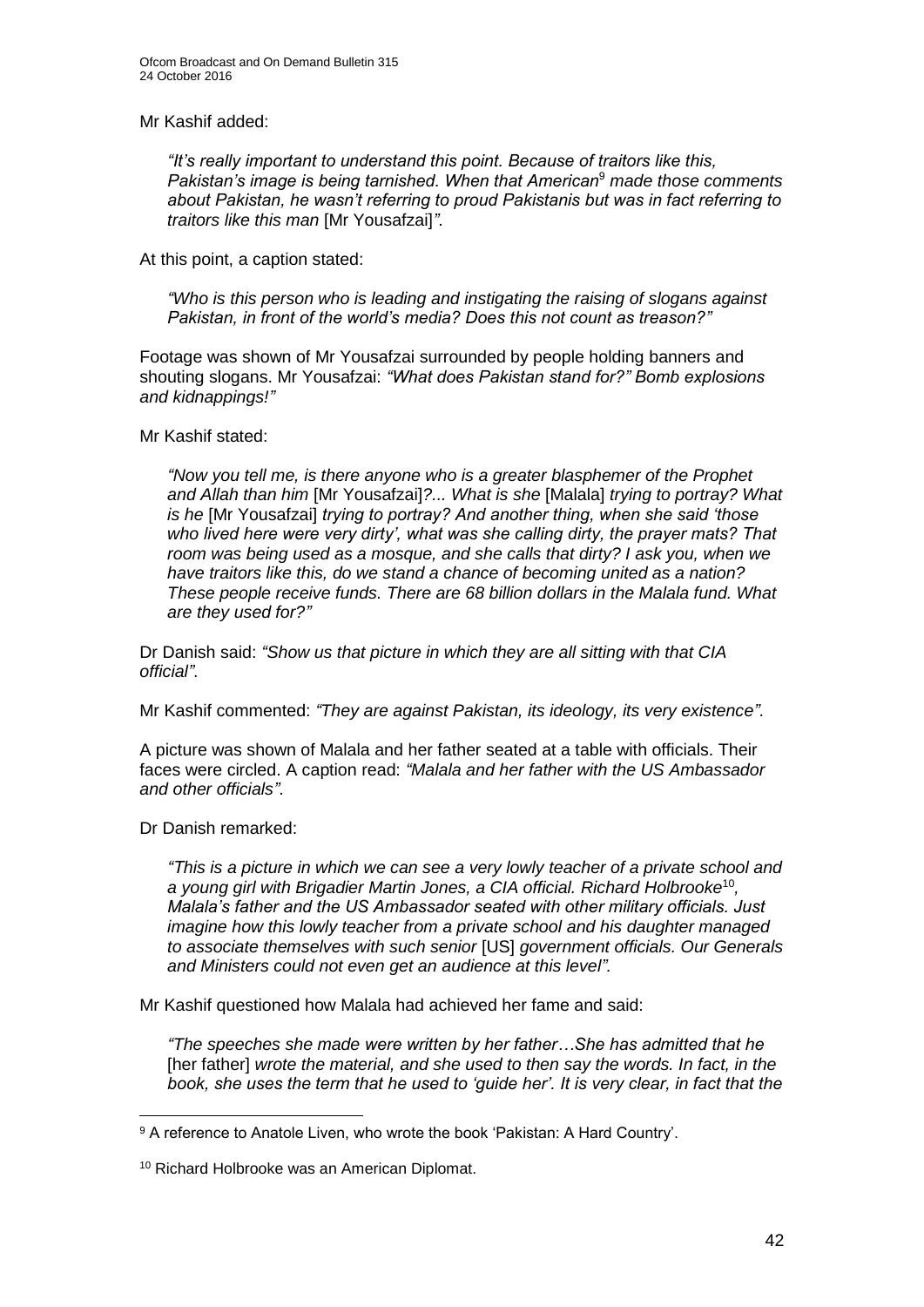[Malala] *blog was written by Abdul Hay Kakkar, the book is in fact in your hand, and was written by Christina Lamb who was implicated in the Osama Bin Laden scandal. She is an enemy of Islam, and she wrote this book"*.

Both Dr Danish and Mr Kashif questioned how much money there was in the 'Malala Fund'<sup>11</sup>.

Dr Danish then asked for a picture of a boy called Walid, who had also been shot by the Taliban, to be shown. Photographs of Malala and Walid were shown side by side. Below the picture of Malala, a caption stated:

*"Was shot by a bullet, and fled the country, received free housing, her father gets a job and* [she] *a Nobel Prize"*.

Below the picture of the boy, was the caption:

*"Walid Khan was shot eight times in the face and body, and this prince still returned to the same school. Those who really get shot act like this"*.

Dr Danish stated:

1

*"Now you can see two photographs in which you can see Malala who is now outside of the country and there is a lot of chatter that she took a bullet for the sake of education and yet she now lives overseas, and according to him* [Mr Kashif] *she has 68 billion dollars in her account, and the world stands beside her. But with this other child, who was shot eight times, nobody stands beside him"*.

Dr Danish asked Mr Chohan what he thought about this. Mr Chohan responded:

*"She is a very naïve girl, and all the controversies surrounding Malala have been recounted by Mr Kashif in his book 'I am not Malala', and I salute him for his effort. But I want to point out to you that behind these controversies there are two main characters, one of whom is Christina Lamb and the other is her* [Malala's] *father Ziauddin"*.

Mr Chohan spoke about Ms Lamb and then went on to discuss Mr Yousafzai:

*"The other character is Ziauddin* [Mr Yousafzai]*, who is the most alarming of characters. He is selling the contributions of his child. Look up his history. On 14 August 1997* [Pakistan's Independence Day] *he commemorated that day as a 'Black Day'. He was charged with wearing a black armband. He has been charged with stealing electricity. He holds the same political opinions of those, who to this day have not recognised the state of Pakistan"*.

Mr Chohan went on to say how unjust it was that Malala who was *"barely touched by a bullet"* was given an award, whereas other children in Pakistan had been killed and there was no recognition of them. Dr Danish reiterated that he did not believe that Malala deserved the recognition that she had received, and that others were more deserving. The photographs of Malala and Walid were shown again on screen. Dr Danish asked Mr Wazir what his thoughts were on the topic being discussed.

<sup>11</sup> Malala and her father set up the 'Malala Fund' fund which aims to: "…enable girls to complete 12 years of safe, quality education so that they can achieve their potential and be positive change-makers in their families and communities". See https//www.malala.org/about.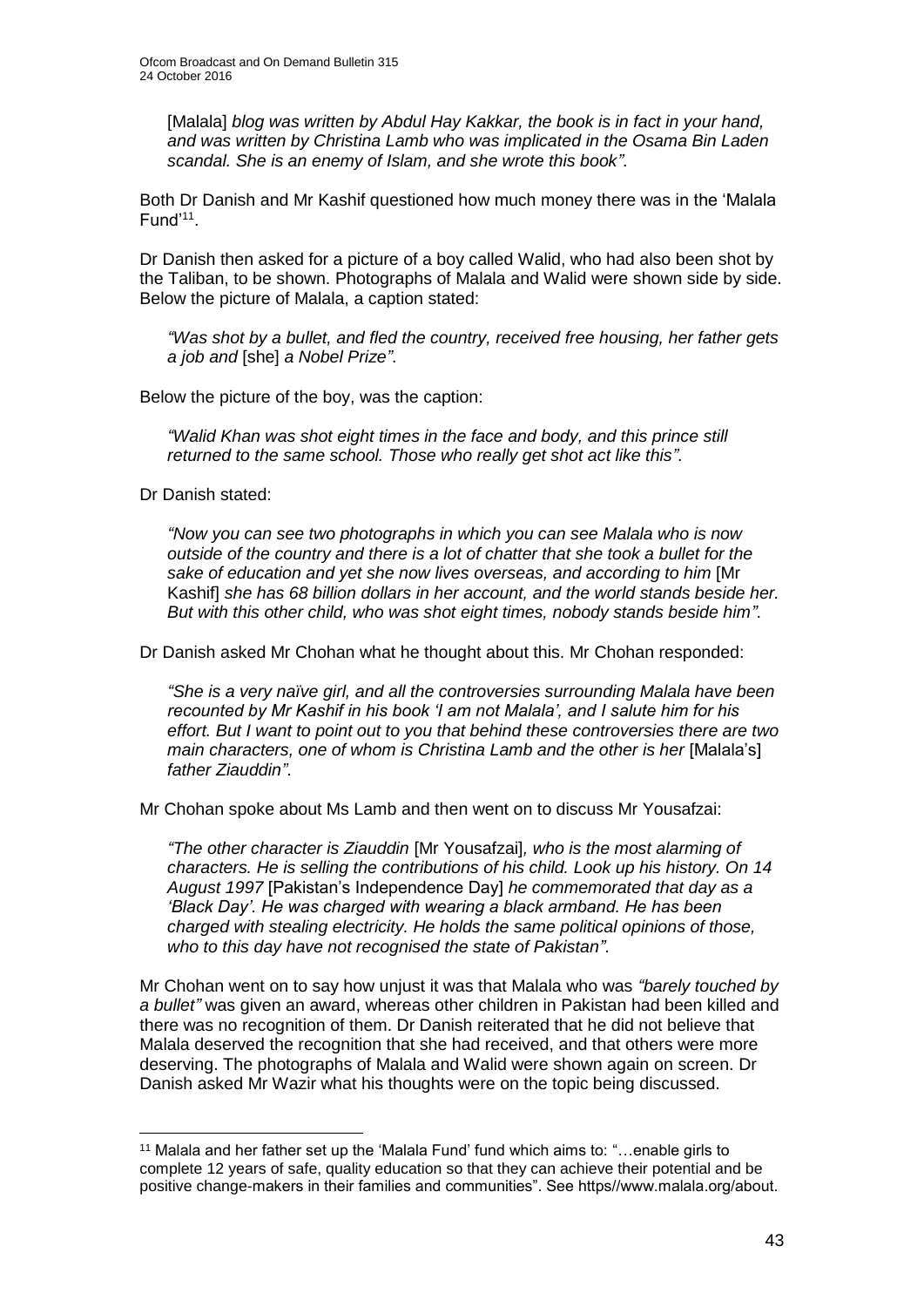Mr Wazir spoke about the many children who had been affected by terrorism and stated "…*to this day you will find many Malalas*…". He then said:

*"So I want to address her father and say to him directly that this agenda you are pursuing was controversial right from the outset. We all knew this. All this talk about the military, had it not been for this very same military, could Malala have gone to the West? They were the ones who rescued her, they were the ones who gave her money, and sent her abroad"*.

A caption stated: *"Malala's father is a man of an alarming character says Fayyaz Chohan"*.

Dr Danish spoke again about the injustice he felt regarding the attention Malala had received. He said:

*"I say to Richard Holbrooke, to the USA, to all those international interests conspiring against Pakistan, that you have one Malala, but we have 50,000 Malalas…Malala you have gone very far from us! Malala, you have run away and left us! What are you doing for the sake of education in Pakistan today?"*

Dr Danish asked Mr Kashif what his thoughts were on this. Mr Kashif stated:

*"This Malala, whose whole* [story] *is based on fraud. Her father, who on Pakistan's Independence Day, wears a black armband. Who has a conviction, and was convicted in a case of treason. We have a Prime Minister* [Prime Minister Gilani] *who gets convicted and he serves a sentence of 30 seconds, and is relieved of his Prime Ministership and then we have the man* [Hussan Haqani] *who sits in the Pakistan embassy and issues orders about Shakil Afridi despite the fact that he was convicted…He* [Mr Haqani] *tried to blackmail us over Shakil Afridi and he said that we must hand him over to the USA. One traitor siding with another traitor. What a strange thing to say. On the one hand he* [Mr Yousafzai] *says that she* [Malala] *was attacked, but as her father, he should have gone to her* [in the hospital where she was being treated after being shot]*"*.

Dr Danish agreed and said that Mr Yousafzai was *"standing elsewhere"*. Mr Kashif stated:

*"Yes, she admits that her father made his speech first, and then came over there*  [to the hospital]*"*.

Dr Danish said:

*"Yes, and when she went abroad for treatment, he went around saying 'I want a visa, I want a visa for my family'. A father would have been beside her* [in the hospital]*, and would not have been running everywhere. What do you think is their agenda, who are the people behind this?"*

Mr Kashif responded:

*"The agenda is very clear and the reason that she is being used as a puppet is that where do you think that 68 billion dollars is going to be used. It is going to be used on introducing a secular education policy and secularisation in the country. We want to follow our own ideology and our own constitution and these people want to give us funding for* [secularisation]*"*.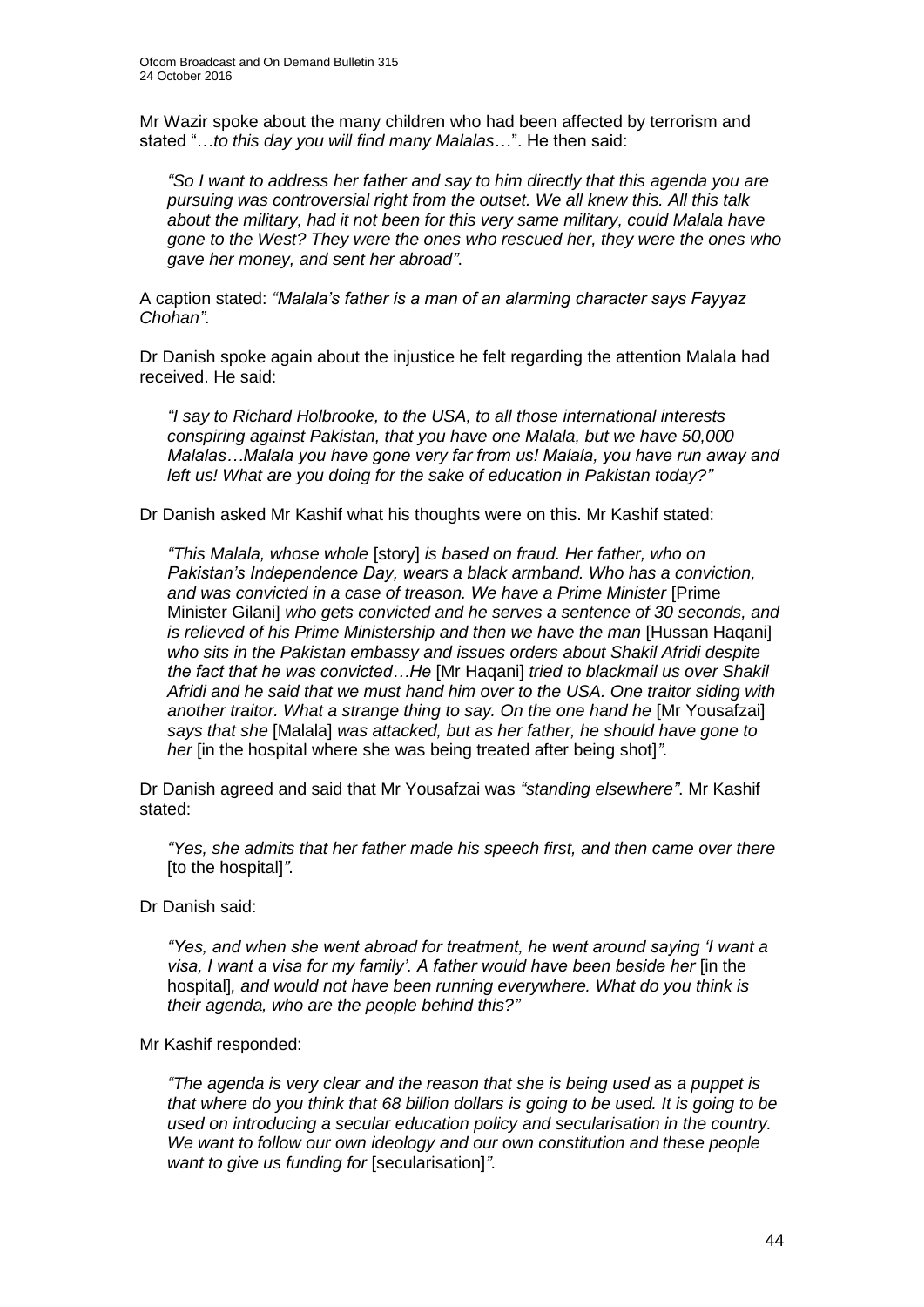Dr Danish and Mr Kashif questioned again who was behind the book 'I am Malala' and what Malala and her father's agenda was.

#### Mr Kashif stated:

*"The West wants to portray Pakistan as a failed state, and that is why they pursue such agendas. I want to use the platform of your programme to openly challenge Malala and her father. I have challenged them many times before and she has never replied because she knows that if she speaks, she will be exposed. I ask her, if you are* [a] *genuine* [Muslim], *do you condemn the blasphemy sketches, or is she like her father, and thinks it is all about freedom of expression? The Satanic Verses that your father defended as freedom of expression, do you condemn the book? Do you condemn Israeli aggression; do you condemn Indian aggression? Of course she will never do that! Because that is where she is getting her funding from"*.

### Dr Danish said:

*"Behind her is Christina Lamb, her father and many other agents. She doesn't even know what love is"*.

### Mr Kashif said:

*"In Pakistan we have millions of daughters. We have the Qur'an and Sunnah protecting us. We have to galvanise the nation. As for you Malala, I say to you and your father, I challenge you again. Come to Pakistan, your legs tremble at the very thought of coming back. You tell me which* [country] *you feel most secure* [in], *and I will come over there and expose you Inshallah* [God willing]! *If not, you should join your hands together and seek forgiveness from the entire nation of Pakistan, otherwise the nation has seen what you are all about"*.

#### Dr Danish thanked his guests and finally stated:

*"In the book there are many things that Mr Kashif has highlighted, and he explained that she is ridiculing Islamic laws, she is ridiculing institutions, she is ridiculing the ideology of Pakistan. The question is who is behind all of this? It is clear, that it is the same people who have the mind-set of Salman Rushdie, and that of Taslima Nasrin, they are the ones behind this. A lowly girl and a lowly teacher, and there is Richard Holbrooke"*.

#### The programme ended.

At the beginning and end of the programme, a caption first in English and then in Urdu stated:

*"Disclaimer: It is our responsibility not to present opinion as facts. As long as distinction between fact and opinion is clear. As part of ARY philosophy we bring diverse opinions to enrich and empower our viewers. This programme may contain opinions of host and guest which do not necessarily reflect that of the organization. For more information and give feedback visit our website. www.arynews.tv"*.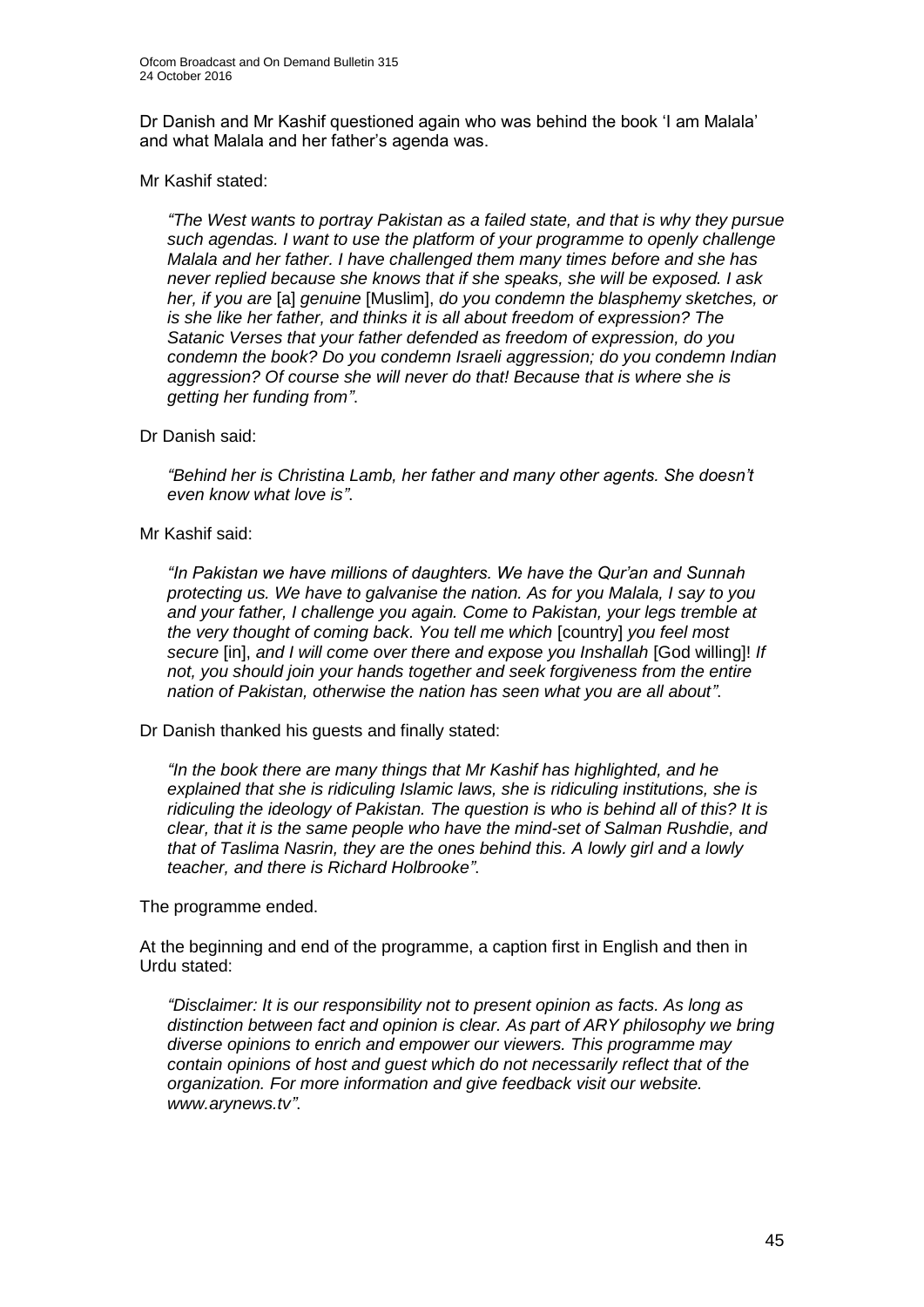# **Summary of the complaint and the broadcaster's response**

### **Complaint**

Mr Yousafzai complained that he was treated unjustly or unfairly in the programme as broadcast because false accusations were made against him without him being given the opportunity to respond. For instance, the programme accused Mr Yousafzai of: being a traitor of Pakistan; an electricity thief; and, having committed blasphemy by insulting Islam.

By way of background, Mr Yousafzai said that due to the nature of the accusations made in the programme, the broadcast had put him and his family "at risk of retribution" and had left them "fearing for our personal safety".

### Broadcaster's response

ARY News explained that the intention of the programme had been to review two books – 'I am Malala' by Malala and 'I am not Malala' by Mr Kashif – which "presented opposing accounts". The broadcaster said that the presenter, Dr Danish, had been "…under strict instructions from the Production Team to provide a balancing view whilst asking probing questions that would stimulate debate". It further stated that:

"We accept that, in this live broadcast, Dr Danish went further than our procedures allow and did not explain to viewers that Mr Yousafzai was not present to put his side of the argument to the guests. At times he appeared to get drawn in to the comments made by the guests and forgot his role as channel anchor and impartial host which we viewed as a serious breach of his position".

ARY News explained that it had launched disciplinary action against Dr Danish for not adhering to its company procedures. It said that this had resulted in Dr Danish being dismissed from the channel on 21 February 2016.

ARY News said that since the programme had been broadcast, it had tried to resolve the complaint with Mr Yousafzai by offering him the opportunity to give his point of view on air, but that Mr Yousafzai had declined this offer.

# **Ofcom's Preliminary View**

Ofcom prepared a Preliminary View on this case that the complaint should be upheld. Both ARY News and the complainant were given the opportunity to make representations on the Preliminary View. In addition, given the broadcaster's comments about Dr Danish (as reflected above), Ofcom gave him an opportunity to comment on the Preliminary View<sup>12</sup>.

The complainant did not submit any representations on the Preliminary View itself.

ARY News made the following representations:

<sup>1</sup> <sup>12</sup> This is in line with Ofcom's published procedures, under which individuals who may be directly affected by the outcome of an Ofcom investigation may be invited to make representations.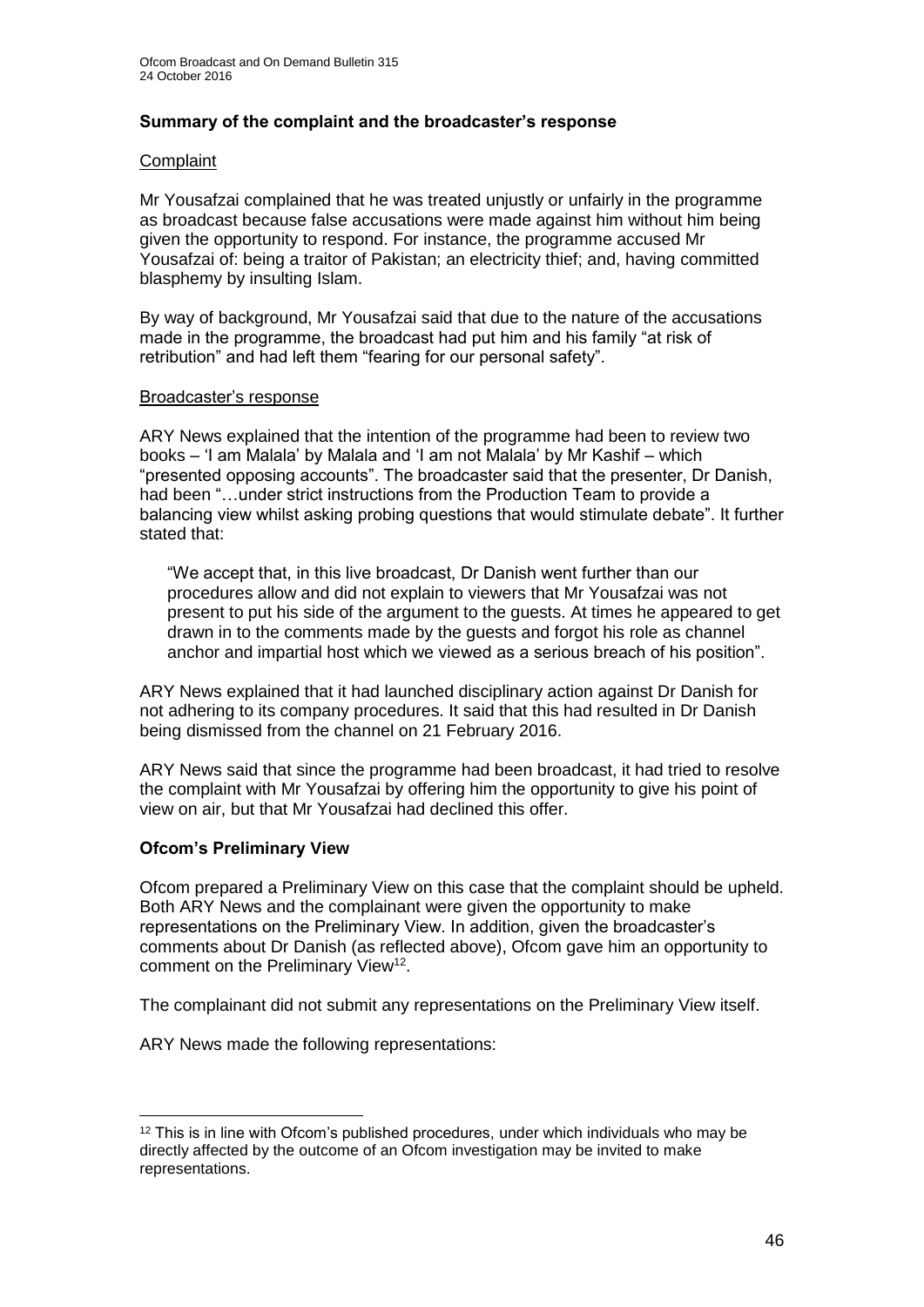"We have reviewed the Preliminary View and have formally reminded the Production team of the need for advance briefings to all guests and contributors on the fairness requirements and to make sure allegations do not go unchallenged. We have also reminded the team of the need to make contact with anyone subject to allegations and to keep a log of their efforts to contact them and to make viewers aware of their response".

Dr Danish did not make any representations specifically in relation to the broadcaster's comments about him. He did, however, reiterate certain points made by the broadcaster about the programme generally, first that it was "not a political based programme, but a book review", and that Mr Yousafzai had been offered the opportunity to respond to the comments made about him but had not accepted this offer.

Both the broadcaster and the complainant were given the opportunity to comment on Dr Danish's representations. In summary, Mr Yousafzai commented that the Electronic Programme Guide for the programme stated that *Sawal Yeh Hai* was "A programme that debates and discusses various current political issues in Pakistan", and there was no reference to it being a book review programme. He further stated that Dr Danish had failed to maintain an impartial role in hosting the programme. ARY News responded that it stood by its previous submissions and had no further comments to make about Dr Danish.

# **Decision**

Ofcom's statutory duties include the application, in the case of all television and radio services, of standards which provide adequate protection to members of the public and all other persons from unjust or unfair treatment and unwarranted infringement of privacy in, or in connection with the obtaining of material included in, programmes in such services.

In carrying out its duties, Ofcom has regard to the need to secure that the application of these standards is in the manner that best guarantees an appropriate level of freedom of expression. Ofcom is also obliged to have regard, in all cases, to the principles under which regulatory activities should be transparent, accountable, proportionate and consistent and targeted only at cases in which action is needed.

In reaching its decision, Ofcom carefully considered all the relevant material. This included a recording of the programme as broadcast and translated transcript, both parties' written submissions, and supporting documentation. Ofcom also took account of the representations made by the complainant, ARY News and Dr Danish in relation to Ofcom's Preliminary View on this complaint.

When considering and deciding complaints of unjust and unfair treatment, Ofcom has regard to whether the broadcaster's actions ensured that the programme as broadcast avoided unjust or unfair treatment of individuals and organisations, as set out in Rule 7.1 of the Code.

In assessing whether Mr Yousafzai had been treated unjustly or unfairly, we had particular regard to Practice 7.9 of the Code. This states that before broadcasting a factual programme, broadcasters should take reasonable care to satisfy themselves that material facts have not been presented, disregarded or omitted in a way that is unfair to an individual or organisation. Whether a broadcaster has taken reasonable care to present material facts in a way that is not unfair to an individual or organisation will depend on all the particular facts and circumstances of the case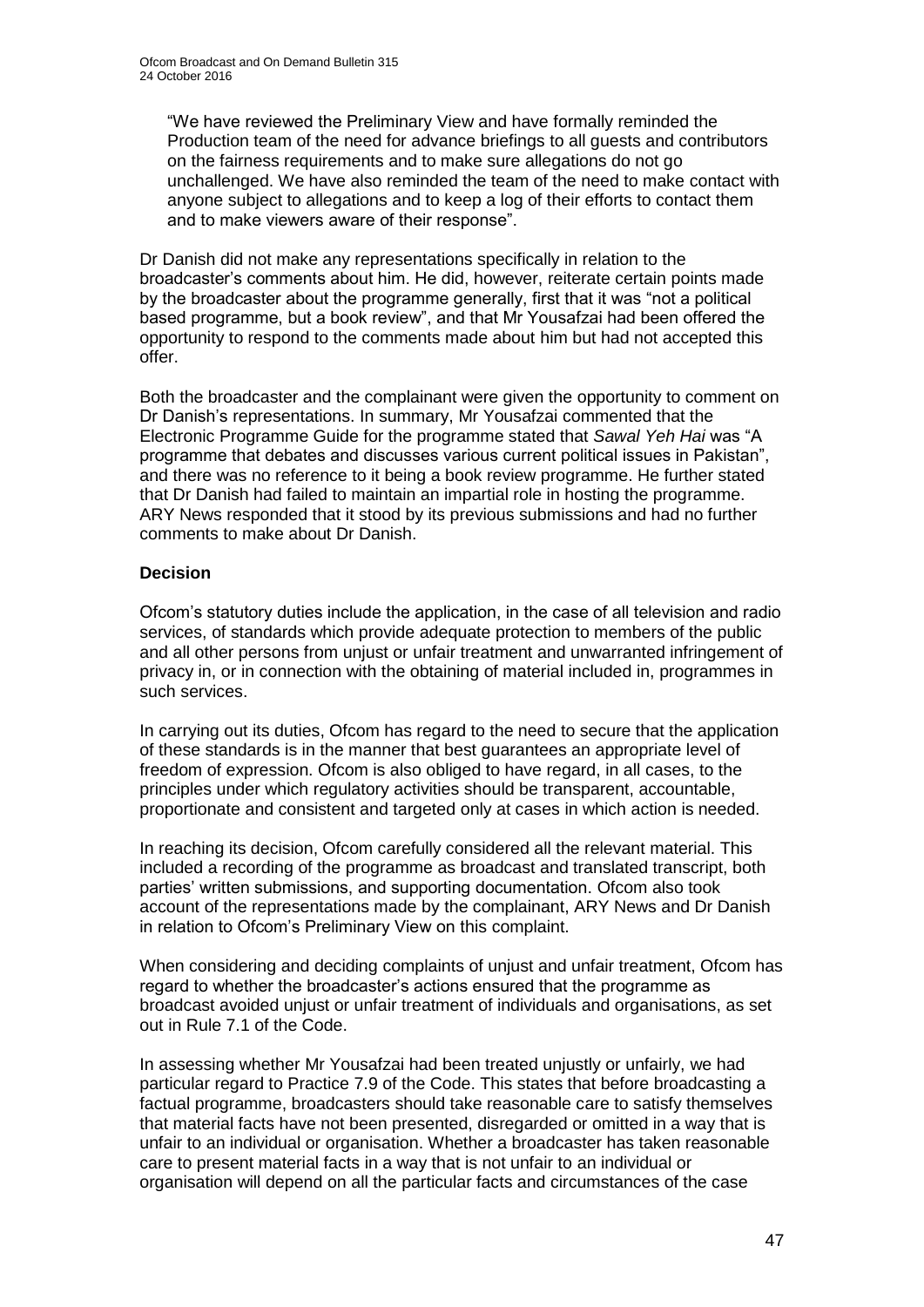including, for example, the seriousness of any allegations and the context in which they are made. We also took account of Practice 7.11 of the Code which states that if a programme alleges wrongdoing or incompetence or makes other significant allegations, those concerned should normally be given an appropriate and timely opportunity to respond.

Having carefully watched the programme and examined the translated transcript of it, we noted that in relation to Mr Yousafzai, numerous and repeated allegations were made against him throughout the 52 minute programme. While the full extent of these allegations are set out in the "Programme summary" section above, we noted in particular that the programme accused Mr Yousafzai of: being a traitor of Pakistan – for example, Mr Kashif referred to Mr Yousafzai as Malala's *"traitorous father"*; an electricity thief – Mr Chohan stated that Mr Yousafzai had been *"charged with stealing electricity"*; and, having committed blasphemy by insulting Islam – Mr Kashif stated *"Now you tell me, is there anyone who is a greater blasphemer of the Prophet and Allah than him* [Mr Yousafzai]*"*.

Ofcom considered that the allegations made in the programme against Mr Yousafzai were very serious in nature and had the clear potential to materially and adversely affect viewers' opinions of him. In particular, we were concerned that Mr Yousafzai was accused of blasphemy in the programme, which is a potentially sensitive and serious matter within Pakistan. We understand from the complainant that, in addition to the Pakistani courts having power to impose the death penalty for blasphemy, civilians sometimes take the law into their own hands; in particular, the complainant has stated that since 1990, "at least 65 people in Pakistan have been killed in cases linked to blasphemy"<sup>13</sup>. Given the complainant's representations (which the broadcaster has not sought to correct), it is Ofcom's decision that referring to Mr Yousafzai as a *"blasphemer of the Prophet"*, raised the potential for significant unfairness to him.

We then considered whether the inclusion of the presenter and his three guests' comments in the programme as broadcast resulted in unfairness to Mr Yousafzai. Ofcom acknowledged the broadcaster's right to freedom of expression and that it must be able to broadcast programmes of matters of interest to viewers freely, including the ability to express views and critical opinions without undue constraints. However, this freedom comes with responsibility and an obligation on broadcasters to comply with the Code and, with particular reference to this case, to avoid unjust or unfair treatment of individuals or organisations in programmes.

Ofcom understands from the broadcaster that this particular programme was broadcast live and that, with such broadcasts, broadcasters need to take particular care. Given the nature of this type of programming, contributors can sometimes make unexpected comments which have the potential to cause unfairness to an individual or organisation. It is Ofcom's view therefore, that, for live broadcasts, it is not always possible for the broadcaster to obtain responses from others prior to or during the broadcast. However, in such circumstances, Ofcom considers that when including material that has the potential to amount to a significant allegation, reasonable care must be taken by the broadcaster that the broadcast material is consistent with the requirements of the Code and that it does not mislead viewers or portray individuals or organisations in a way that is unfair. This may include briefing

1

<sup>&</sup>lt;sup>13</sup> The complainant further refers to an example in 2011 where the Punjab governor, Salman Taser, was shot dead by his bodyguard Malik Muma Adri, after his comments in support of a Christian woman, Asia Bibi, were considered to be blasphemous.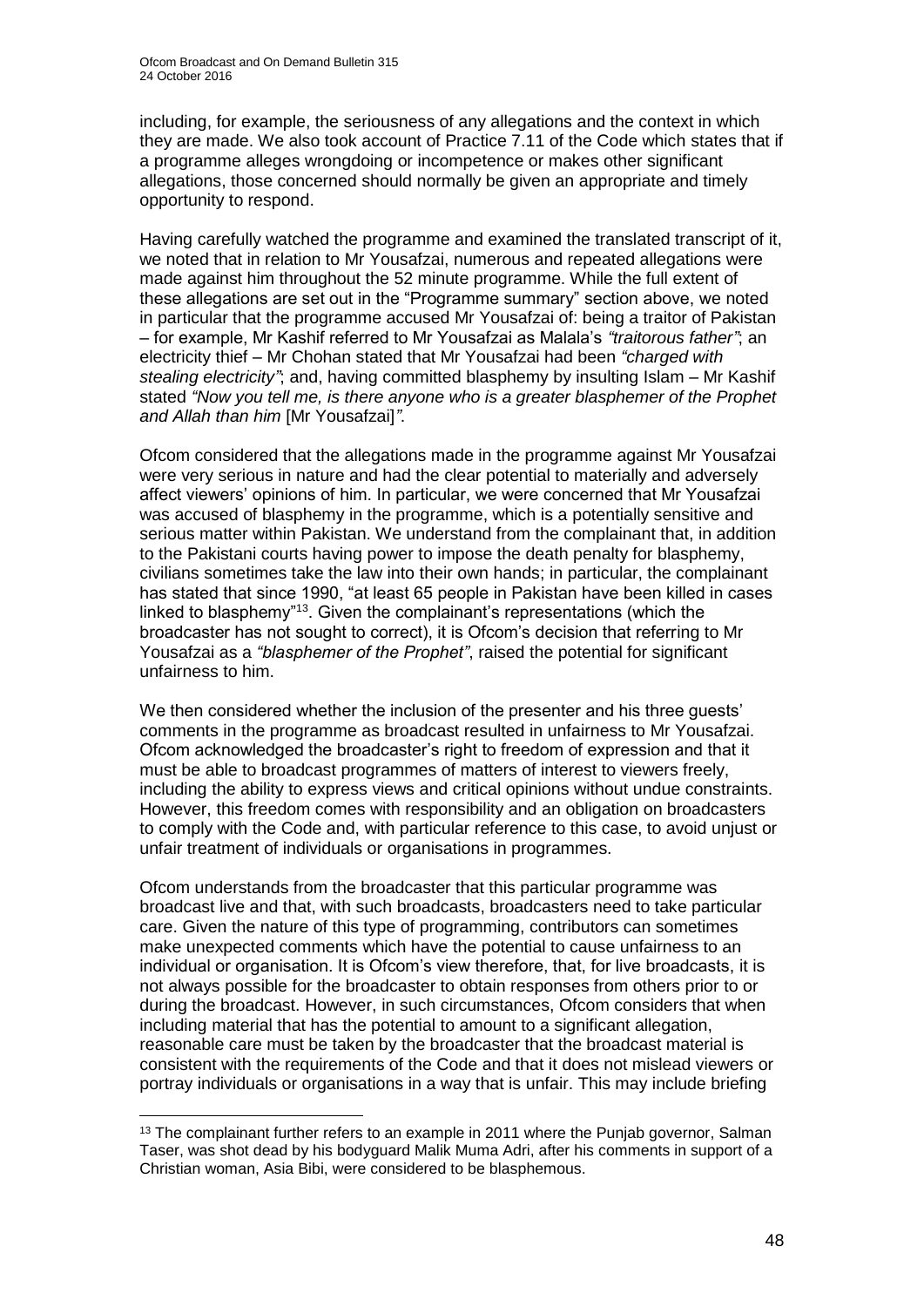any studio guests about fairness requirements in advance of the programme, as well as ensuring that any allegations made during the programme are properly tested or challenged. This could be, for example, by pointing out any contradictory argument or evidence or by representing the viewpoint of the person or organisation that is the subject of the allegation.

Given this, Ofcom assessed what steps, if any, the broadcaster took to satisfy itself that material facts were not presented, disregarded or omitted in a way that was unfair to Mr Yousafzai. Ofcom considered that ARY News provided no evidence that it had taken reasonable steps before the live broadcast in this regard, for example, by advising the guests who appeared on the programme to take care about any allegations they might make. More significantly, during the programme itself, Ofcom noted that the presenter did not attempt to place his own highly critical comments, or the comments of his guests, in any form of context by explaining, for instance, that the information was unverified or that their comments only reflected personal views, nor did he appear to challenge any of the allegations made. In its response to the complaint, we noted that ARY News stated that:

"The host, Dr Danish, was under strict instructions from the Production Team to provide a balancing view whilst asking probing questions that would stimulate debate".

However, ARY News also accepted that:

"…Dr Danish went further than our procedures allow and did not explain to viewers that Mr Yousafzai was not present to put his side of the argument to the guests. At times he appeared to get drawn in to the comments made by the guests and forgot his role as channel anchor and impartial host which we viewed as a serious breach of his position".

Further, Ofcom was not provided with any evidence by the broadcaster to show that the programme makers had made any attempt to contact Mr Yousafzai before, during or immediately after the broadcast to seek his comments on the various criticisms and allegations directed against him in the programme. We did, however, acknowledge that in its response to the complaint, ARY News said that it had since tried to resolve the complaint with Mr Yousafzai by offering him the opportunity to give his point of view on air, but that Mr Yousafzai had declined this offer.

Given the above factors, and, in particular, the fact that nowhere in the programme was anything said to balance or place into context the comments made by the presenter and his three guests, we considered that the comments amounted to significant allegations about Mr Yousafzai, which had the potential to materially and adversely affect viewers' opinions of him and which were presented in the programme in a way that was unfair.

Taking all of the above into account, Ofcom considered that, in the circumstances of this case, the broadcaster did not take reasonable care to satisfy itself that material facts had not been presented, disregarded or omitted in a way that was unfair to Mr Yousafzai and that, given the serious allegations made in the programme about Mr Yousafzai, the broadcaster was required to offer him an appropriate and timely opportunity to respond.

**Ofcom has upheld Mr Yousafzai's complaint of unjust and unfair treatment in the programme as broadcast.**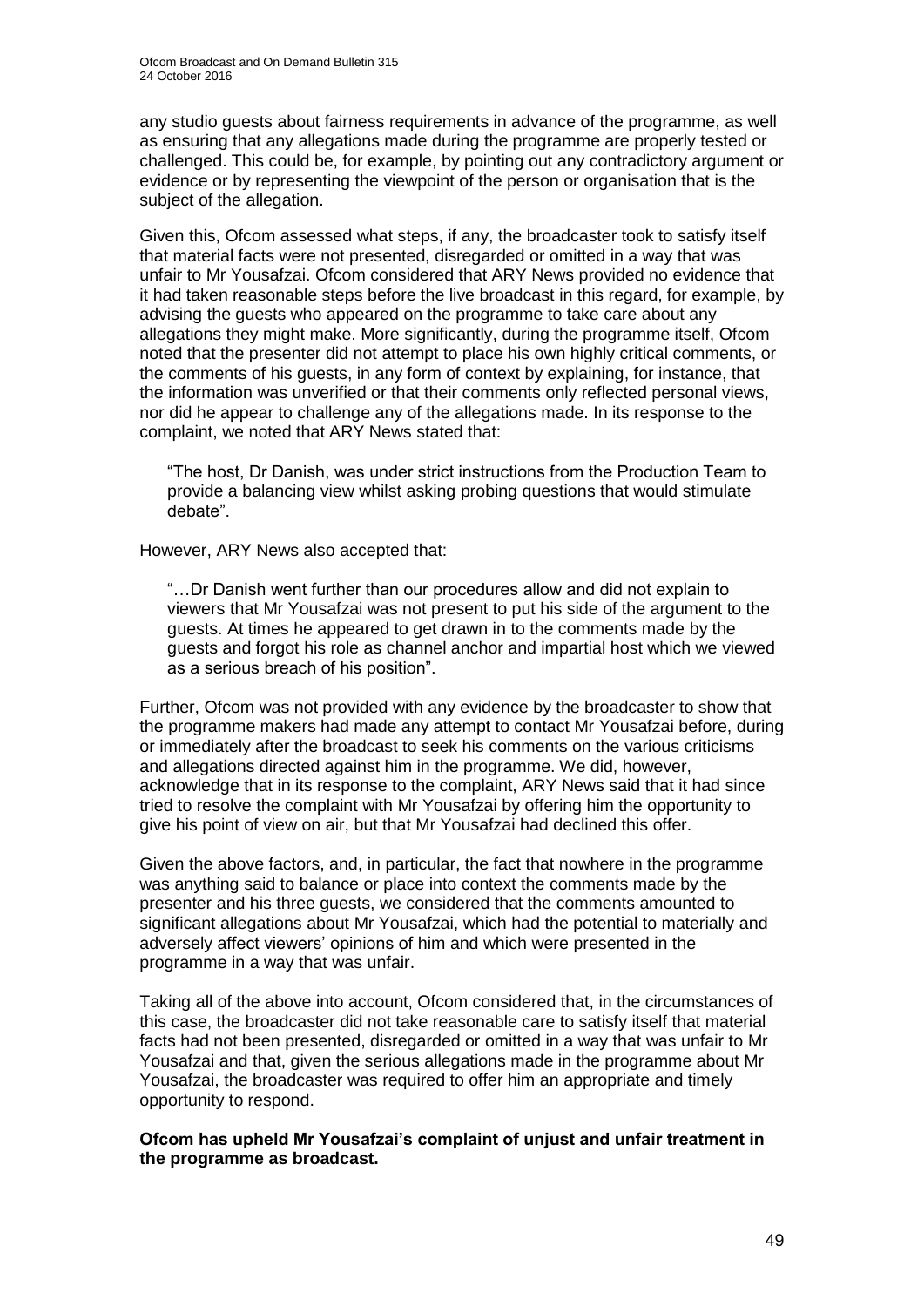# **Investigations Not in Breach**

Here are alphabetical lists of investigations that Ofcom has completed between 3 and 16 October 2016 and decided that the broadcaster or service provider did not breach Ofcom's codes, rules, licence conditions or other regulatory requirements.

# **Investigations conducted under the Procedures for investigating breaches of content standards for television and radio**

| Programme                              | <b>Broadcaster</b> | <b>Transmission</b><br>date | <b>Categories</b>                                                   |
|----------------------------------------|--------------------|-----------------------------|---------------------------------------------------------------------|
| Frightfest 2016<br>(trailer)           | Horror<br>Channel  | 24/08/2016                  | Generally accepted<br>standards                                     |
| <b>Celebrity Big</b><br><b>Brother</b> | Channel 5          | 01/08/2016                  | Sexual orientation<br>discrimination                                |
| <b>British Forces</b><br><b>News</b>   | Forces TV          | 07/01/2016                  | Due impartiality /<br>Preservation of<br>editorial<br>independence. |

For more information about how Ofcom conducts investigations about content standards on television and radio programmes, go to: [https://www.ofcom.org.uk/\\_\\_data/assets/pdf\\_file/0020/55109/breaches-content](https://www.ofcom.org.uk/__data/assets/pdf_file/0020/55109/breaches-content-standards.pdf)[standards.pdf](https://www.ofcom.org.uk/__data/assets/pdf_file/0020/55109/breaches-content-standards.pdf)

### **Investigations conducted under the General Procedures for investigating breaches of broadcast licences**

| Licensee             | <b>Licensed service</b> | <b>Categories</b>                                   |
|----------------------|-------------------------|-----------------------------------------------------|
| 99 Media Org Limited | <b>TV99</b>             | <b>Retention and</b><br>production of<br>recordings |

For more information about how Ofcom conducts investigations about broadcast licences, go to: [https://www.ofcom.org.uk/\\_\\_data/assets/pdf\\_file/0019/31942/general](https://www.ofcom.org.uk/__data/assets/pdf_file/0019/31942/general-procedures.pdf)[procedures.pdf](https://www.ofcom.org.uk/__data/assets/pdf_file/0019/31942/general-procedures.pdf)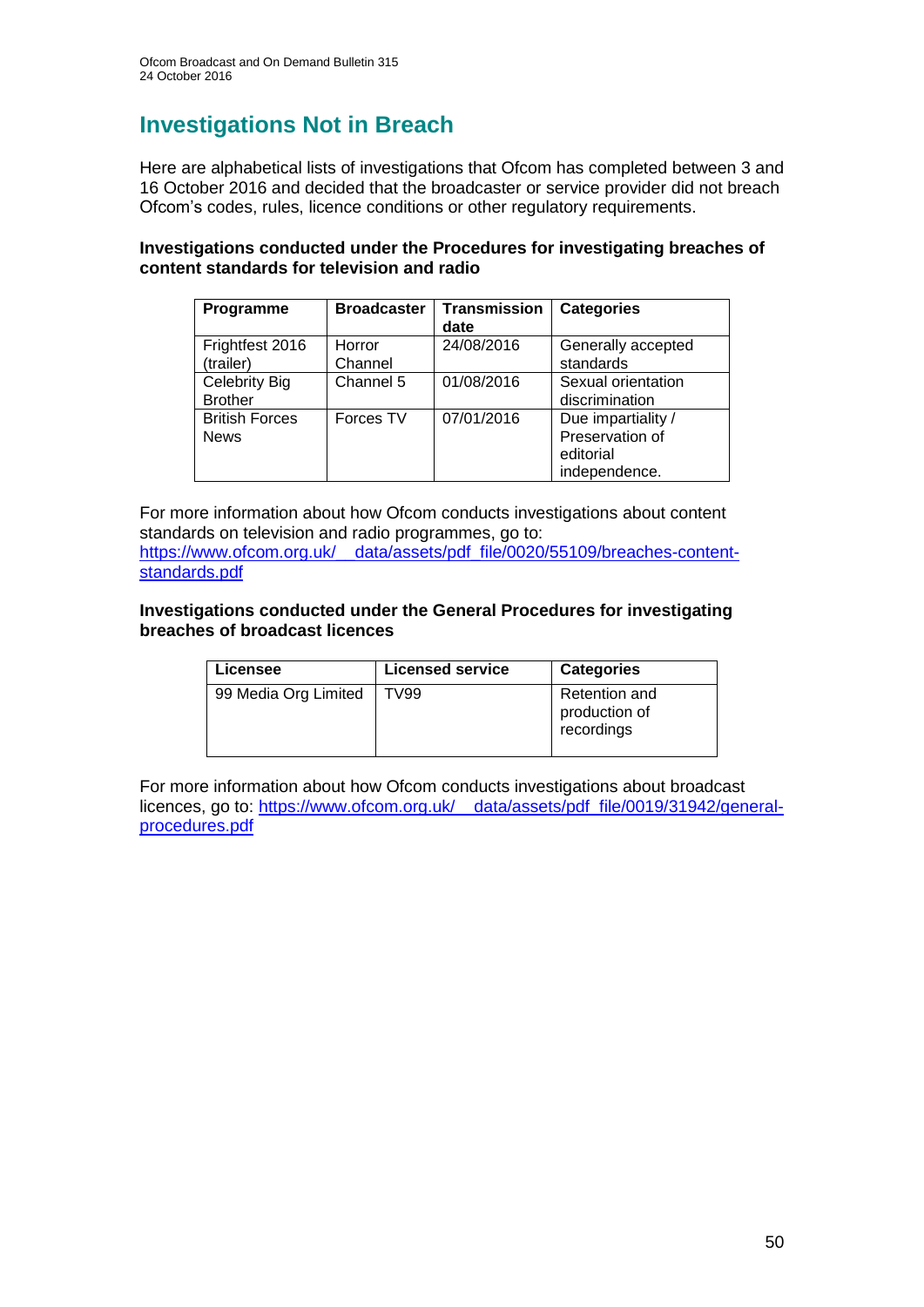# **Complaints assessed, not investigated**

Here are alphabetical lists of complaints that, after careful assessment, Ofcom has decided not to pursue between 3 and 16 October 2016 because they did not raise issues warranting investigation.

### **Complaints assessed under the Procedures for investigating breaches of content standards for television and radio**

For more information about how Ofcom assesses complaints about content standards on television and radio programmes, go to: [https://www.ofcom.org.uk/\\_\\_data/assets/pdf\\_file/0020/55109/breaches-content](https://www.ofcom.org.uk/__data/assets/pdf_file/0020/55109/breaches-content-standards.pdf)[standards.pdf](https://www.ofcom.org.uk/__data/assets/pdf_file/0020/55109/breaches-content-standards.pdf)

| Programme                           | <b>Broadcaster</b> | <b>Transmission Date</b> | <b>Categories</b>                            | <b>Number of</b><br>complaints |
|-------------------------------------|--------------------|--------------------------|----------------------------------------------|--------------------------------|
| The Voice Kids India                | &V                 | 04/09/2016               | Race                                         | 1                              |
|                                     |                    |                          | discrimination/offence                       |                                |
| Topping in the                      | 102 & 107 FM       | 19/09/2016               | Competitions                                 | $\overline{2}$                 |
| Morning                             | Isle of Wight      |                          |                                              |                                |
|                                     | Radio              |                          |                                              |                                |
| Trending Live!<br>Afternoon Hitlist | 4Music             | 22/09/2016               | Race<br>discrimination/offence               | $\overline{1}$                 |
| Derren Brown:                       | 4seven             | 12/10/2016               | Religious/Beliefs                            | $\overline{2}$                 |
| Miracle                             |                    |                          | discrimination/offence                       |                                |
| Sex Pod                             | 5 Star             | 05/10/2016               | Sexual material                              | $\overline{1}$                 |
| <b>Wentworth Prison</b>             | 5 Star             | 06/09/2016               | Information/Warnings                         | $\overline{1}$                 |
| Emmy Awards 2016                    | 5 USA              | 19/09/2016               | Gender<br>discrimination/offence             | 1                              |
| Jonotar Moncho                      | Bangla TV          | 06/08/2016               | Due impartiality/bias                        | $\overline{1}$                 |
| Anne Robinson's<br><b>Britain</b>   | BBC <sub>1</sub>   | 06/10/2016               | Generally accepted<br>standards              | $\overline{1}$                 |
| <b>Antiques Roadshow</b>            | BBC <sub>1</sub>   | 18/09/2016               | Generally accepted<br>standards              | $\overline{1}$                 |
| <b>Breakfast</b>                    | BBC <sub>1</sub>   | 07/10/2016               | <b>Disability</b><br>discrimination/offence  | $\mathbf{1}$                   |
| Casualty                            | BBC <sub>1</sub>   | 24/09/2016               | Sexual material                              | $\mathbf 1$                    |
| Countryfile                         | BBC <sub>1</sub>   | 02/10/2016               | Generally accepted<br>standards              | $\mathbf 1$                    |
| Eastenders                          | BBC <sub>1</sub>   | 02/09/2016               | Sexual orientation<br>discrimination/offence | $\mathbf{1}$                   |
| Have I Got News for<br>You          | BBC <sub>1</sub>   | 07/10/2016               | Generally accepted<br>standards              | 1                              |
| <b>Still Game</b>                   | BBC <sub>1</sub>   | 07/10/2016               | Generally accepted<br>standards              | $\overline{1}$                 |
| <b>Strictly Come</b><br>Dancing     | BBC <sub>1</sub>   | 23/09/2016               | Offensive language                           | $\mathbf 1$                    |
| <b>Strictly Come</b>                | BBC <sub>1</sub>   | 24/09/2016               | Gender                                       | $\mathbf{1}$                   |
| Dancing                             |                    |                          | discrimination/offence                       |                                |
| <b>Strictly Come</b>                | BBC <sub>1</sub>   | 24/09/2016               | Generally accepted                           | 1                              |
| Dancing                             |                    |                          | standards                                    |                                |
| <b>Strictly Come</b><br>Dancing     | BBC <sub>1</sub>   | 02/10/2016               | Fairness                                     | $\overline{6}$                 |
| <b>Strictly Come</b><br>Dancing     | BBC <sub>1</sub>   | 08/10/2016               | Generally accepted<br>standards              | 1                              |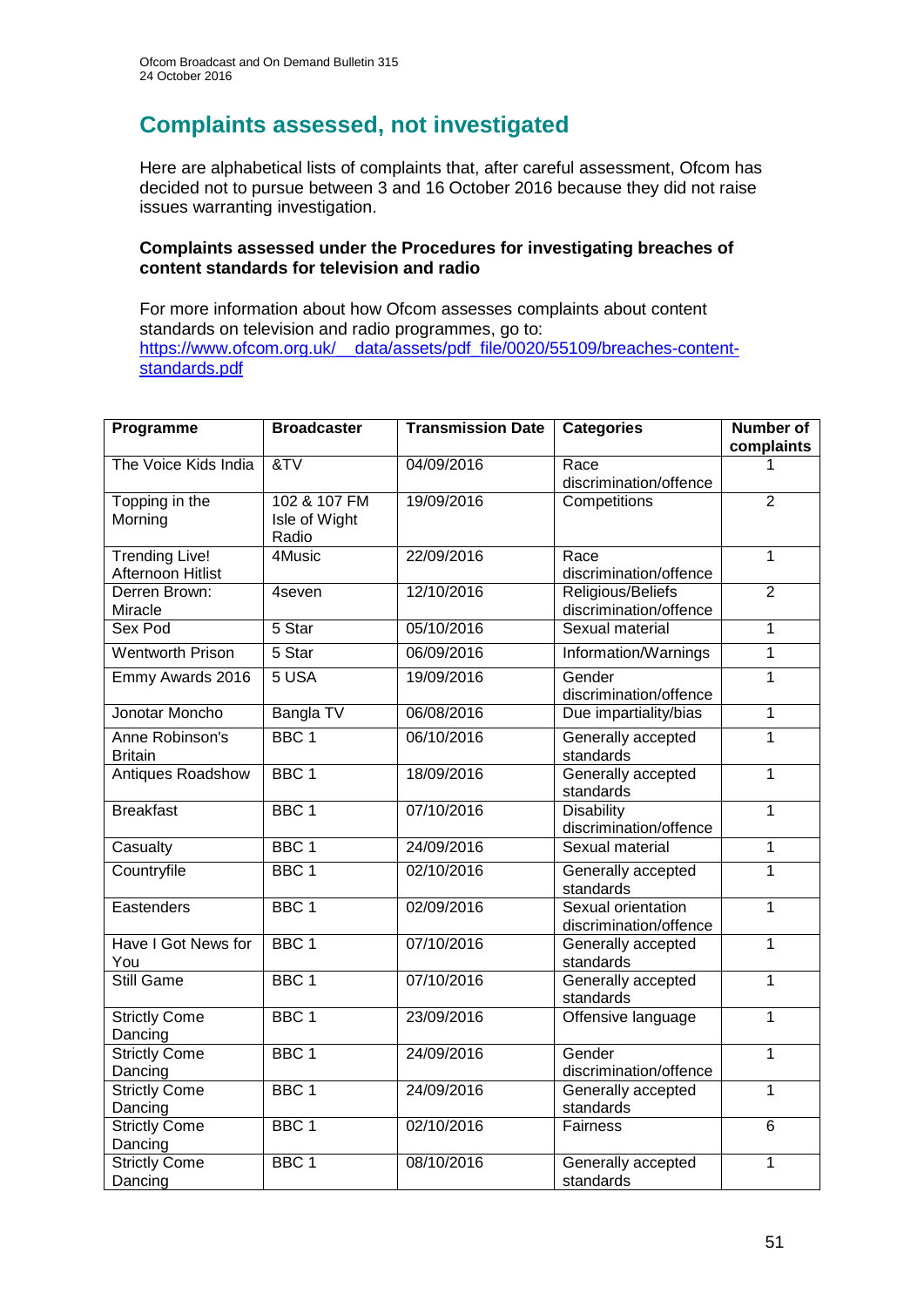| Programme                                | <b>Broadcaster</b>         | <b>Transmission Date</b> | <b>Categories</b>                            | <b>Number of</b><br>complaints |
|------------------------------------------|----------------------------|--------------------------|----------------------------------------------|--------------------------------|
| <b>Strictly Come</b><br>Dancing          | BBC <sub>1</sub>           | 09/10/2016               | Voting                                       | 1                              |
| The Apprentice                           | BBC <sub>1</sub>           | 06/10/2016               | Generally accepted<br>standards              | 1                              |
| The Apprentice<br>(trailer)              | BBC <sub>1</sub>           | 05/10/2016               | Offensive language                           | $\overline{2}$                 |
| The Apprentice<br>(trailer)              | BBC <sub>1</sub>           | 06/10/2016               | Offensive language                           | 1                              |
| The Graham Norton<br>Show                | BBC <sub>1</sub>           | 07/10/2016               | Generally accepted<br>standards              | 1                              |
| The Missing (trailer)                    | BBC <sub>1</sub>           | 12/10/2016               | Scheduling                                   | $\mathbf{1}$                   |
| <b>BBC News</b>                          | BBC 1 / BBC<br>Radio 4     | 06/08/2016               | Race<br>discrimination/offence               | $\mathbf{1}$                   |
| South East Today                         | <b>BBC 1 South</b><br>East | 05/10/2016               | Scheduling                                   | 1                              |
| <b>BBC News Special</b>                  | BBC <sub>2</sub>           | 24/09/2016               | Sexual orientation<br>discrimination/offence | 1                              |
| Flog It                                  | BBC <sub>2</sub>           | 09/10/2016               | Crime and disorder                           | $\mathbf{1}$                   |
| Witness                                  | <b>BBC News</b><br>Channel | 01/10/2016               | Race<br>discrimination/offence               | 1                              |
| <b>BBC News</b>                          | <b>BBC Radio 2</b>         | 05/10/2016               | Scheduling                                   | $\mathbf{1}$                   |
| Jo Whiley                                | <b>BBC Radio 2</b>         | 28/09/2016               | <b>Disability</b><br>discrimination/offence  | 1                              |
| Ken Bruce                                | <b>BBC Radio 2</b>         | 21/09/2016               | Offensive language                           | $\mathbf{1}$                   |
| Deborah Frances-<br>White Rolls the Dice | <b>BBC Radio 4</b>         | 16/09/2016               | Religious/Beliefs<br>discrimination/offence  | 1                              |
| Mark Steel's In<br>Town                  | <b>BBC Radio 4</b>         | 28/09/2016               | Scheduling                                   | 1                              |
| Today                                    | <b>BBC Radio 4</b>         | 24/09/2016               | Generally accepted<br>standards              | 1                              |
| Woman's Hour                             | <b>BBC Radio 4</b>         | 10/10/2016               | Gender<br>discrimination/offence             | $\mathbf{1}$                   |
| Presentation<br>announcement             | <b>Blaze TV</b>            | 01/10/2016               | Race<br>discrimination/offence               | $\mathbf{1}$                   |
| Station ident                            | Bob FM                     | 09/10/2016               | Crime and disorder                           | $\mathbf{1}$                   |
| Programming                              | Castle FM<br>Online        | 06/10/2016               | Commercial<br>communications on<br>radio     | 1                              |
| Newsround                                | <b>CBBC</b>                | 12/10/2016               | Scheduling                                   | 1                              |
| Do You Know?                             | <b>CBeebies</b>            | 04/10/2016               | Scheduling                                   | $\mathbf{1}$                   |
| 999: What's Your<br>Emergency?           | Channel 4                  | 03/10/2016               | Generally accepted<br>standards              | $\overline{4}$                 |
| A Place in the Sun:<br>Home or Away      | Channel 4                  | 20/09/2016               | Materially misleading                        | 1                              |
| <b>Channel 4 News</b>                    | Channel 4                  | 16/08/2016               | Gender<br>discrimination/offence             | 1                              |
| Channel 4 News                           | Channel 4                  | 21/09/2016               | Due impartiality/bias                        | $\mathbf{1}$                   |
| Channel 4 News                           | Channel 4                  | 06/10/2016               | Generally accepted<br>standards              | 1                              |
| Channel 4 News                           | Channel 4                  | 11/10/2016               | Due impartiality/bias                        | $\mathbf{1}$                   |
| Damned (trailer)                         | Channel 4                  | 03/10/2016               | Scheduling                                   | 1                              |
| Derren Brown:<br>Miracle                 | Channel 4                  | 10/10/2016               | Generally accepted<br>standards              | 1                              |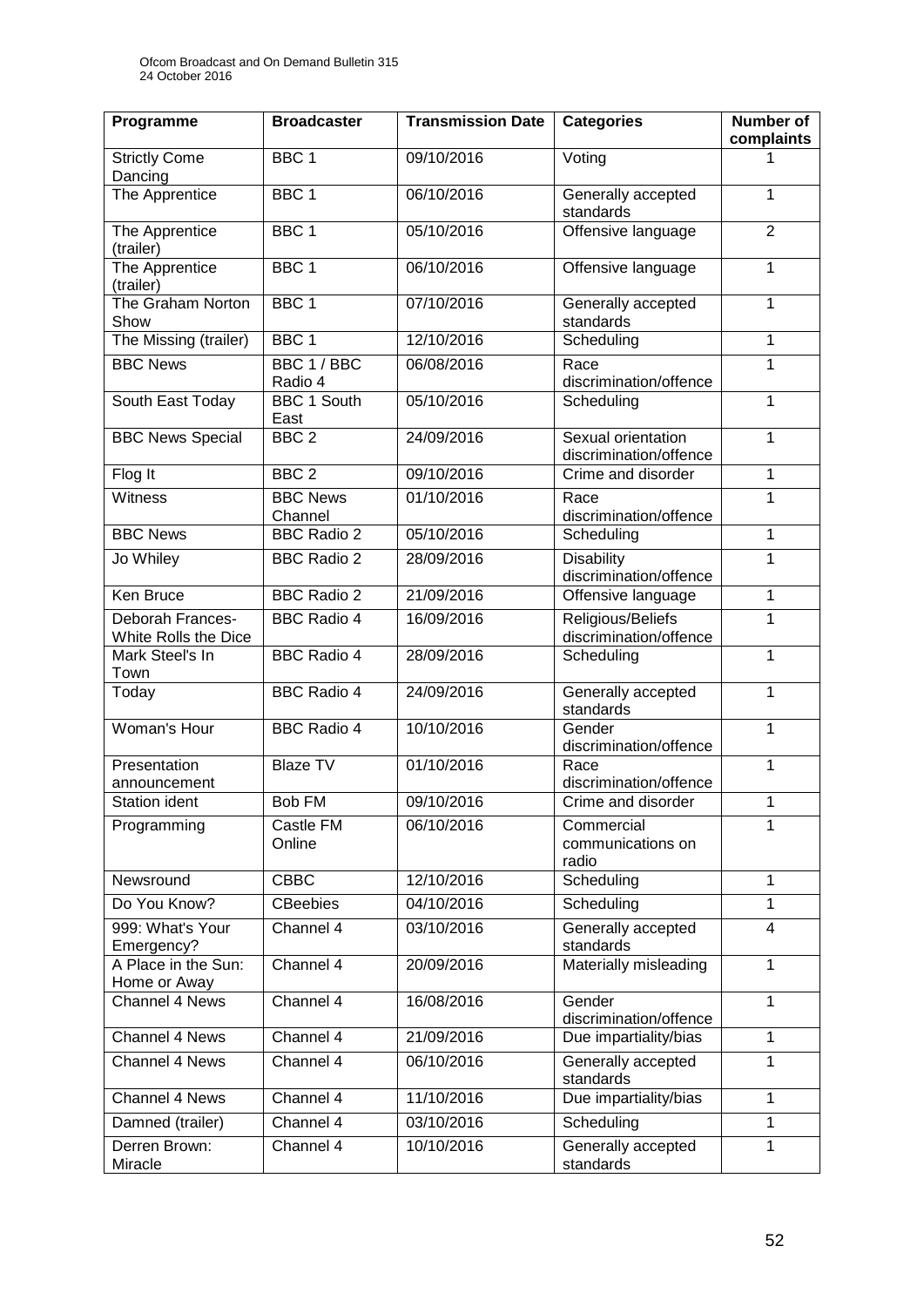| Programme                                                          | <b>Broadcaster</b> | <b>Transmission Date</b> | <b>Categories</b>                            | <b>Number of</b><br>complaints |
|--------------------------------------------------------------------|--------------------|--------------------------|----------------------------------------------|--------------------------------|
| Derren Brown:<br>Miracle                                           | Channel 4          | 10/10/2016               | Religious/Beliefs<br>discrimination/offence  | 4                              |
| Gogglebox                                                          | Channel 4          | 02/10/2016               | Race<br>discrimination/offence               | 1                              |
| Hollyoaks                                                          | Channel 4          | 13/10/2016               | Materially misleading                        | 1                              |
| Humans / Persona<br>Synthetics (trailer)                           | Channel 4          | 28/09/2016               | Materially misleading                        | 1                              |
| Humans / Persona<br>Synthetics (trailer)                           | Channel 4          | 01/10/2016               | Generally accepted<br>standards              | 1                              |
| Humans / Persona<br>Synthetics (trailer)                           | Channel 4          | Various                  | Materially misleading                        | $\mathbf{1}$                   |
| Hunted                                                             | Channel 4          | 22/09/2016               | Materially misleading                        | 1                              |
| Hunted                                                             | Channel 4          | 29/09/2016               | Crime and disorder                           | 1                              |
| Hunted                                                             | Channel 4          | 06/10/2016               | Crime and disorder                           | 1                              |
| Hunted                                                             | Channel 4          | 06/10/2016               | Generally accepted<br>standards              | 1                              |
| Inbetweeners 2                                                     | Channel 4          | 09/10/2016               | <b>Disability</b><br>discrimination/offence  | 1                              |
| Paralympics 2016                                                   | Channel 4          | 16/09/2016               | Advertising minutage                         | 1                              |
| Paralympics 2016                                                   | Channel 4          | 17/09/2016               | Generally accepted<br>standards              | 1                              |
| Paralympics 2016                                                   | Channel 4          | 17/09/2016               | Generally accepted<br>standards              | 1                              |
| Speed with Guy<br>Martin                                           | Channel 4          | 25/09/2016               | Offensive language                           | 1                              |
| Stand Up to Cancer<br>(trailer)                                    | Channel 4+1        | 27/09/2016               | Generally accepted<br>standards              | 1                              |
| <b>Benefits</b><br>programming                                     | Channel 5          | 18/09/2016               | Generally accepted<br>standards              | $\overline{2}$                 |
| Celebrity Big Brother                                              | Channel 5          | 06/08/2016               | Sexual orientation<br>discrimination/offence | $\mathbf{1}$                   |
| Channel 5 News                                                     | Channel 5          | 03/10/2016               | Due impartiality/bias                        | $\mathbf{1}$                   |
| Home and Away:<br>Crash Landing<br>(trailer)                       | Channel 5          | 11/09/2016               | Generally accepted<br>standards              | 1                              |
| On Benefits: and a<br>Baby on the Way                              | Channel 5          | 06/10/2016               | Offensive language                           | $\overline{2}$                 |
| Peppa Pig                                                          | Channel 5          | 03/10/2016               | Generally accepted<br>standards              | $\overline{1}$                 |
| Ryanair sponsorship<br>of daytime on 5                             | Channel 5          | 26/09/2016               | Generally accepted<br>standards              | $\mathbf{1}$                   |
| The Boy With No<br><b>Brain: Extraordinary</b><br>People (trailer) | Channel 5          | Various                  | Materially misleading                        | 4                              |
| The Boy With No<br>Face (trailer)                                  | Channel 5          | 02/10/2016               | Scheduling                                   | $\mathbf{1}$                   |
| The Hotel Inspector                                                | Channel 5          | 25/09/2016               | Offensive language                           | 8                              |
| The Illusionist                                                    | Channel 5          | 25/09/2016               | Scheduling                                   | 1                              |
| The Secrets of the<br>SAS                                          | Channel 5          | 26/09/2016               | Materially misleading                        | $\mathbf{1}$                   |
| The Wright Stuff                                                   | Channel 5          | 03/10/2016               | Due impartiality/bias                        | $\mathbf{1}$                   |
| The Wright Stuff                                                   | Channel 5          | 07/10/2016               | Generally accepted<br>standards              | 3                              |
| The Yorkshire Vet                                                  | Channel 5          | 04/10/2016               | Offensive language                           | $\mathbf{1}$                   |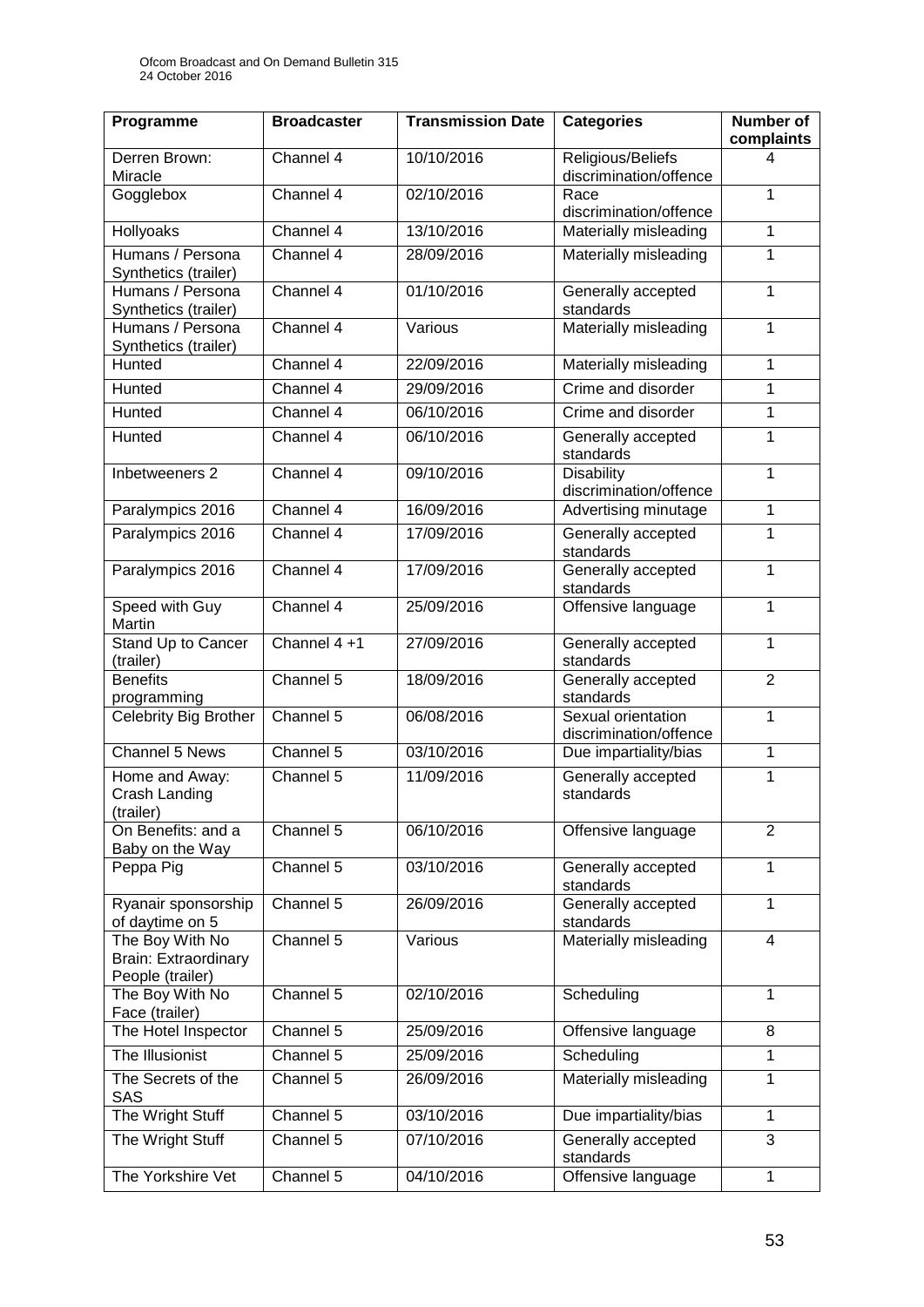| Programme                                        | <b>Broadcaster</b>    | <b>Transmission Date</b> | <b>Categories</b>                            | <b>Number of</b><br>complaints |
|--------------------------------------------------|-----------------------|--------------------------|----------------------------------------------|--------------------------------|
| Super Scoreboard                                 | Clyde 1               | 23/09/2016               | Generally accepted<br>standards              | 2                              |
| Forty Days and<br>Forty Nights (trailer)         | <b>Comedy Central</b> | 12/09/2016               | Sexual material                              | 1                              |
| <b>Impractical Jokers</b>                        | <b>Comedy Central</b> | 03/10/2016               | Age<br>discrimination/offence                | $\mathbf{1}$                   |
| <b>Russell Howard's</b><br>Stand Up Central      | <b>Comedy Central</b> | 20/07/2016               | Generally accepted<br>standards              | $\overline{2}$                 |
| Betsafe's<br>sponsorship of<br>primetime on Dave | Dave                  | 28/09/2016               | Sponsorship                                  | 3                              |
| <b>PJ Masks</b>                                  | Disney Junior         | 22/08/2016               | Dangerous behaviour                          | 1                              |
| <b>Body Fixers</b>                               | E <sub>4</sub>        | 20/09/2016               | Sexual orientation<br>discrimination/offence | 1                              |
| Made in Chelsea                                  | E <sub>4</sub>        | 10/10/2016               | Race<br>discrimination/offence               | $\overline{2}$                 |
| Nymphomaniac Vol                                 | Film4                 | 03/10/2016               | Under 18s in<br>programmes                   | $\mathbf{1}$                   |
| Water for Elephants                              | Film4                 | 26/09/2016               | Animal welfare                               | 1                              |
| <b>Creature Comforts</b>                         | Gold                  | 06/10/2016               | Offensive language                           | $\mathbf 1$                    |
| Saw <sub>3</sub>                                 | Horror Channel        | 17/09/2016               | Generally accepted<br>standards              | 1                              |
| <b>Coronation Street</b>                         | <b>ITV</b>            | 05/09/2016               | Generally accepted<br>standards              | $\overline{2}$                 |
| <b>Coronation Street</b>                         | $\overline{IV}$       | 30/09/2016               | Generally accepted<br>standards              | 3                              |
| <b>Coronation Street</b>                         | <b>ITV</b>            | 03/10/2016               | Violence                                     | $\overline{2}$                 |
| Emmerdale                                        | $\overline{ITV}$      | 26/09/2016               | Crime and disorder                           | 4                              |
| Emmerdale                                        | <b>ITV</b>            | 27/09/2016               | Crime and disorder                           | $\overline{2}$                 |
| Emmerdale                                        | <b>ITV</b>            | 10/10/2016               | Offensive language                           | 1                              |
| Emmerdale                                        | <b>ITV</b>            | 10/10/2016               | Violence                                     | $\mathbf 1$                    |
| Go For It                                        | <b>ITV</b>            | 24/09/2016               | Dangerous behaviour                          | 1                              |
| Go For It (trailer)                              | <b>ITV</b>            | 26/08/2016               | Generally accepted<br>standards              | 1                              |
| <b>Good Morning</b><br><b>Britain</b>            | <b>ITV</b>            | 26/09/2016               | Due impartiality/bias                        | 1                              |
| Good Morning<br><b>Britain</b>                   | <b>ITV</b>            | 04/10/2016               | Gender<br>discrimination/offence             | $\mathbf{1}$                   |
| <b>Good Morning</b><br><b>Britain</b>            | <b>ITV</b>            | 11/10/2016               | Generally accepted<br>standards              | $\mathbf{1}$                   |
| <b>Good Morning</b><br><b>Britain</b>            | <b>ITV</b>            | 11/10/2016               | Scheduling                                   | $\mathbf{1}$                   |
| HSL's sponsorship<br>of Tipping Point            | <b>ITV</b>            | 23/09/2016               | Sponsorship credits                          | $\mathbf{1}$                   |
| <b>ITV Evening News</b>                          | <b>ITV</b>            | 19/09/2016               | Due impartiality/bias                        | $\mathbf{1}$                   |
| <b>ITV Hub promotions</b>                        | <b>ITV</b>            | 01/10/2016               | Other                                        | 1                              |
| <b>ITV News</b>                                  | <b>ITV</b>            | 20/09/2016               | Due impartiality/bias                        | $\mathbf{1}$                   |
| <b>ITV News</b>                                  | <b>ITV</b>            | 13/10/2016               | Violence                                     | $\mathbf{1}$                   |
| Jeremy Kyle's<br><b>Emergency Room</b>           | <b>ITV</b>            | 26/09/2016               | Scheduling                                   | $\overline{2}$                 |
| Jeremy Kyle's<br><b>Emergency Room</b>           | <b>ITV</b>            | 28/09/2016               | Generally accepted<br>standards              | 1                              |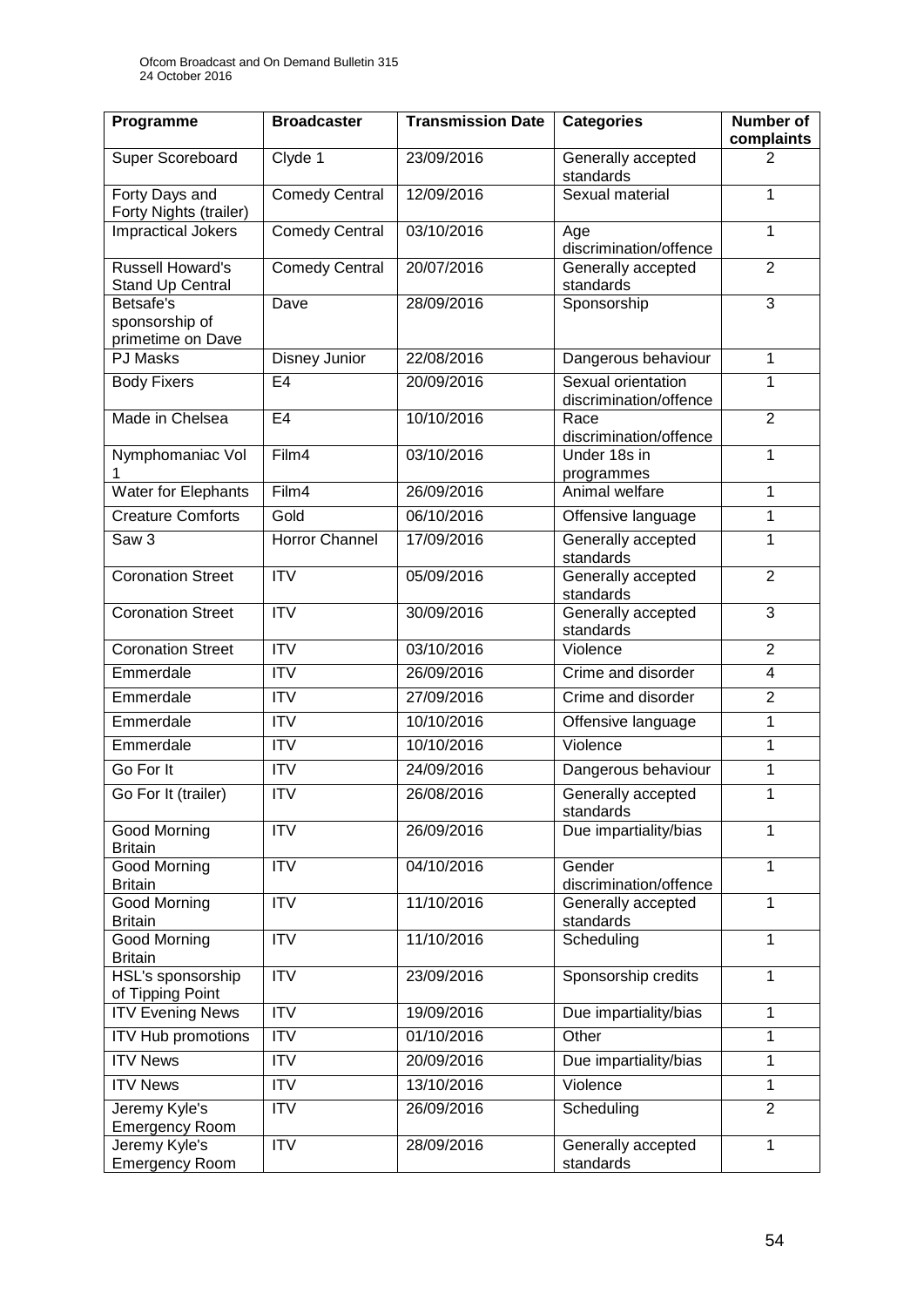| Programme                                           | <b>Broadcaster</b> | <b>Transmission Date</b> | <b>Categories</b>                      | <b>Number of</b><br>complaints |
|-----------------------------------------------------|--------------------|--------------------------|----------------------------------------|--------------------------------|
| Loose Women                                         | <b>ITV</b>         | 20/09/2016               | Generally accepted<br>standards        | 1                              |
| Loose Women                                         | <b>ITV</b>         | 29/09/2016               | Generally accepted<br>standards        | 1                              |
| Lorraine                                            | $\overline{ITV}$   | 26/09/2016               | Gender<br>discrimination/offence       | 1                              |
| Lorraine                                            | <b>ITV</b>         | 03/10/2016               | Gender<br>discrimination/offence       | 1                              |
| Nationwide's<br>sponsorship of ITV<br>Documentaries | $\overline{ITV}$   | 15/09/2016               | Sponsorship credits                    | 1                              |
| Newzoids                                            | <b>ITV</b>         | 23/09/2016               | Due impartiality/bias                  | $\mathbf{1}$                   |
| Newzoids                                            | <b>ITV</b>         | 01/10/2016               | Generally accepted<br>standards        | 1                              |
| Parking Wars                                        | ITV                | 04/10/2016               | Offensive language                     | 4                              |
| Peston On Sunday                                    | $\overline{ITV}$   | 02/10/2016               | Race<br>discrimination/offence         | $\overline{2}$                 |
| Scrambled                                           | ITV                | 09/10/2016               | Dangerous behaviour                    | $\mathbf{1}$                   |
| The Jeremy Kyle<br>Show                             | <b>ITV</b>         | 06/10/2016               | Generally accepted<br>standards        | $\mathbf 1$                    |
| The Jeremy Kyle<br>Show                             | <b>ITV</b>         | 11/10/2016               | Generally accepted<br>standards        | 1                              |
| The Jonathan Ross<br>Show                           | <b>ITV</b>         | 08/10/2016               | Generally accepted<br>standards        | 1                              |
| The Jonathan Ross<br>Show                           | ITV                | 08/10/2016               | Race<br>discrimination/offence         | $\mathbf{1}$                   |
| The X Factor                                        | ITV                | 01/10/2016               | Drugs, smoking,<br>solvents or alcohol | 1                              |
| The X Factor                                        | $\overline{IV}$    | 01/10/2016               | Gender<br>discrimination/offence       | 6                              |
| The X Factor                                        | <b>ITV</b>         | 01/10/2016               | Generally accepted<br>standards        | 3                              |
| The X Factor                                        | <b>ITV</b>         | 01/10/2016               | Other                                  | 3                              |
| The X Factor                                        | <b>ITV</b>         | 02/10/2016               | Gender<br>discrimination/offence       | 1                              |
| The X Factor                                        | <b>ITV</b>         | 02/10/2016               | Generally accepted<br>standards        | 1                              |
| The X Factor                                        | <b>ITV</b>         | 02/10/2016               | Other                                  | $\overline{17}$                |
| The X Factor                                        | ITV                | 08/10/2016               | Generally accepted<br>standards        | $\overline{2}$                 |
| The X Factor                                        | $\overline{IV}$    | 08/10/2016               | <b>Nudity</b>                          | $\mathbf{1}$                   |
| The X Factor                                        | <b>ITV</b>         | 08/10/2016               | Offensive language                     | $\mathbf{1}$                   |
| The X Factor                                        | <b>ITV</b>         | 09/10/2016               | Generally accepted<br>standards        | 1                              |
| This Morning                                        | <b>ITV</b>         | 21/09/2016               | Undue prominence                       | $\mathbf{1}$                   |
| This Morning                                        | <b>ITV</b>         | 03/10/2016               | Generally accepted<br>standards        | $\mathbf{1}$                   |
| This Morning                                        | <b>ITV</b>         | 03/10/2016               | Materially misleading                  | $\overline{2}$                 |
| This Morning                                        | <b>ITV</b>         | 10/10/2016               | Generally accepted<br>standards        | 1                              |
| This Morning                                        | <b>ITV</b>         | 10/10/2016               | Other                                  | $\mathbf{1}$                   |
| Toyota's<br>sponsorship of ITV<br>Movies            | <b>ITV</b>         | 17/09/2016               | Sponsorship credits                    | 1                              |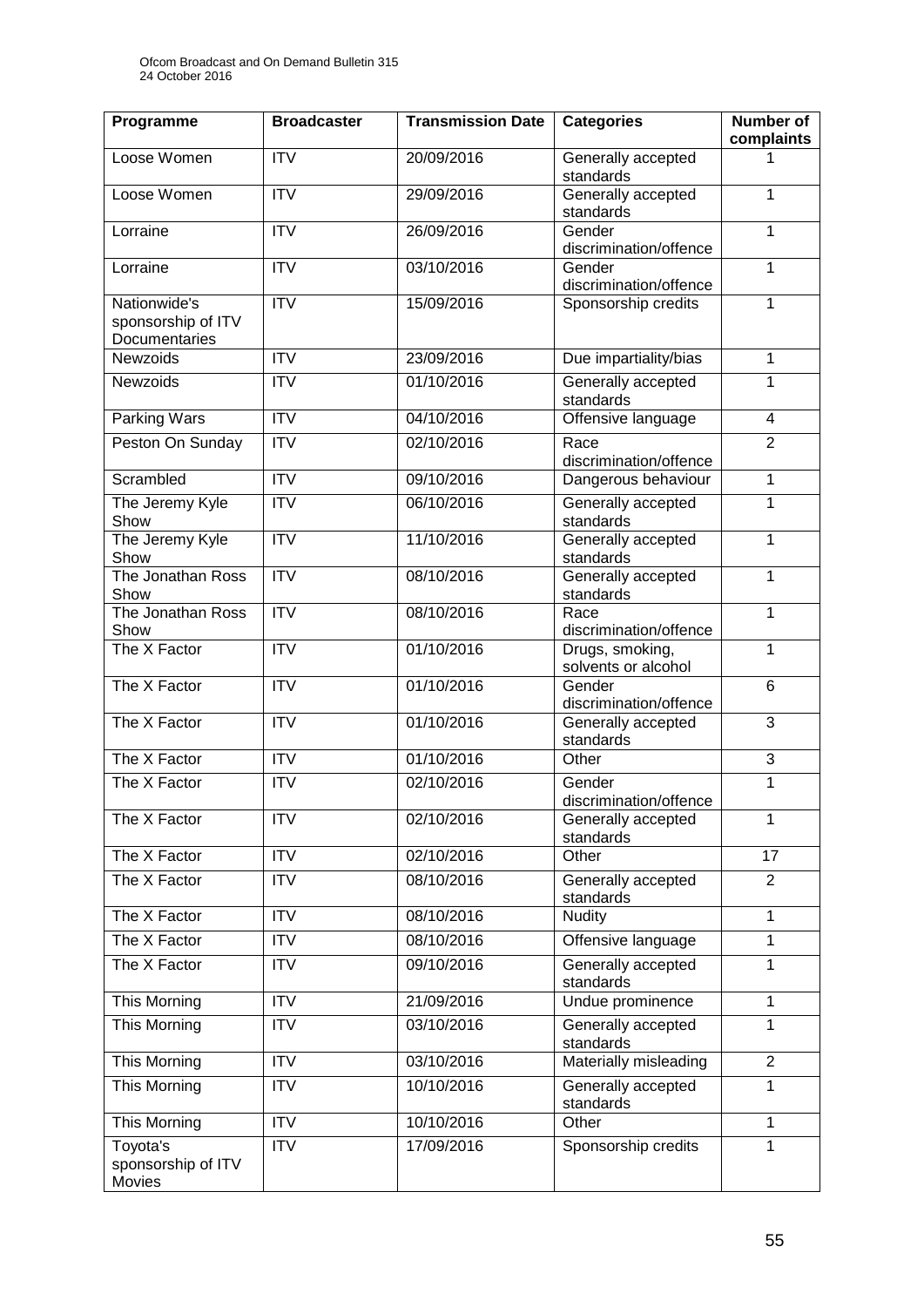| Programme                                           | <b>Broadcaster</b>       | <b>Transmission Date</b> | <b>Categories</b>                            | <b>Number of</b><br>complaints |
|-----------------------------------------------------|--------------------------|--------------------------|----------------------------------------------|--------------------------------|
| Toyota's<br>sponsorship of ITV<br><b>Movies</b>     | $\overline{ITV}$         | 23/09/2016               | Sponsorship credits                          |                                |
| Victoria                                            | <b>ITV</b>               | 28/08/2016               | Materially misleading                        | 1                              |
| <b>ITV Granada News</b>                             | <b>ITV Granada</b>       | 03/10/2016               | Scheduling                                   | $\mathbf 1$                    |
| The X Factor                                        | ITV <sub>2</sub>         | 09/10/2016               | Materially misleading                        | $\mathbf 1$                    |
| <b>Botched</b>                                      | <b>ITVBe</b>             | 28/09/2016               | Race<br>discrimination/offence               | 1                              |
| Diet Coke's<br>sponsorship of<br><b>Dinner Date</b> | <b>ITVBe</b>             | 04/10/2016               | Sponsorship credits                          | $\mathbf{1}$                   |
| <b>Dinner Date</b>                                  | <b>ITVBe</b>             | 30/09/2016               | Other                                        | 1                              |
| The Real<br>Housewives of<br>Potomac                | <b>ITVBe</b>             | 02/10/2016               | Race<br>discrimination/offence               | $\mathbf{1}$                   |
| <b>Outsiders</b>                                    | Kanal 5                  | 04/09/2016               | Scheduling                                   | 1                              |
| <b>Breaking News</b>                                | Kanal 5<br>(Sweden)      | 27/09/2016               | Generally accepted<br>standards              | 1                              |
| DJ Jasmine                                          | <b>Kemet FM</b>          | 24/08/2016               | Scheduling                                   | $\mathbf{1}$                   |
| <b>Andrew Castle</b>                                | LBC 97.3 FM              | 24/09/2016               | Religious/Beliefs<br>discrimination/offence  | 1                              |
| <b>Andrew Castle</b>                                | <b>LBC 97.3 FM</b>       | 09/10/2016               | Generally accepted<br>standards              | 1                              |
| James O'Brien                                       | LBC 97.3 FM              | 30/08/2016               | Due accuracy                                 | $\mathbf{1}$                   |
| Maajid Nawaz                                        | LBC 97.3 FM              | 24/09/2016               | Generally accepted<br>standards              | $\mathbf{1}$                   |
| <b>Abducted Fugitive</b><br>For Love                | Movie Mix                | 03/10/2016               | Scheduling                                   | $\mathbf{1}$                   |
| <b>News</b>                                         | News 18                  | 26/09/2016               | Race<br>discrimination/offence               | $\mathbf{1}$                   |
| Q Breakfast with<br>Stephen & Cate                  | Q Radio<br>96.7/102.5 FM | 12/08/2016               | Competitions                                 | 1                              |
| Delta Taxi's<br>sponsorship of<br>Radio City 97.3FM | Radio Clty 96.7<br>FM    | Various                  | Commercial<br>communications on<br>radio     | 1                              |
| <b>World Tour</b><br>Competition                    | Radio Essex              | Various                  | Competitions                                 | 1                              |
| <b>Chris Moyles</b>                                 | Radio X                  | 01/10/2016               | Sexual orientation<br>discrimination/offence | 1                              |
| The Walking Dead<br>(trailer)                       | Sky Atlantic             | 18/09/2016               | Violence                                     | 1                              |
| A League of Their<br>Own (trailer)                  | <b>Sky Living</b>        | 12/10/2016               | Generally accepted<br>standards              | 1                              |
| Labour Leadership<br>Debate                         | <b>Sky News</b>          | 14/09/2016               | Due accuracy                                 | 1                              |
| Labour Leadership<br>Debate                         | <b>Sky News</b>          | 14/09/2016               | Generally accepted<br>standards              | $\mathbf{1}$                   |
| <b>Press Preview</b>                                | <b>Sky News</b>          | 08/10/2016               | Due impartiality/bias                        | $\overline{2}$                 |
| <b>Sky News</b>                                     | <b>Sky News</b>          | 07/10/2016               | Due accuracy                                 | $\mathbf{1}$                   |
| <b>Sky News</b>                                     | <b>Sky News</b>          | 13/10/2016               | Generally accepted<br>standards              | 1                              |
| <b>Sky News</b>                                     | <b>Sky News</b>          | 13/10/2016               | Materially misleading                        | $\mathbf{1}$                   |
| Z Nation (trailer)                                  | <b>Sky News</b>          | 04/10/2016               | Violence                                     | $\overline{2}$                 |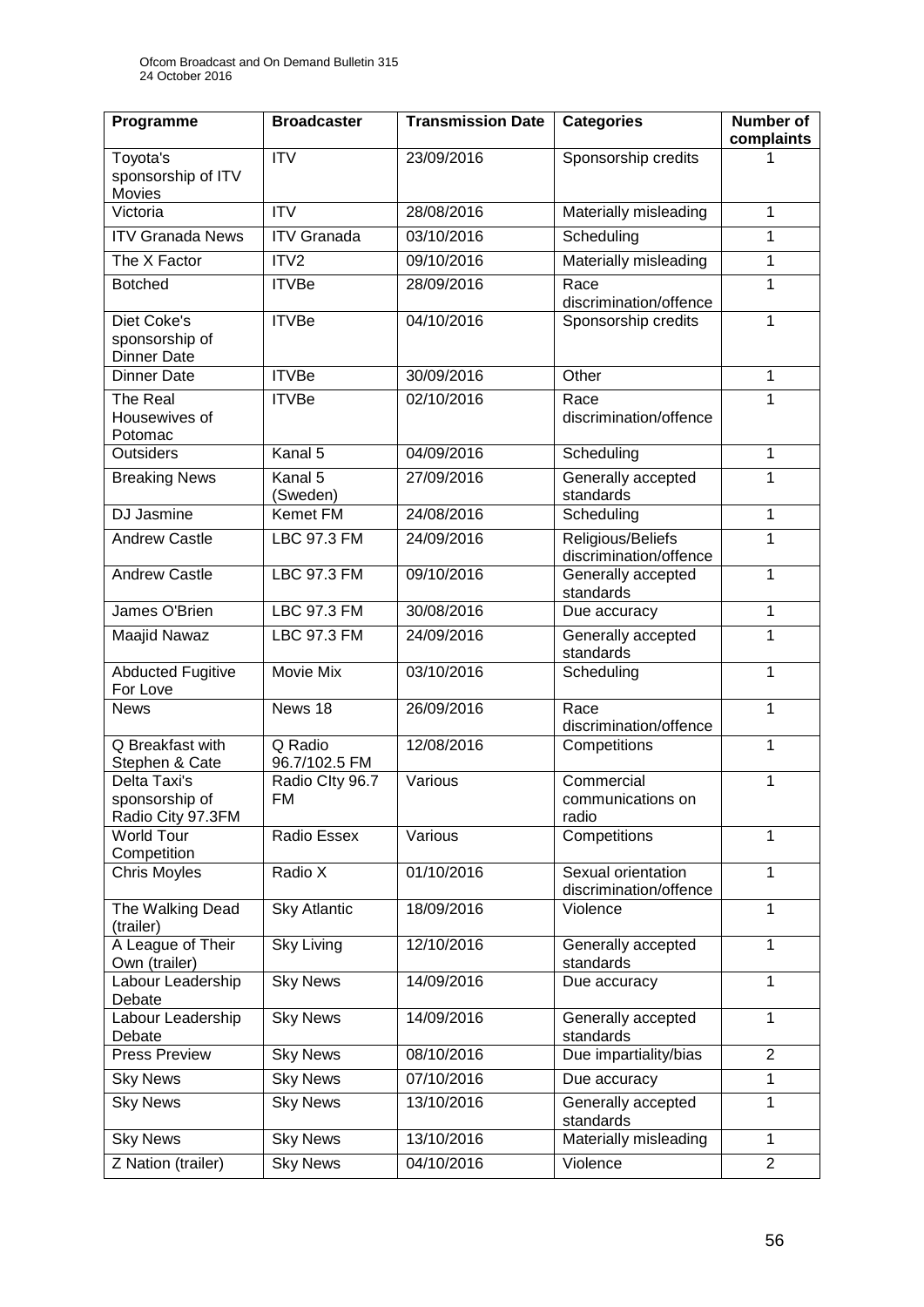| Programme                                                             | <b>Broadcaster</b>               | <b>Transmission Date</b> | <b>Categories</b>                           | Number of<br>complaints |
|-----------------------------------------------------------------------|----------------------------------|--------------------------|---------------------------------------------|-------------------------|
| Live SPFL Aberdeen<br>vs Rangers                                      | Sky Sports 1                     | 25/09/2016               | Religious/Beliefs<br>discrimination/offence |                         |
| Soccer AM                                                             | Sky Sports 1                     | 24/09/2016               | Drugs, smoking,<br>solvents or alcohol      | 1                       |
| <b>World Grand Prix</b><br>Darts                                      | Sky Sports 1                     | 03/10/2016               | Generally accepted<br>standards             | 1                       |
| Royal London's<br>sponsorship of Sky<br><b>Sports News</b><br>Weather | <b>Sky Sports</b><br><b>News</b> | 21/09/2016               | Sponsorship credits                         | 1                       |
| A League of Their<br>Own                                              | Sky1                             | 22/09/2016               | Race<br>discrimination/offence              | 1                       |
| Duck Quacks Don't<br>Echo                                             | Sky1                             | 24/09/2016               | Religious/Beliefs<br>discrimination/offence | 1                       |
| The Great American<br>Songbook: Private<br>Dancer music track         | Smooth Radio                     | 18/09/2016               | Gender<br>discrimination/offence            | 1                       |
| <b>Oxfordshire News</b><br><b>Now</b>                                 | That's<br>Oxfordshire            | 02/10/2016               | Other                                       | 1                       |
| Women Talk                                                            | <b>Ummah Channel</b>             | 19/08/2016               | Gender<br>discrimination/offence            | 1                       |
| The Bourne<br>Supremacy / The<br><b>Bourne Ultimatum</b>              | Universal<br>Channel             | 28/08/2016               | Advertising<br>placement                    | 1                       |
| The Official UK<br>Download Chart                                     | Viva                             | 29/09/2016               | Scheduling                                  | 1                       |

# **Complaints assessed under the General Procedures for investigating breaches of broadcast licences**

For more information about how Ofcom assesses complaints about broadcast licences, go to: https://www.ofcom.org.uk/ data/assets/pdf\_file/0019/31942/general[procedures.pdf](https://www.ofcom.org.uk/__data/assets/pdf_file/0019/31942/general-procedures.pdf)

| ∣ Licensee  | <b>Licensed service</b> | <b>Categories</b> |
|-------------|-------------------------|-------------------|
| To be added |                         |                   |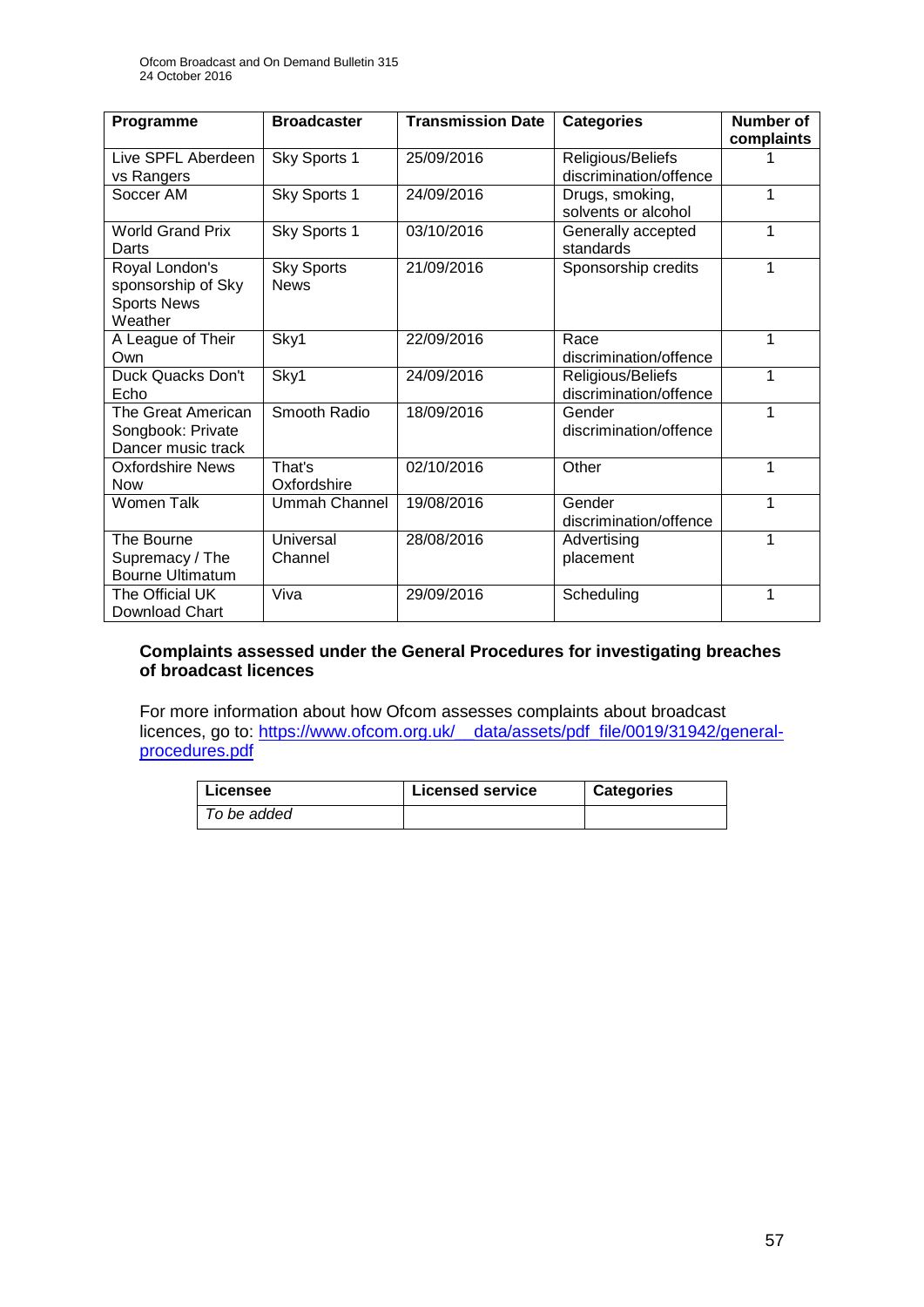# **Complaints outside of remit**

Here are alphabetical lists of complaints received by Ofcom that fell outside of our remit. This is because Ofcom is not responsible for regulating the issue complained about. For example, the complaints were about the content of television, radio or on demand adverts, accuracy in BBC programmes or an on demand service does not fall within the scope of regulation.

For more information about what Ofcom's rules cover, go to: [http://consumers.ofcom.org.uk/complain/tv-and-radio-complaints/what-does-ofcom](http://consumers.ofcom.org.uk/complain/tv-and-radio-complaints/what-does-ofcom-cover/)[cover/](http://consumers.ofcom.org.uk/complain/tv-and-radio-complaints/what-does-ofcom-cover/)

# **Complaints about television or radio programmes**

For more information about how Ofcom assesses complaints about television and radio programmes, go to:

[https://www.ofcom.org.uk/\\_\\_data/assets/pdf\\_file/0020/55109/breaches-content](https://www.ofcom.org.uk/__data/assets/pdf_file/0020/55109/breaches-content-standards.pdf)[standards.pdf](https://www.ofcom.org.uk/__data/assets/pdf_file/0020/55109/breaches-content-standards.pdf)

| Programme              | <b>Broadcaster</b>        | <b>Transmission Date</b> | <b>Categories</b>     | <b>Number of</b><br>complaints |
|------------------------|---------------------------|--------------------------|-----------------------|--------------------------------|
| Advertisement          | 4seven                    | 30/09/2016               | Advertising content   |                                |
| Advertisement          | BT Sport 1                | 02/10/2016               | Advertising content   | $\overline{2}$                 |
| Advertisement          | Capital FM<br>(Liverpool) | 10/10/2016               | Advertising content   | 1                              |
| Advertisement          | Channel 4                 | 01/10/2016               | Advertising content   | 1                              |
| Advertisement          | Dave                      | 07/10/2016               | Advertising content   | 1                              |
| Advertisement          | Film4                     | 01/10/2016               | Advertising content   | 1                              |
| Advertisement          | <b>ITV</b>                | 08/10/2016               | Advertising content   | $\overline{4}$                 |
| Advertisement          | <b>ITV</b>                | 10/10/2016               | Advertising content   | 1                              |
| Advertisement          | <b>Sky News</b>           | 28/09/2016               | Materially misleading | 1                              |
| Advertisement          | Sky TV                    | 19/08/2016               | Advertisement         | 1                              |
| Advertisement          | Syfy                      | 30/09/2016               | Advertising content   | 1                              |
| Antiques Roadshow      | BBC <sub>1</sub>          | 09/10/2016               | Materially misleading | 1                              |
| Still Game             | BBC <sub>1</sub>          | 07/10/2016               | Product placement     | 1                              |
| Landward               | <b>BBC 1 Scotland</b>     | 30/09/2016               | Materially misleading | 1                              |
| The Today<br>Programme | <b>BBC Radio 4</b>        | 10/10/2016               | Due accuracy          | 1                              |
| World at One           | <b>BBC Radio 4</b>        | 05/10/2016               | Due impartiality/bias | 1                              |

# **Complaints about broadcast licences**

For more information about how Ofcom assesses complaints about broadcast licences, go to: [https://www.ofcom.org.uk/\\_\\_data/assets/pdf\\_file/0019/31942/general](https://www.ofcom.org.uk/__data/assets/pdf_file/0019/31942/general-procedures.pdf)[procedures.pdf](https://www.ofcom.org.uk/__data/assets/pdf_file/0019/31942/general-procedures.pdf)

| <b>Licensed service</b> | Licensee                                  | <b>Categories</b> |
|-------------------------|-------------------------------------------|-------------------|
| DM Global               | DM Global Media Limited                   | Other             |
| Zack FM                 | Forest Heath Public Radio Limited   Other |                   |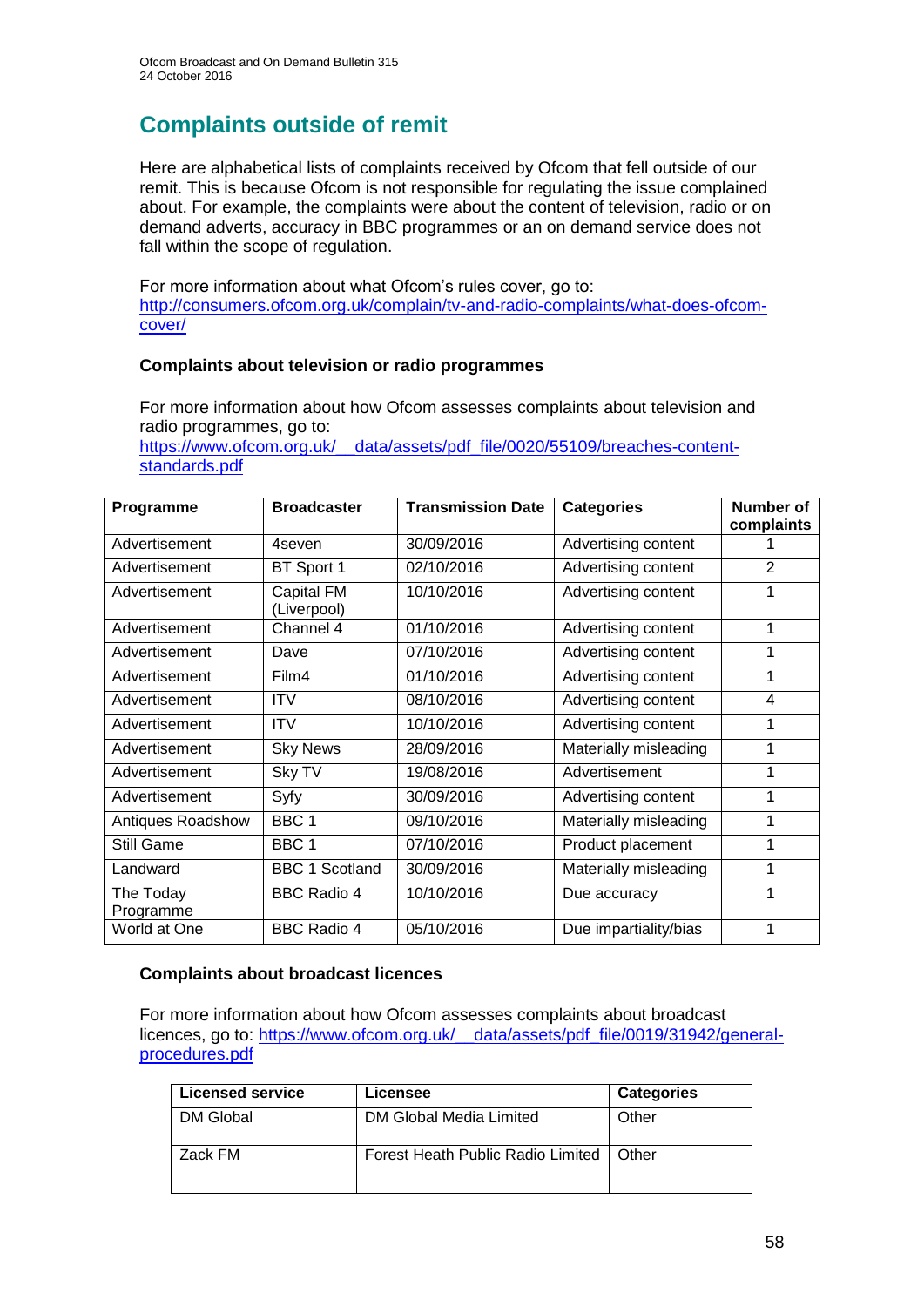| <b>Licensed service</b> | Licensee                                             | <b>Categories</b>                    |
|-------------------------|------------------------------------------------------|--------------------------------------|
| <b>MATV</b>             | Middlesex Broadcasting<br><b>Corporation Limited</b> | Other                                |
| Various UKTV channels   | <b>UKTV Media Limited</b>                            | <b>Television Access</b><br>Services |
| Venus TV                | Venus TV Global Limited                              | Other                                |
| Venus TV                | <b>Venus TV Global Limited</b>                       | Other                                |

# **Complaints about on demand services**

| <b>Programme</b> | Service name   | <b>Accessed date</b> | <b>Categories</b> | <b>Number of</b><br>complaints |
|------------------|----------------|----------------------|-------------------|--------------------------------|
| Benidorm         | <b>Netflix</b> | 5 October 2016       | Other             |                                |

For more information about how Ofcom assesses complaints about on demand services, go to: [http://stakeholders.ofcom.org.uk/binaries/broadcast/on](http://stakeholders.ofcom.org.uk/binaries/broadcast/on-demand/rules-guidance/rules_and_guidance.pdf)[demand/rules-guidance/rules\\_and\\_guidance.pdf](http://stakeholders.ofcom.org.uk/binaries/broadcast/on-demand/rules-guidance/rules_and_guidance.pdf)